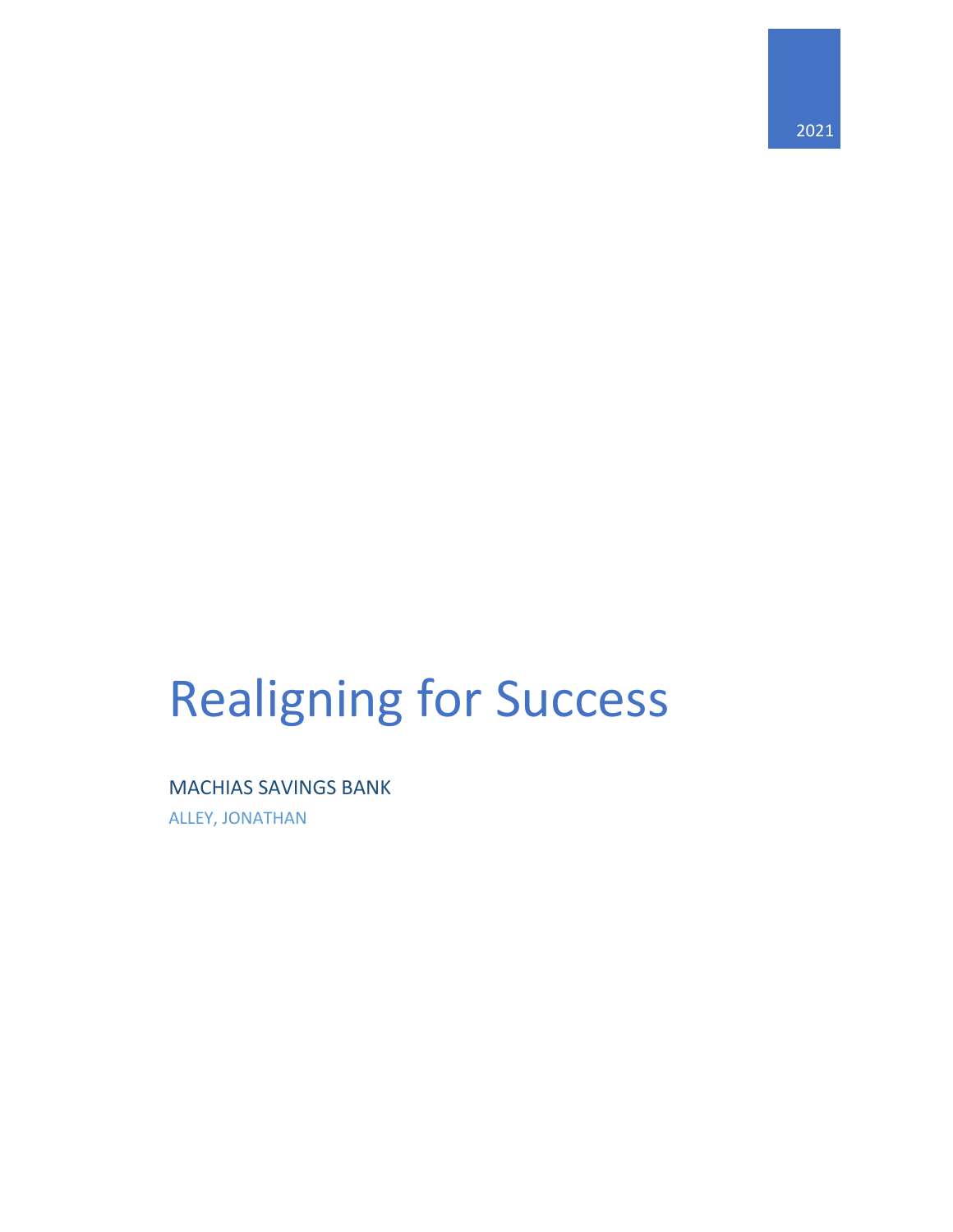## **Table of Contents**

<span id="page-1-0"></span>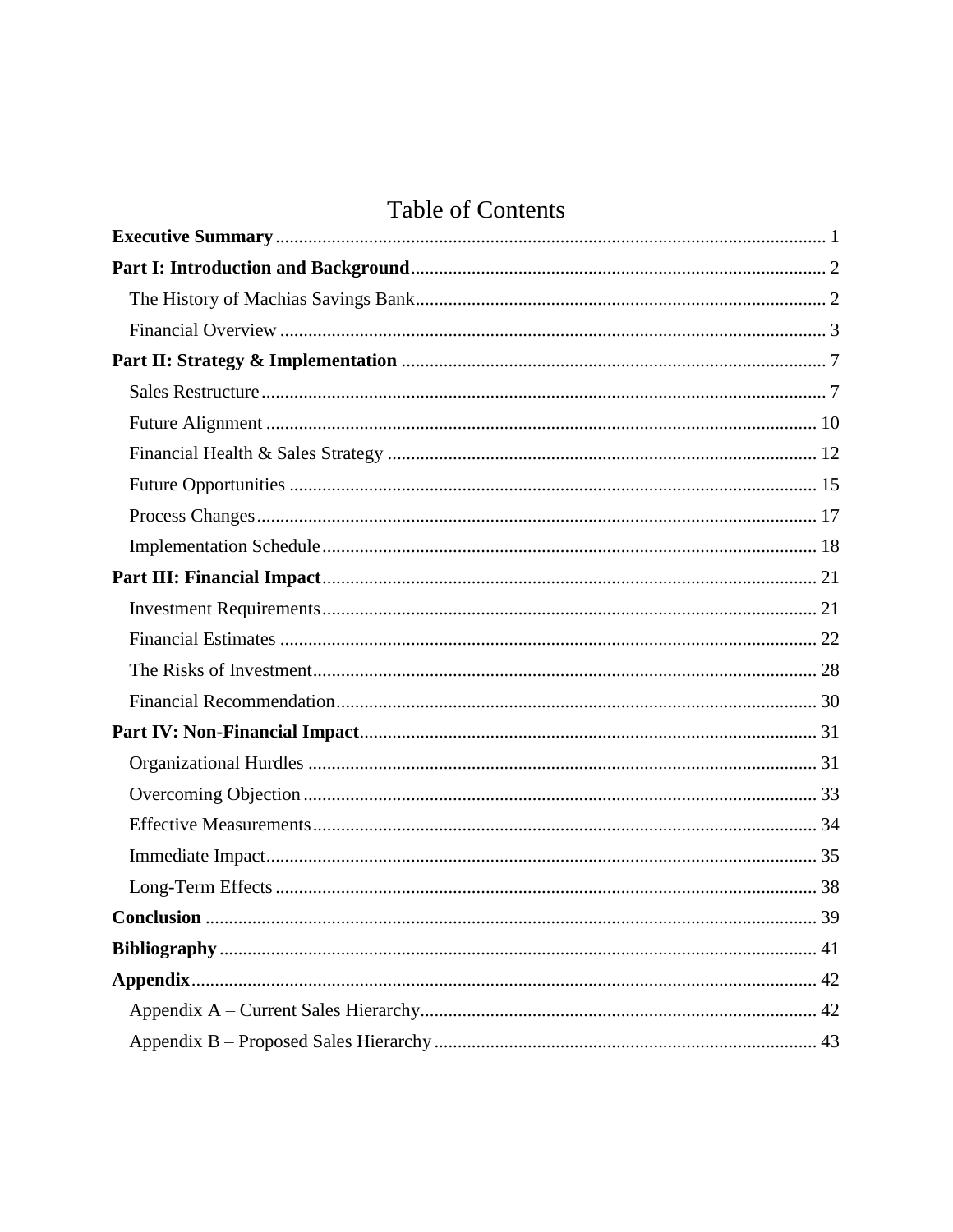## **Executive Summary**

This capstone strategic project was carried out to study the effects of merging the leadership of Machias Savings Bank's salesforce including Retail Banking, Business Banking, and Cash Management. This will be implemented through the introduction of a Chief Banking Officer role to be filled by an existing Senior Manager as well as four Regional Sales Managers to oversee four markets across the state of Maine. The merger of existing leadership within the Bank will lead to the elimination of costs through salary and benefit expenses. In addition, there is opportunity for major efficiency gains by leveraging more streamlined decision-making processes through central leadership and a more hands-on understanding of each market. This will line up with the Bank's mission statement of "Financial Health, One Person, One Business, One Community at a Time". The assigned Regional Sales Managers will have a better understanding of their respective markets and can make solid, informed decisions around loan, deposit, and donation/volunteer efforts within their communities.

The investment needed for this proposal are time-based as opposed to cost-based. The Bank will not need to incur additional costs in terms of new expenses but will need to assign existing employee hours around training and communication. There are risks involved as there are with any major changes in an organization. Those risks largely relate back to the time being put into the project being wasted if one of the Regional Sales Managers is not successful in their new role. Once the time has been put into training this person, it is always possible to have either voluntary or involuntary turnover based on performance. It will be extremely important for the Bank's senior leadership to consider the options and choose effectively. It is also important to identify candidates to take these roles in the future.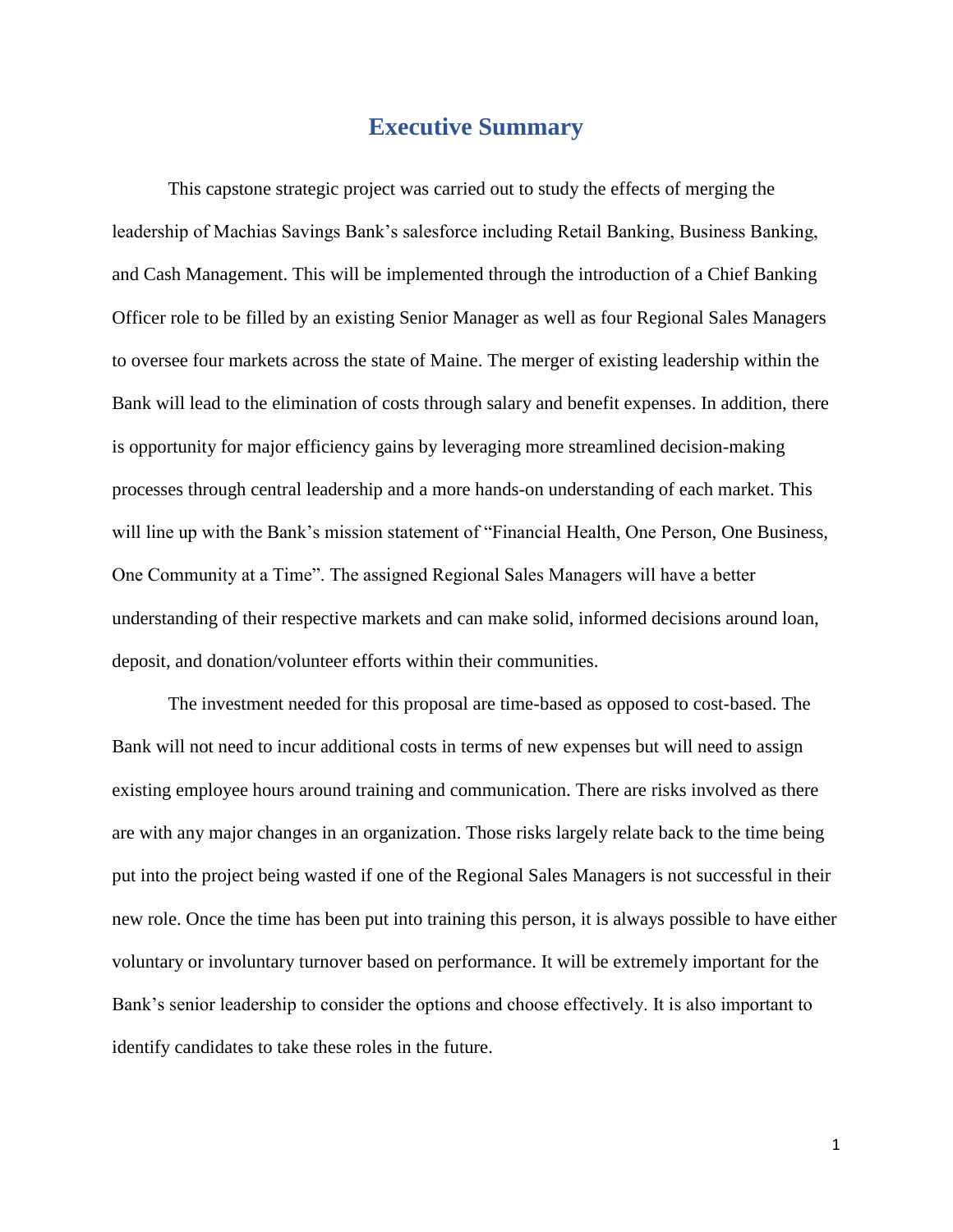The culture of the Bank will also be affected. Many employees will be faced with new leadership over their markets which poses risks but many opportunities as well. Using John Kotter's 8-Step Process of Change Leadership is a proven method to offset risk and embrace opportunity. These are established steps to follow to get employees to buy-in to the decisions that the Bank has made. Getting employees to believe in the changes that have been made will lead to future cultural wins. Engaged employees can then lead the Bank to more success.

Measuring the financial and non-financials risks and benefits is important to this proposal. When comparing the two, there is much more upside by following through with these changes in comparison to the downside. The most likely scenarios lead to positive outcomes. Cost savings and efficiency gains can lead to further growth and success for the Bank, it's employees, and the communities that it serves. Based on the research completed for this capstone project, it is recommended that the Bank move forward with the proposal and implement it in 2021.

## **Part I: Introduction and Background**

#### <span id="page-3-1"></span><span id="page-3-0"></span>The History of Machias Savings Bank

Machias Savings Bank (MSB) is a Maine-based bank that has a footprint strictly within state lines. Since its founding in 1869, the bank has been a mutual savings bank and has had a large focus on improving the community as opposed to shareholder wealth. MSB has fifteen locations throughout the state, located from northern Maine to southern Maine and along the east coast. The only part of the state that does not have a branch location is western Maine which could be within sight over the coming years.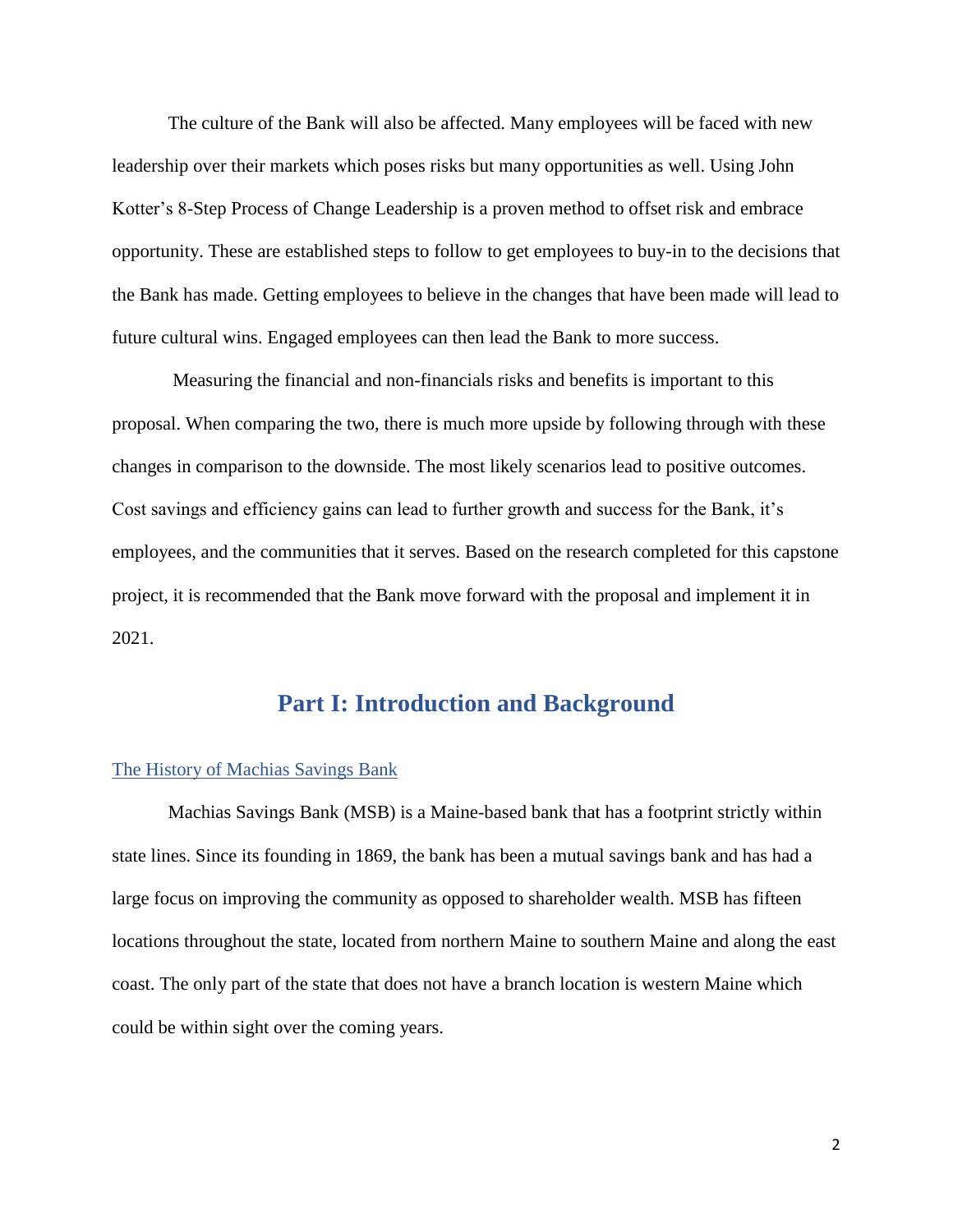MSB was initially created to serve the people of the Machias area in 1869. It took over 100 years before any additional locations were added. In the late 1970s through the 1980s, two additional locations were added within the home county of Washington (Calais and Columbia). One location was also added in Hancock county, that being Ellsworth. Through the early 90s, another three branches were added, including the first location in Aroostook County, Houlton. Since 2000, MSB continued its branch growth by adding an additional nine branches. MSB has had a long-term growth model with a primary focus on loans but has shifted resources and focus onto deposit sales with continued loan growth over the past five years. The proposed project has a large focus on efficiency by cutting employee-related expenses and consequently streamlining the ability to increase sales and deposits.

#### <span id="page-4-0"></span>Financial Overview

Machias Savings Bank's statement of condition from 2019 was used to compare the Bank's balance sheet between FYE 2018 to FYE 2019<sup>1</sup>. The results for both fiscal years are displayed in Table 1.

#### **Table 1:**

| 12/31/18     |
|--------------|
| 191,563,000  |
|              |
| 59,027,000   |
| 7,120,000    |
| 10,878,000   |
| 858,448,000  |
| 324,877,000  |
| (17,106,000) |
| 24,431,000   |
|              |

<sup>1</sup> Machias Savings Bank. (2019). *Statement of Condition.* Machias.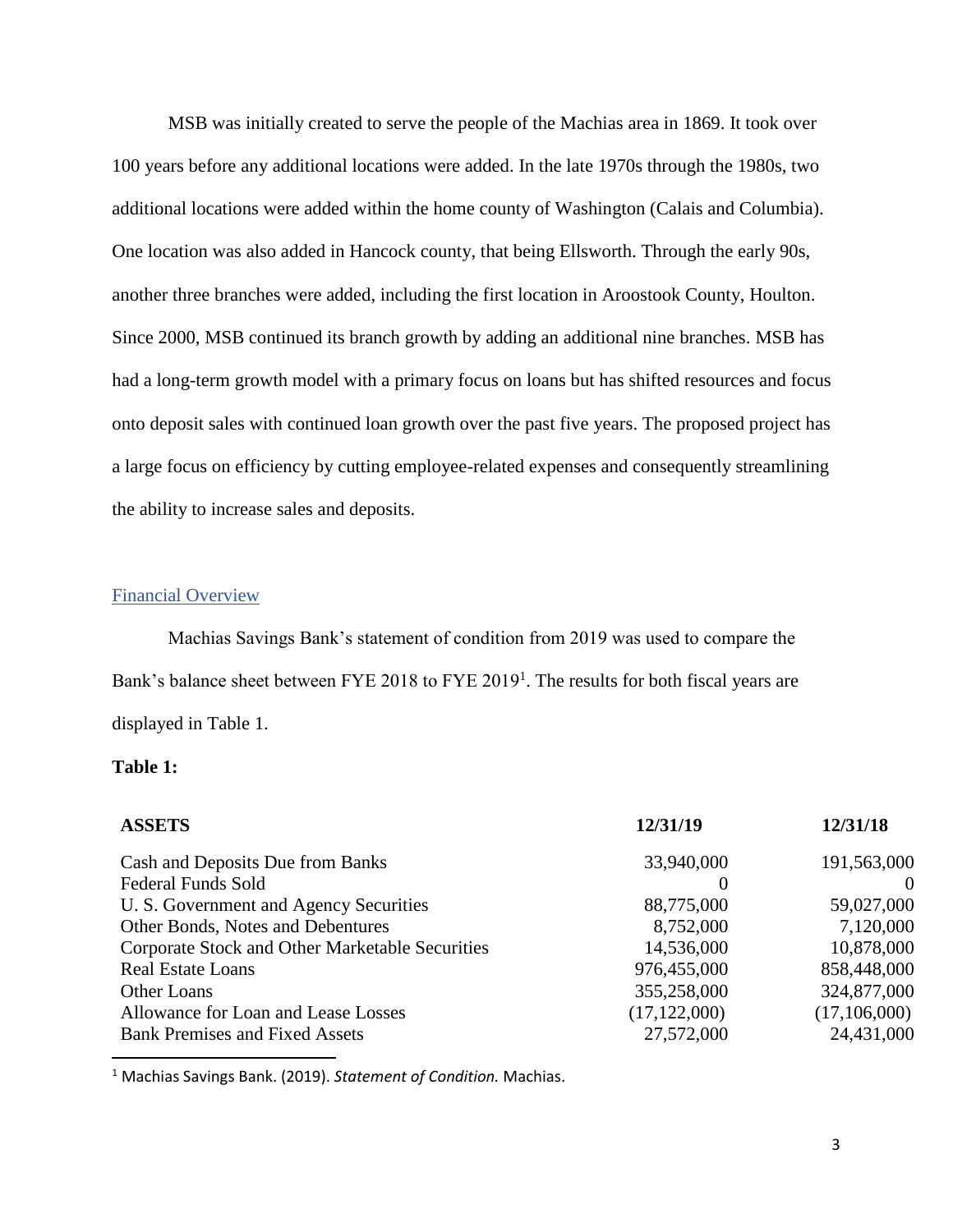| <b>Other Assets</b>                           | 37,694,000    | 39,423,000    |
|-----------------------------------------------|---------------|---------------|
| <b>Total Assets</b>                           | 1,525,860,000 | 1,498,661,000 |
|                                               |               |               |
| <b>LIABILITIES AND RESERVES</b>               |               |               |
| <b>Savings Deposits</b>                       | 438,172,000   | 418,201,000   |
| <b>Time Deposits</b>                          | 220,168,000   | 253,552,000   |
| <b>Non-Interest Bearing Demand Deposits</b>   | 160,619,000   | 191,394,000   |
| <b>Interest Bearing Demand Deposits</b>       | 493,181,000   | 442,546,000   |
| <b>Total Deposits</b>                         | 1,312,140,000 | 1,305,693,000 |
| <b>Borrowed Funds</b>                         | 1,354,000     | 984,000       |
| <b>Other Liabilities</b>                      | 13,430,000    | 11,390,000    |
| Surplus and Undivided Profits                 | 198,115,000   | 179,619,000   |
| Net Unrealized Gains on Marketable Securities | 821,000       | 975,000       |
| <b>Total Liabilities and Reserves</b>         | 1,525,860,000 | 1,498,661,000 |

A review of the Bank's assets from FYE 2018 to FYE 2019 shows cash & cash equivalents have had a significant decrease of \$157MM. This is largely due to the Bank's focus to reinvest in loans and other high earning assets as opposed to holding cash at the Federal Reserve. Investments have increased by \$35MM. There was a shift away from holding cash in 2019. Loans have increased \$148MM with the largest portion being attributed to an increase of real estate loans of \$118MM. The remaining \$30MM increase is from C&I loans as well as consumer loans. The Bank's allowance for loan and lease losses remained steady from FYE 2018 to FYE 2019 at \$17MM. The Bank's premises and fixed assets increased by \$3MM with much of that being attributed to the start of construction on a new Operations Center. Other assets decreased by \$2MM leading to an overall increase of \$27MM in assets from FYE 2018 to FYE 2019.

A review of the Bank's liabilities from FYE 2018 to FYE 2019 shows several large changes as well. Customer deposits have increased \$6.5MM. Core deposits, which consist of demand deposits and savings increased by \$40MM while time deposits decreased by \$33MM.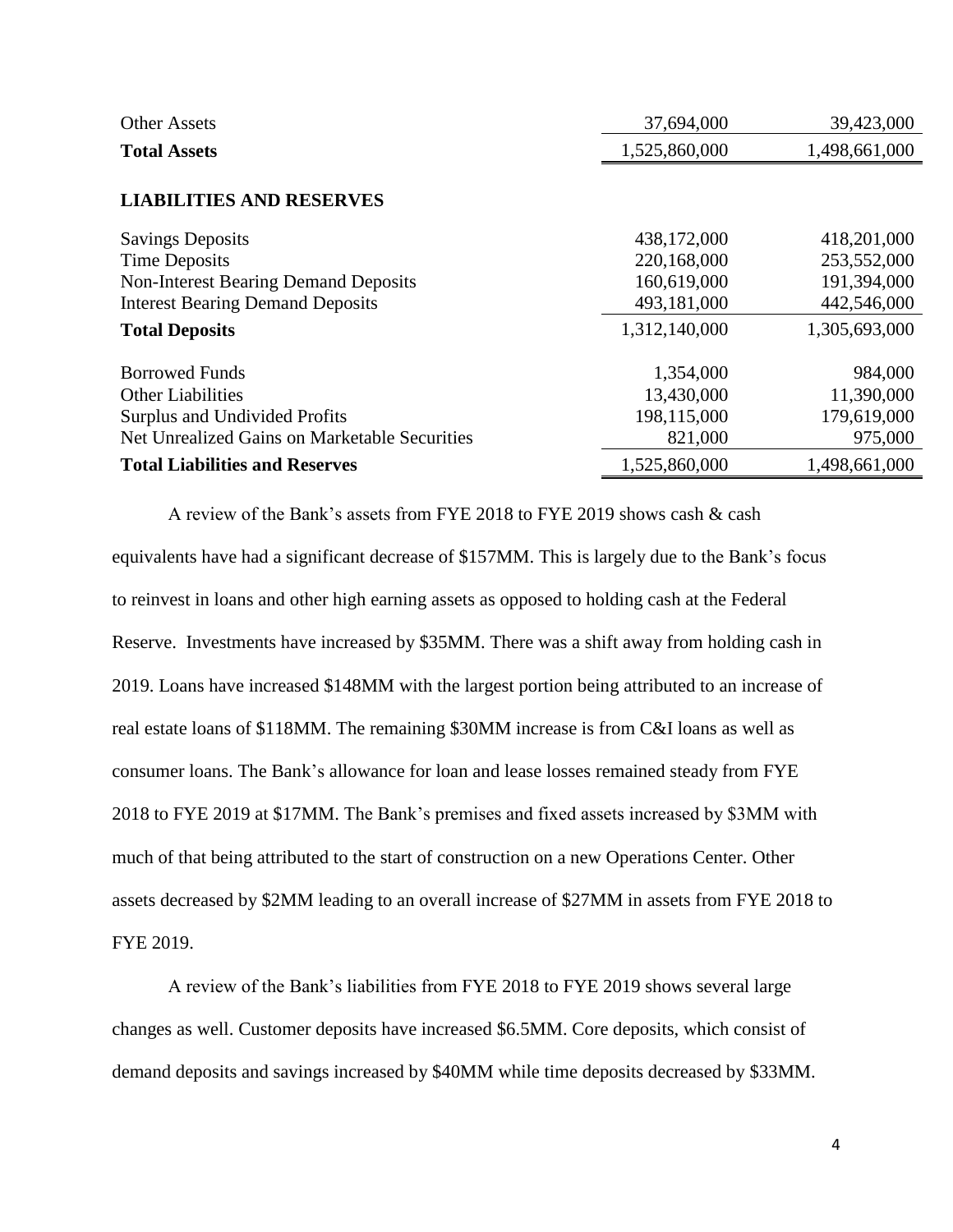This has been a shifting strategy of the Bank to pursue more low-cost deposits and allow some of the more expensive deposits to leave the Bank such as certificates of deposit. Borrowed funds and other liabilities increased by 2.4MM while the surplus and undivided profits increased by \$18.5MM. Like the assets, this led to an overall increase of \$27MM in liabilities from FYE 2018 to FYE 2019. The Bank is required to maintain a Tier 1 capital ratio of 6% per policy. Regulators consider a well-capitalized bank to have a Tier 1 capital ratio of 6-8%. As of FYE 2019, the Bank's Tier 1 capital ratio was 14.86% meaning that the Bank is well-capitalized and above requirements.

Machias Savings Bank's statement of condition from 2019 was used to compare the Bank's income statement from FYE 2018 to FYE 2019. The results for both fiscal years are displayed in Table 2 below.

#### **Table 2:**

#### **INTEREST INCOME**

| Interest and Fee Income on Loans              | 68,452,000 | 61,675,000 |
|-----------------------------------------------|------------|------------|
| Interest and Dividend Income on Securities    | 4,471,000  | 3,563,000  |
| <b>Total Interest Income</b>                  | 72,923,000 | 65,238,000 |
| <b>INTEREST EXPENSE</b>                       |            |            |
| Interest and Dividend on Deposits             | 12,452,000 | 9,099,000  |
| Interest Paid on Borrowed Funds               | 2,000      | 239,000    |
| <b>Total Interest Expense</b>                 | 12,454,000 | 9,338,000  |
| <b>NET INTEREST INCOME</b>                    | 60,469,000 | 55,900,000 |
| <b>Other Operating Income</b>                 | 10,663,000 | 10,470,000 |
| <b>Other Operating Expense</b>                | 51,537,000 | 45,511,000 |
| Provision for Loan Losses                     | 1,769,000  | 2,882,000  |
| Income Before Taxes and Security Transactions | 17,826,000 | 17,977,000 |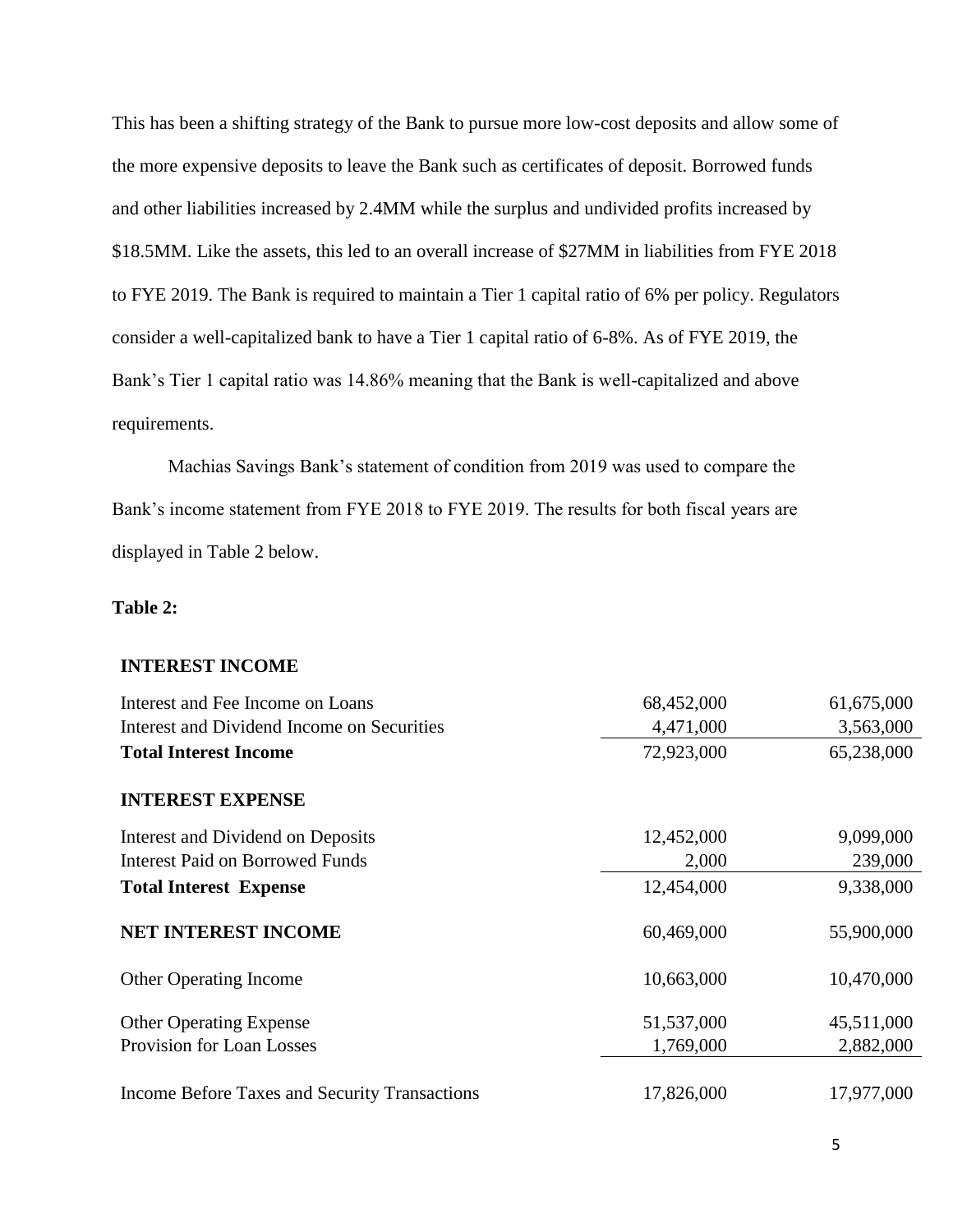| <b>Realized Losses on Securities</b><br><b>Unrealized Gains on Equity Securities</b> | (75,000)<br>2,873,000 | (72,000)   |
|--------------------------------------------------------------------------------------|-----------------------|------------|
| Income Before Income Taxes                                                           | 20,624,000            | 17,905,000 |
| Income Taxes                                                                         | 4,047,000             | 3,483,000  |
| <b>NET INCOME</b>                                                                    | 16,577,000            | 14,422,000 |

From FYE 2018 to FYE 2019, interest income increased by \$6.8MM. While interest rates began to drop towards the end of 2019, effects of these drops did not have the time to show a large impact on the income statement. Interest income also continued to increase due to the loan growth experienced throughout the year. Interest and dividend income also increased by 900M. Interest expense increased from FYE 2018 to FYE 2019 as well. Going into 2019, it appeared that the industry was in a rising rate environment. Deposits were onboarded aggressively, and higher deposit rates were offered. Due to this, interest expense on deposits increased by \$3.3M. While the deposit rates were higher than normal, there was still a significant cost savings when compared to borrowed funds at this point in time. Interest paid on borrowed funds was nearly eliminated in 2019. This all led to an overall increase of \$4.5MM in net interest income.

Other operating income from FYE 2018 to FYE 2019 increased by \$193M while other operating expenses increased by \$6MM. The starting construction of a new operating center plays a large role in the increase in expenses. The provision for loan loss decreased by \$1.1MM. Income taxes increased by \$564M. Net income increased by \$2.1MM going from \$14.4MM in FYE 2018 to \$16.5MM in FYE 2019.

A review of the Bank's balance sheet and income statement as of August 31, 2020, indicates that COVID-19 has caused several changes. A significant part of this is due to the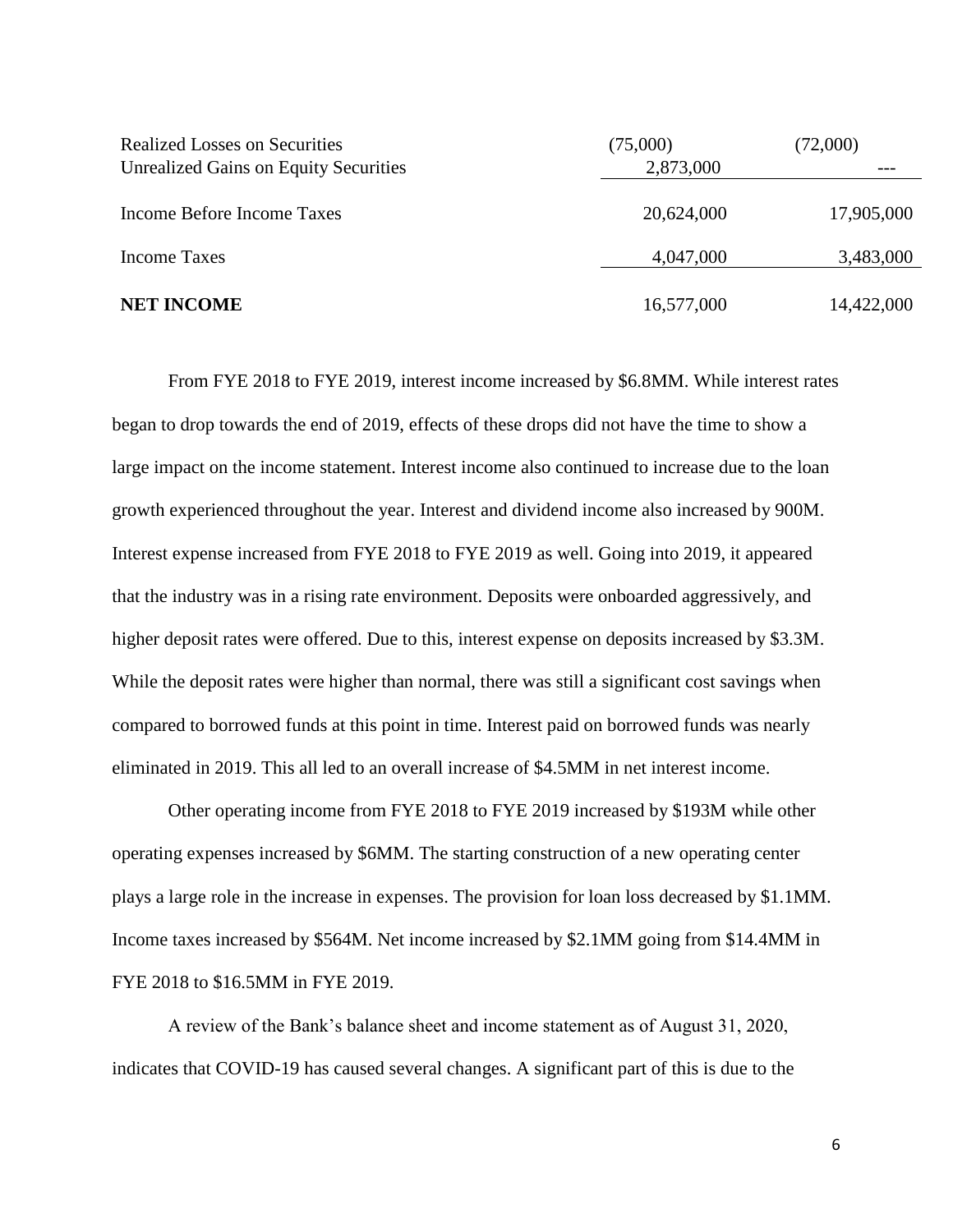Payroll Protection Program which increased commercial loan volume as well as fee income. In terms of liabilities, the Bank is also seeing a significant increase in deposits. This includes a large portion of the PPP proceeds that have been deposited over the last several months as well as increased unemployment benefits and government grants. There is also natural seasonal growth that factors into the increase which is typical for the late summer months and early fall. The Bank's total non-performing assets has had a slight decrease of \$586M in loans since FYE 2019. There has been a record-level of loan deferrals during this time, however. The Bank has also shifted an additional \$6.5MM into the Loan Loss Reserve to prepare for potential COVID-19 related losses. The Bank has also closely reviewed and dropped deposit rates during this time due to the influx of cash. Non-interest expense is \$3.2MM less than budgeted. In considering all of the above, the Bank is still on track to have a solid 2020.

## Part II: Strategy & Implementation

#### <span id="page-8-1"></span><span id="page-8-0"></span>Sales Restructure

With the current state of the sales force within Machias Savings Bank, there are various leaders with differences in expectations and focus. The current structure is set up in multiple silos. The Retail side of the Bank has three separate Regional Managers covering the branch network. There are also mixes of other operational departments that are managed by these same Regional Managers that do not fit in the sales structure of the Bank. The business side of the Bank has another three Regional Managers that manage the Business Banking team specifically. This includes the sales-focused Business Bankers as well as the Business Banking Assistants which are more operational. There has also been a Business Relationship Banking department added to the sales team over the last couple of years. This team was originally added as an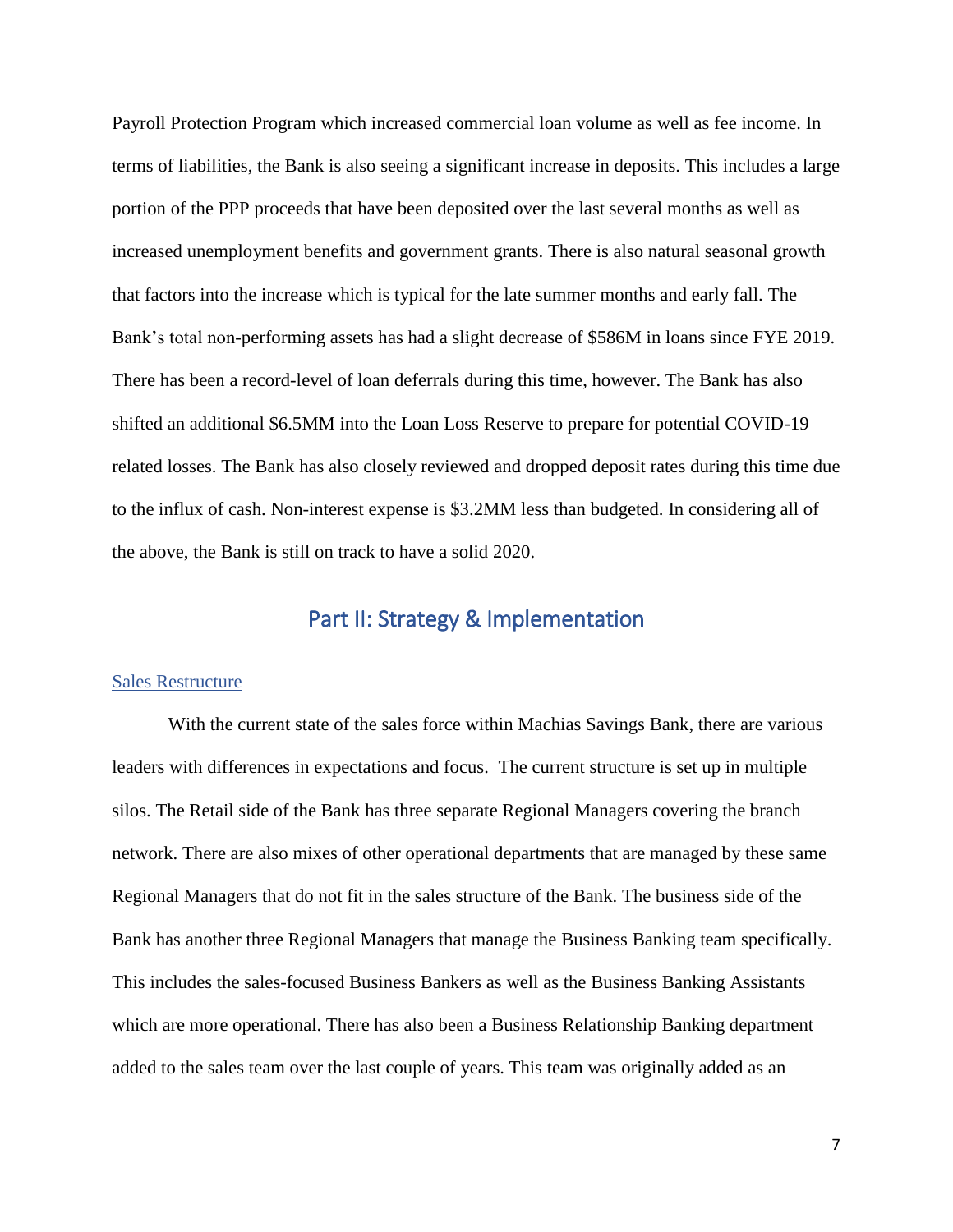extension of the Business Banking team in many ways but has yet to truly differentiate itself. This is a small team run by one other manager. Finally, there is the Cash Management team which is also composed of both sales and operational roles. This team has its own separate manager as well. A chart depicting the current sales hierarchy of the Bank is attached in Appendix A.

As the structure currently stands, there are sales teams broken down into regions that are composed of members from each of these teams. In any given region, there could be up to four managers giving direction or setting expectations for these separate sales team members. In addition to this, each sales team is assigned its own Team Leader. These leaders could be one of the Regional Managers mentioned above, a Branch Manager from a specific market, or even an individual Business Banker. These Team Leaders do not have a true managerial role in many cases and are assigned more based on the composition of the team.

As can be imagined, all these differing opinions and messages can lead to a great deal of confusion and inefficiencies. There is an opportunity to streamline the Bank's hierarchy leading to efficiency gains and cost savings. The goal of this project is to suggest the following: the introduction of a Chief Banking Officer, a consolidation of roles primarily focused on the Regional Managers of both Retail and Business Banking and the managers of the Business Relationship Banking and the Cash Management teams, and to re-evaluate how each sales market is currently structured. The Chief Banking Officer (CBO) would be the Senior Management lead for these teams moving forward.

When considering the current Senior Management team, it would make the most sense to shift the current Executive Vice President of Business Banking into this role. The CBO would be responsible for contributing to the strategic plan and direction of the Bank. They would oversee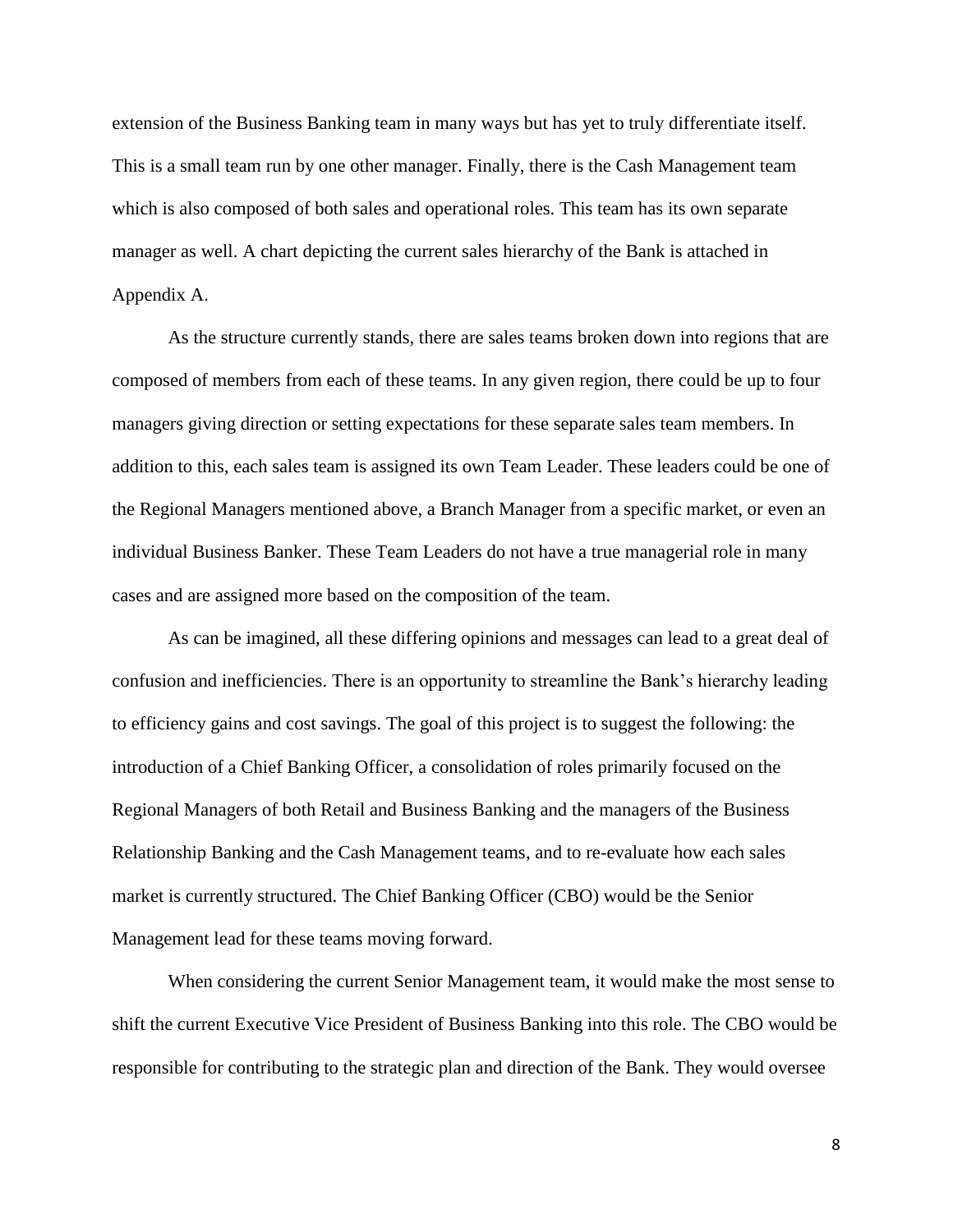customer relationship growth and would lead the entire Retail and Business units forward. <sup>2</sup>The other managerial roles would be consolidated and merged from eight separate roles currently, to four more cohesive roles in the future based on the re-evaluation of markets across the state of Maine. These would be known as Regional Sales Managers (RSM). Employees not reassigned to this new RSM role would be assigned to resources throughout the Bank as needed. This may be a sales role in some instances as needed or an operational role in others. A chart depicting the proposed sales hierarchy for the future is displayed in Appendix B.

There are several important changes to point out that differentiate the current and proposed structures that are not in the Appendix. The Business Relationship Banking team would be disbanded. The two Business Bankers that are currently within this team already serve as Business Bankers and the Team Leader will either be an RSM or Business Banker moving forward. Business Relationship Banking will be reviewed as a tool for all sales members moving forward. The Customer Service Manager and the Retail Operations Manager, currently under the sale hierarchy, will be reassigned to an operations-based manager. The Cash Management support team members will be reassigned to Customer Service as they are currently supporting customers via telephone. A manager will be assigned for all Business Banking Assistants and Portfolio Managers based on experience and capacity. This new manager will report to one of the new RSM's based on their location. These changes would lead to more cohesive sales teams and the potential to cut employee-related costs, whether that be immediately or in the future.

l

<sup>2</sup> Roden, B. V. (2018, February 13). *Chief Banking Officer & President.* Retrieved from Van Roden Associates: http://vanrodenassociates.com/cbo-president/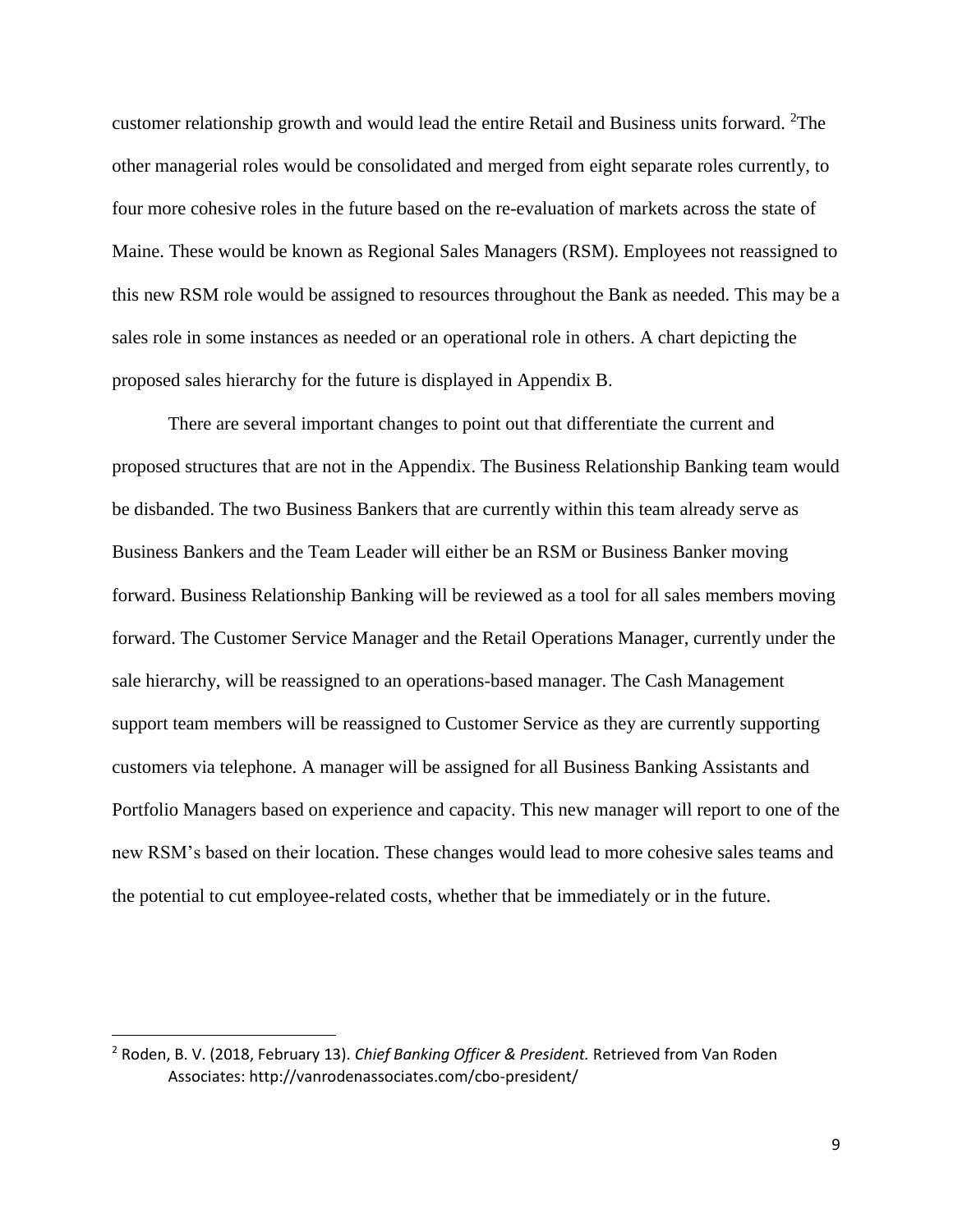#### <span id="page-11-0"></span>Future Alignment

l

The realignment and consolidation of duties brings Retail Banking, Business Banking, and Cash Management onto the same page for the first time. Before looking further into these specifics, it is important to discuss the project leader's role in this alignment of duties. The project leader, Jonathan Alley, currently holds the role of Regional Manager on the Retail side of the Bank. This is one of the roles being looked at for consolidation. There is direct knowledge of what the day-to-day sales process looks like and what challenges and opportunities could present themselves. The project leader will have a significant role in the realignment of positions with the opportunity to present ideas for the future of the entire Bank's salesforce as well as an opportunity to shift into a new RSM role with Retail, Business Banking, and Cash Management focuses.

The primary goals that the Bank can expect to achieve through this realignment are decreasing expenses and streamlining operations and processes. The achievement of these goals can then lead to the potential impacts of both a decrease in efficiency ratio and an increase in sales and deposits. By placing RSM's over each market, it will essentially create four regions with local and streamlined decision-making abilities. The most important piece of streamlining an organization is to make those decisions based on what matters most for the customers.<sup>3</sup> The localized decision-making plays into this perfectly. A regional structure will be more beneficial than separate lending or deposit structures, or a business or retail structure. This will allow the Bank to grow market by market. It is extremely important for the Bank to grow while maintaining a consistent brand and culture within each market which is where the introduction of

<sup>3</sup> Bradley, J. (n.d.). *Streamlining an Organizational Structure.* Retrieved from Chron: https://smallbusiness.chron.com/streamlining-organizational-structure-59693.html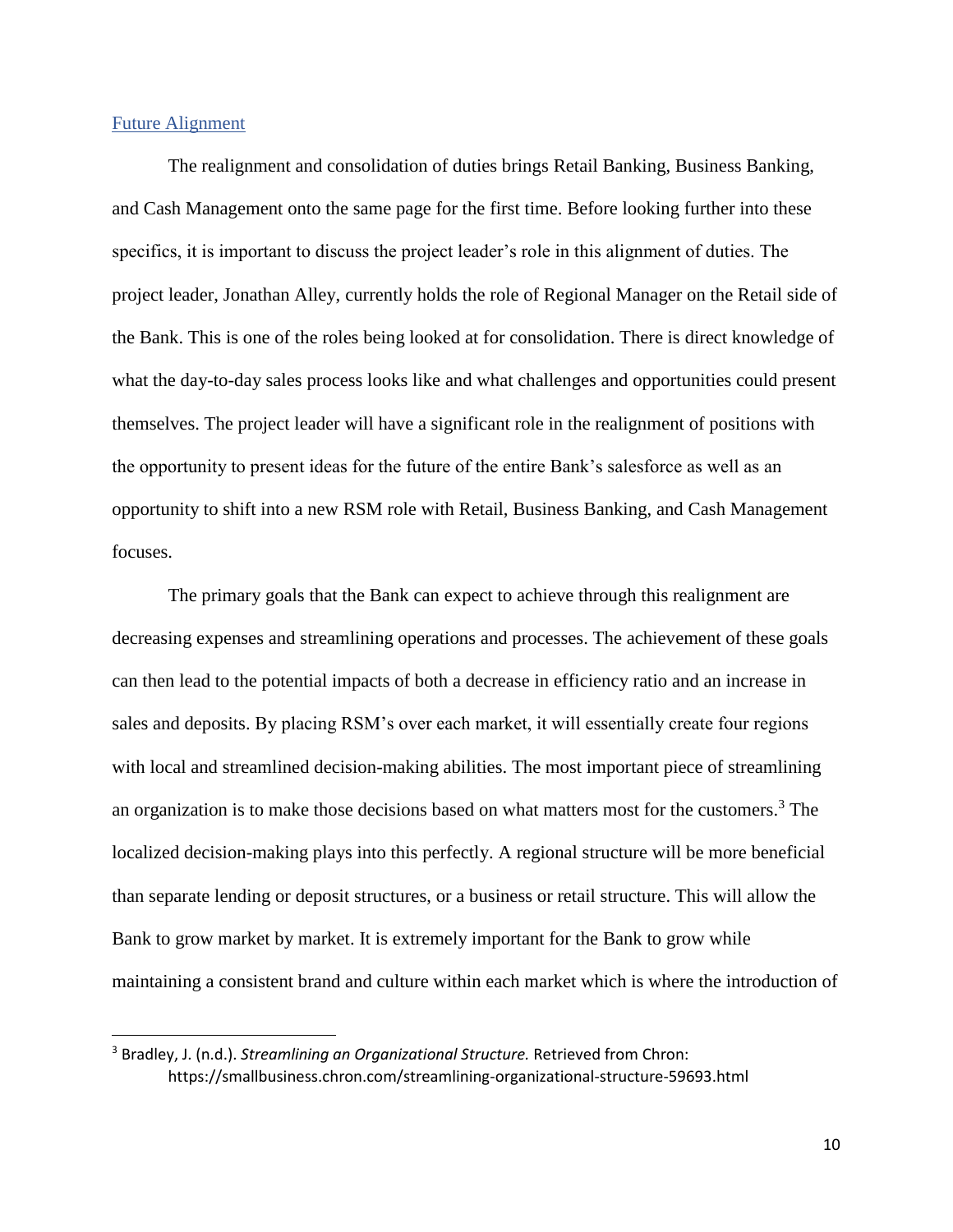a CBO comes into play. The CBO will promote the necessary consistency from one Regional Sales Manager to the next. The RSM's will work in collaboration together and with the CBO, not in silos. The consolidation of roles will increase sales by scaling the organization to keep its culture and small-town feel while continuing to grow at a rapid pace. Sales numbers will also benefit from an improvement in teamwork and consistency within each market.

The Bank can also decrease employee-related expenses in more ways than one. For starters, by consolidating the three Vice President of Retail Lending roles, the three Vice President, Business Banking Team Leader roles, the Vice President, Business Relationship Banking Team Leader role, and the Vice President, Cash Management Manager role into four roles instead of eight, the direct expenses can either be eliminated through attrition or used to fill other gaps within the Bank's structure. These roles are all middle management roles with competitive salaries and benefits. There are opportunities to cut some of these costs. It is not typical of the Bank's culture to downsize and outright fire somebody for a reason such as this. The proposal would be to evaluate other needs within the Bank and shift roles accordingly, and where possible. To simplify the purpose of this proposal, all four roles would switch to salesbased Business Bankers. This will not only fill gaps in markets that currently need assistance, but it would also further increase sales within each market. As mentioned previously, attrition could lead to the elimination of the cost entirely.

It will be important to re-evaluate the Bank's needs based on potential market changes and not rehire if deemed unnecessary. It is not an uncommon practice for other community banks to review these necessary job cuts. Over the last ten years it has become more of a focus as bank branches close and digital banking becomes more popular. In 2013, Citigroup announced a plan to eliminate 11,000 jobs to save \$1 billion. This is a much larger scale, but community banks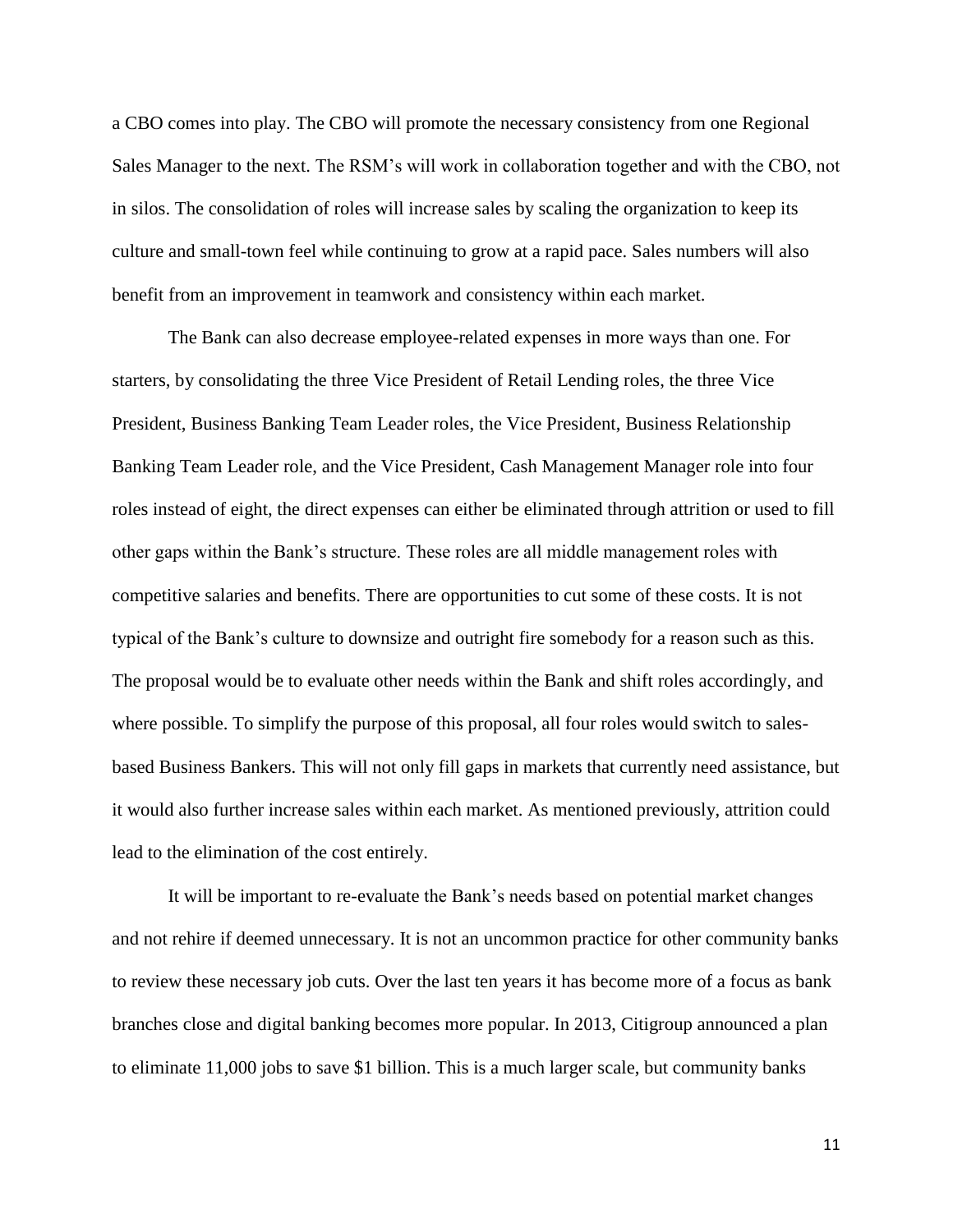took note. Seattle-based Sound Community Bank, with about \$355 million in assets, reduced its workforce by roughly 10% during the same period.<sup>4</sup>

Although it is difficult to currently measure, increased efficiency and streamlined processes will allow further savings on employee-related expenses. The efficient use of time mixed with streamlined decision-making will allow sales-related employees to spend less time on bureaucracy and more time on customer and prospect appointments and calls. Not only will the structure allow for quicker decision-making, but it will also prevent time being wasted on deals that the Bank cannot or do not want to do. In addition, support-related roles will also reap the benefits of streamlined decision-making. They will find less need for bureaucracy and will be able to use their time more wisely and efficiently by moving through loan files more quickly and dealing with less back-and-forth discussions.

#### <span id="page-13-0"></span>Financial Health & Sales Strategy

l

When considering how these proposed changes would fit into the overall strategy of the Bank, it's important to recognize the mission statement of Machias Savings Bank: "Financial Health, One Person, One Business, One Community at a Time". The Bank has put a strong focus on how to develop individual relationships, business relationships, and community relationships in a way that they truly move the needle on the well-being and financial health of others. It is important that these changes have no negative impact on the mission and vision of the Bank and only continue to aid the progress of promoting financial health in the communities.

<sup>4</sup> Judd, E. (2013, February 28). *Rearranging the Org Chart.* Retrieved from Independent Banker: https://independentbanker.org/2013/02/rearranging-the-org-chart/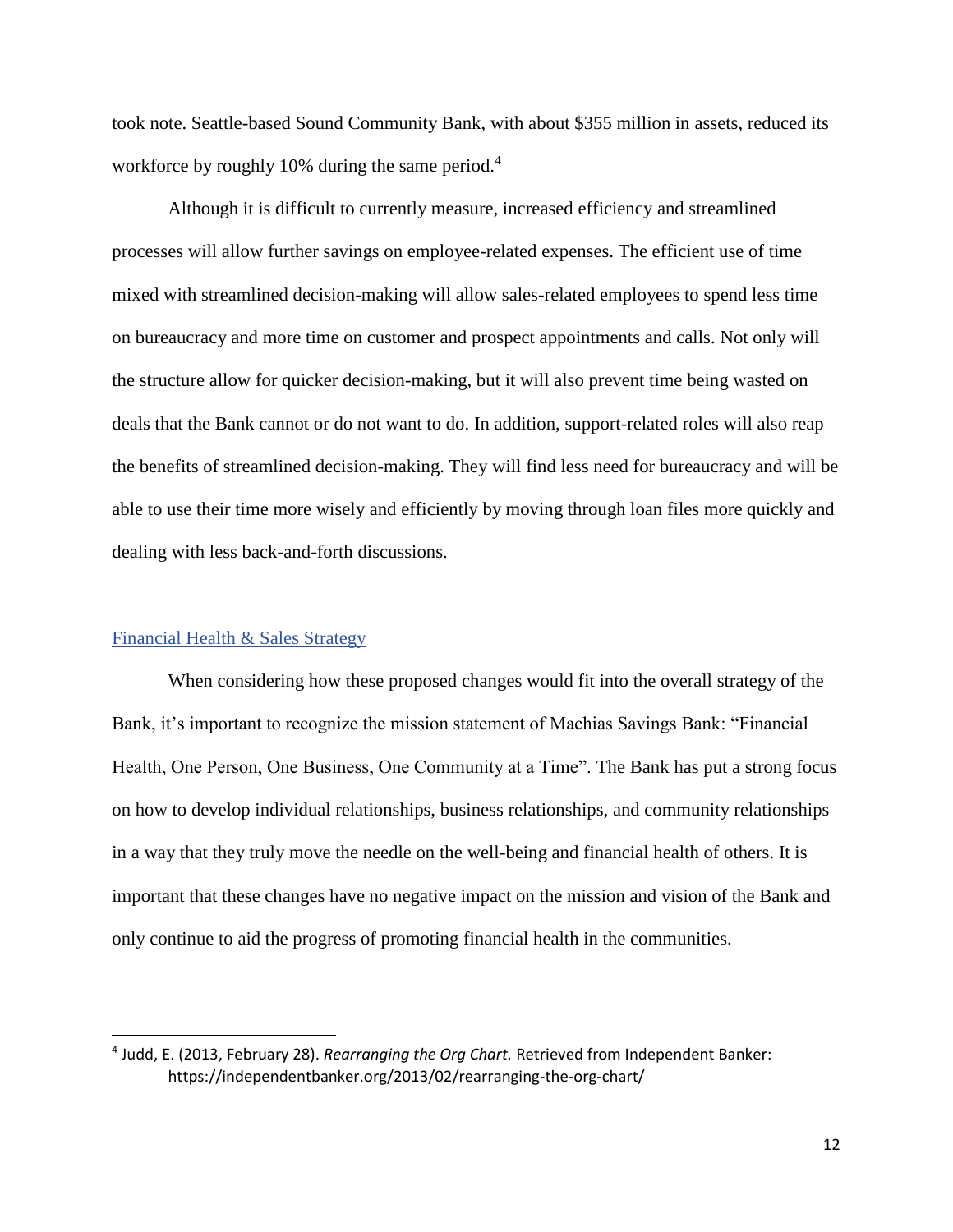As mentioned previously, this realigning of duties will put four RSM's in place over markets and communities that they are familiar with and know well. These people are essentially the "President" of their markets with a strong understanding of the local economy, the people who live there, real estate prices, and common struggles or issues that the citizens face. With the current Bank's footprint in Maine and the focus on "staying small while growing big", this is entirely possible for Machias Savings Bank and frequently happens now in smaller pockets. Because of all of this, the RSM's will have the advantage of knowing where to primarily focus to move the Bank's mission statement forward.

Starting with an individual, the RSM can help review their situation and suggest steps on how to improve their financial health whether that be from a focus on budgeting their money more effectively or shifting more money into a retirement account. With the RSM overseeing the Retail side of the Bank, they can work with the Branch staff and internal training team to promote this knowledge across their markets. When it comes to a business, the RSM can identify the life cycle stage that the business is currently in. They can use this information to suggest appropriate services, products, or potential next steps to increase their business revenue or guide them into whatever may be next. With the RSM overseeing the Business side of the Bank, they can work with their Business Bankers and internal training team to promote this knowledge as well. The combination of these two will add to the final layer of the Bank's mission which is the community itself. By improving the lives of the local people and the local businesses, the community will be able to further thrive. However, the RSM's will also need to work closely with the internal Marketing/Community Impact teams and local community leaders to uncover what the Bank may be able to do on a larger scale whether that be hosting community events or strategically making donations to nonprofits that will push the community forward. By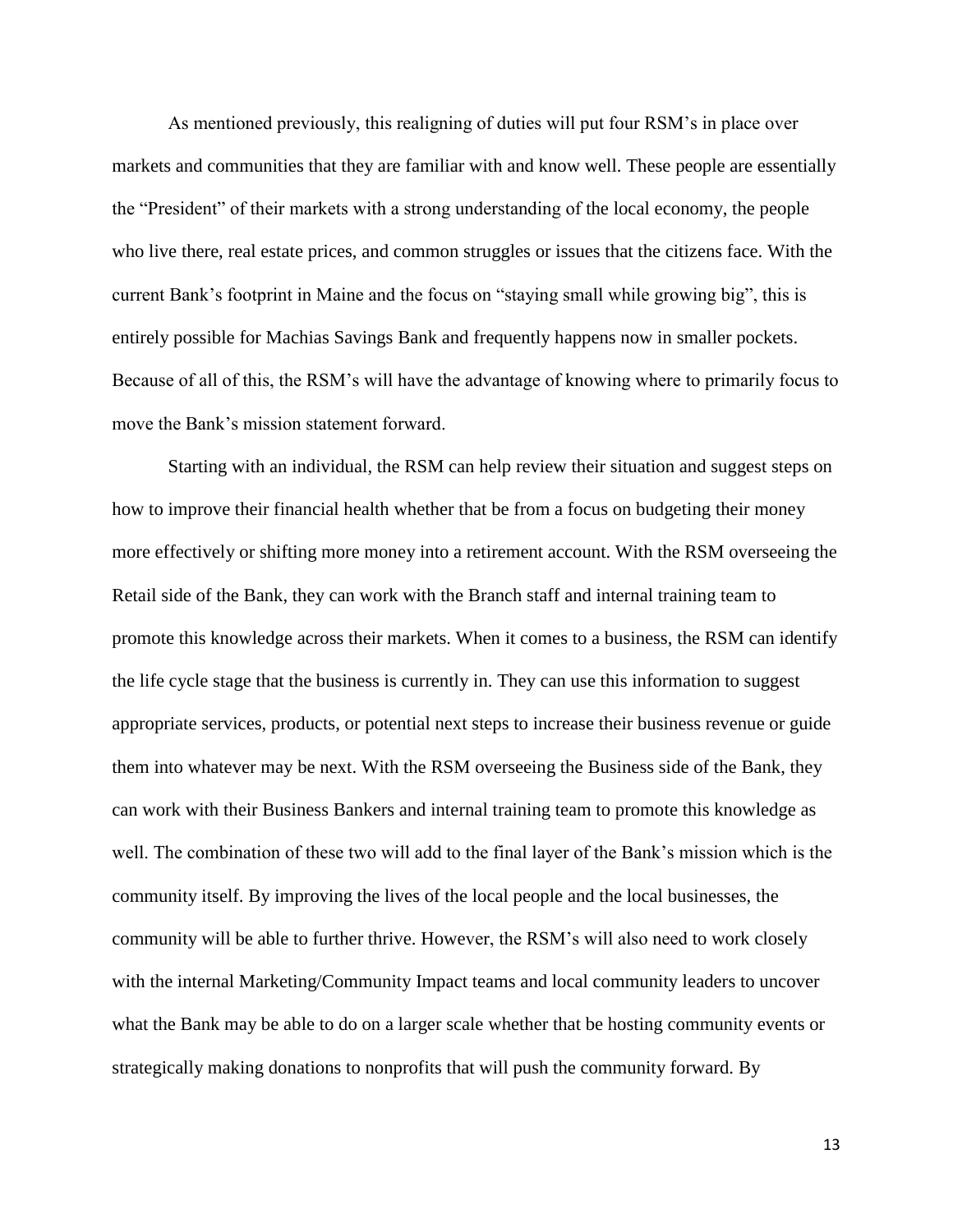combining all of these, the introduction of the RSM role will help promote financial health for each person, business, and communities he or she serves.

The proposed changes will also have a large effect on the Bank's daily sales strategy and operations. As things currently stand, there are nine sales teams based on the location of their branches. Considering the large portion of Maine that the Bank covers and how separated many of those branches are, this continues to make sense. The RSM role will oversee these sales teams on a higher level based on where each market is located, but they will not lead each meeting themselves. It will be up to them to put a trusted member of the sales team in charge of holding weekly meetings and driving the day-to-day sales efforts while maintaining a presence and deeper understanding of each of their markets. This should be an improvement to the current structure which has a mixture of current Regional roles, Branch Managers, and Business Bankers leading the weekly sales meetings. By having an individual RSM become familiar with each market, it will better drive consistency in expectation and technique among all sales teams. The four RSM's will be expected to have regular meetings with one another to confirm they are on the same page and the entirety of the Bank's salesforce is working in a similarly with understandable differences based on each market.

The biggest competitive advantage that will come from the proposed realignment is not only maintaining the speed at which the Bank currently makes decisions but improving upon that very model. The Bank has already avoided extra bureaucracy by allowing localized decisionmaking and trusting its people to make the appropriate decisions. One fear that the Bank has had is the idea of being unable to maintain this structure as the Bank grows. This project will open up the discussion of loan approval authority from the RSM's, CBO, Loan Committee, and finally the Board of Directors leading to a streamlined approval process that is more efficient. The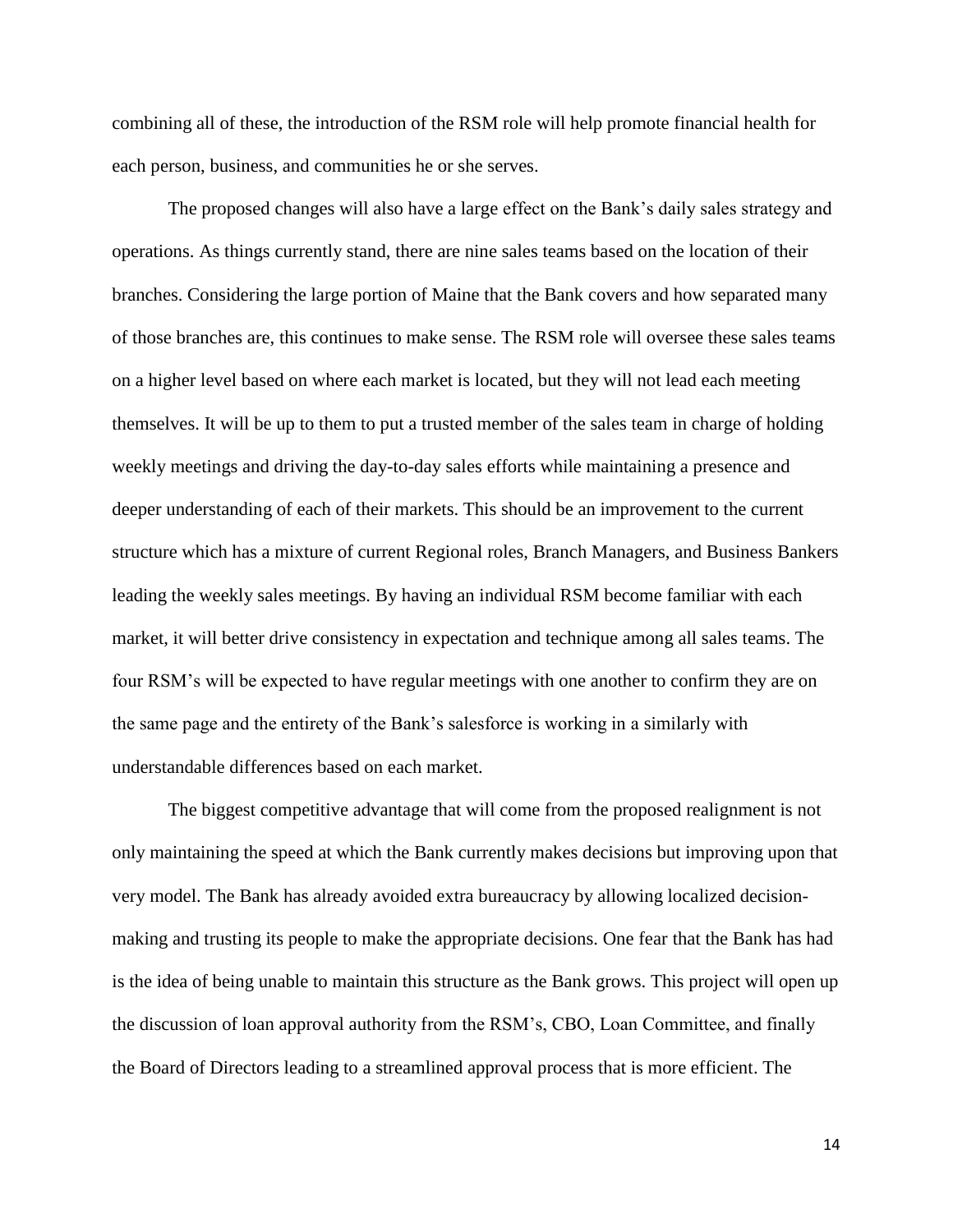proposed change will also promote a level of teamwork that is quite rare in the industry. The RSM's will push a vision of team-based goals as opposed to individualized numbers. Branch Managers should find more opportunities in warm hand-offs to Business Bankers and Mortgage Specialists. Meetings with existing clients and prospects can be completed in teams with sales members knowing that any potential win is a win for their market and not just for one person or the other. It will help eliminate the "us vs. them" mentality that holds so many institutions back.

#### <span id="page-16-0"></span>Future Opportunities

The proposed realignment opens many opportunities in terms of cost savings, efficiencies, and future sales. As mentioned previously, sales within the Bank will become less about the individual and more about the market or team. This is going to be a big lift in terms of changing the mindset of some of the current sales team, especially those that have been in the role for many years. The combination of the CBO and RSM's promoting a team-first mentality from the top down will be the most effective way to push those mindsets into acceptance and then truly embracing the changes. This realignment will also give a natural boost in sales numbers by adding Business Bankers to each market as needed. The consolidation of the previous regional roles shifts four other high-level and knowledgeable employees into a strictly sales-focused role with no managerial duties taking their time. An estimated amount of increased sales numbers will be discussed in Section III.

The idea of attrition was mentioned earlier in terms of employee turnover. In this scenario, one of the repurposed employees would enter a market as a Business Banker and work in sales for a certain period. It is possible that employee would not like the role or end up being a bad fit, leaving the Bank. It could then be determined that it is unnecessary to replace this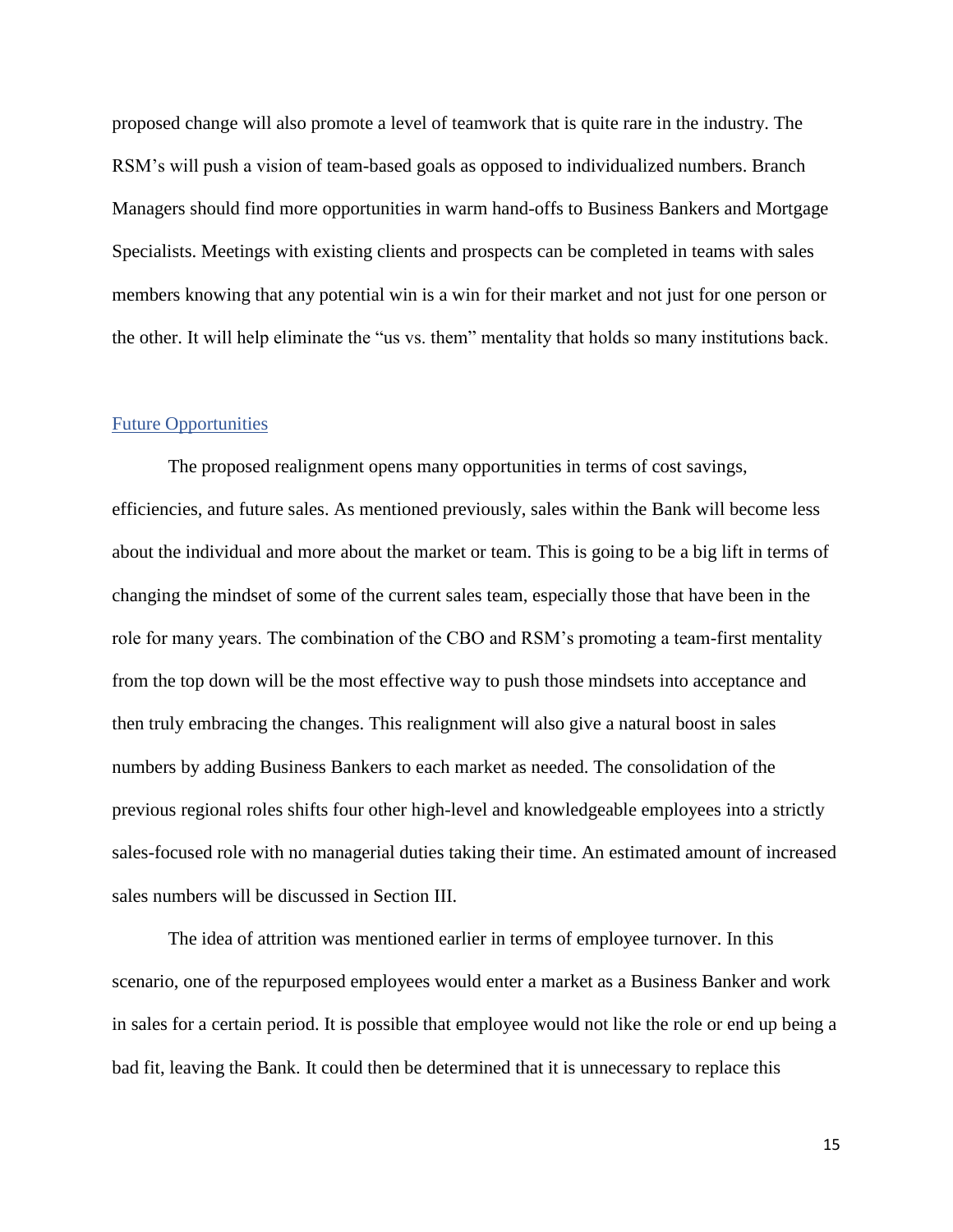employee and maintain the savings on salary and benefit expenses instead. This would eliminate a relatively high salary and save some non-operating expenses. In turn, this would improve the Bank's efficiency ratio and profits. It is also possible that the employee thrives in the role and adds a solid loan and deposit portfolio to the market. If another member of the sales team leaves the Bank in the future, the need to replace that employee could then be evaluated and potentially lead to the same results.

Another added benefit and future opportunity is the idea of internal growth for employees and future succession planning for the Bank. Shifting a member of Senior Management into the CBO role and four other employees into RSM roles will better prepare them for high-level openings that will eventually need to be filled as people retire. It will give these employees the opportunity to learn more now and create a stronger knowledge-base for banking in the future. Today, it is extremely important to be well-rounded in the industry and this will only help these employees. It is difficult to find high-level talent in the banking industry without typically having to pay a premium to gain that talent. By focusing more on internal employee growth, it will end up less costly in the long run to invest in existing employees now.

Added efficiencies have been mentioned throughout this proposal, mostly focused on streamlined decision-making. There is future opportunity beyond the day-to-day loan approvals and deposit offerings, however. By bringing employees into RSM roles that have experience in all areas of sales leadership, it will also allow new thoughts and opinions to be expressed with other internal processes. Internal processes need to be consistently reviewed for clarity and improvements. There could be large time savings related to the way a responsible loan officer may be reassigned, how a premium rate on a new account is approved, or other similar bureaucratic processes. It will be important for the new RSM's to keep an eye on this sort of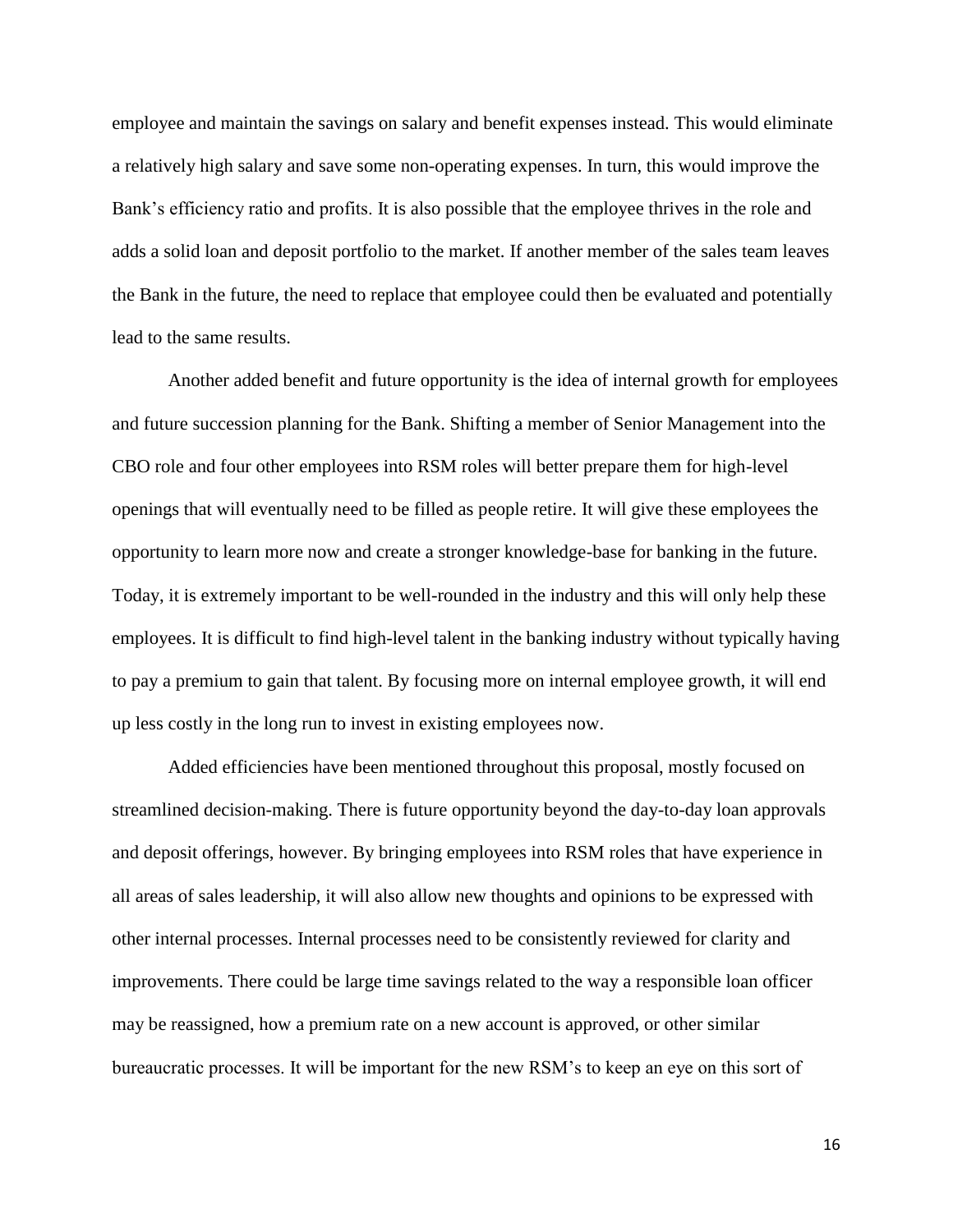thing and actively think outside of the box for ways to improve a process or eliminate unnecessary work.

#### <span id="page-18-0"></span>Process Changes

The proposed realignment will add many opportunities for process changes and improvements. For starters, this includes the structure of the Bank's current Loan Committee. As things currently stand, Loan Committee meets weekly to discuss potential commercial deals that involve customers with high-risk ratings, loans with exceptions to policy, and loans greater than \$250,000 without proper financial documentation. In most cases, however, loans tend to go to Loan Committee if they are over \$250,000 in most circumstances. There are times that a loan will be "read-in" even when it has already obtained the proper approval.

Loan Committee consists of higher-level decision-makers, but all Business Bankers and Business Loan Underwriters across the institution spend up to 90 minutes every Tuesday attending this meeting. It can be a great learning experience for many, but the amount of time and money in just salary dollars would be quite eye-opening if putting it to paper. The RSM roles would be given the appropriate lending authority to approve most of the deals in their market areas. This would eliminate the need for a weekly Loan Committee consisting of every Business Banker at the Bank and save nearly 80 hours a year for each of them. When considering the number of people that regularly attend, this would be equal to roughly 2,000 hours for the organization that could go back into other items. Loan Committee would still be needed in some capacity. In this case, it would only review the riskiest and highest dollar amount deals and would be held on a weekly basis in place of the existing Loan Committee. Loans of \$1MM or more would be reviewed or deals involving Borrowers with a risk rating of 5 or higher. Instead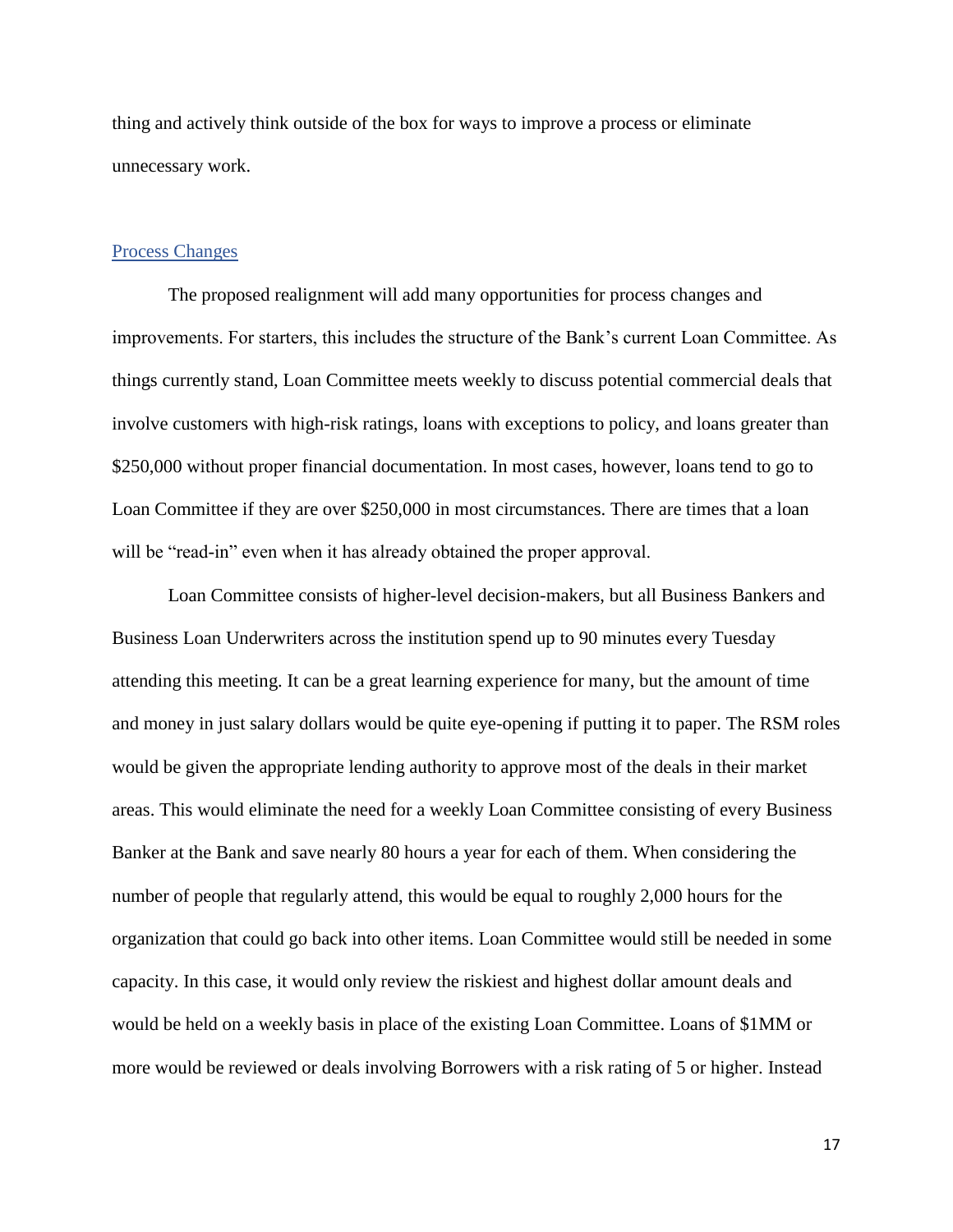of having all Business Bankers attend, it would be composed of 5-6 senior lenders and the Business Bankers would attend only when they are presenting something for approval.

There will also be changes necessary in the current process for market sales teams. As mentioned previously, the sales teams are run by a variety of levels across the organization based on the composition of the team itself. This should consistently be reassigned to either an experienced Business Banker or Branch Manager. The sales teams are currently required to duplicate several efforts in reporting to keep the current regional management structure updated as well as the Senior Management team itself. Putting the RSM's in place will allow this process to require less duplication and more streamlined communication.

Sales teams are currently required to put information in a weekly spreadsheet, an email to other Sales Team Leaders, and a Customer Relationship Management (CRM) tool. All the potential RSM candidates are trained to use the CRM with in-depth knowledge and capacity. Moving forward, the sales teams would only be required to enter data into the CRM so efforts are not duplicated. The RSM's would access the CRM and pull reports on what they need as opposed to making the Sales Team Leaders send out any emails or enter data into any spreadsheets. This would also spread the duty out amongst all members of the sales team and not put these couple of items on just one person. There is the potential for more efficient use of the time normally taken to do this every week.

#### <span id="page-19-0"></span>Implementation Schedule

There is no doubt that this proposed realignment will need several internal resources to implement and plan for all these changes. This will include the project leader, Senior Management team, current regional leaders for Retail and Business, the Cash Management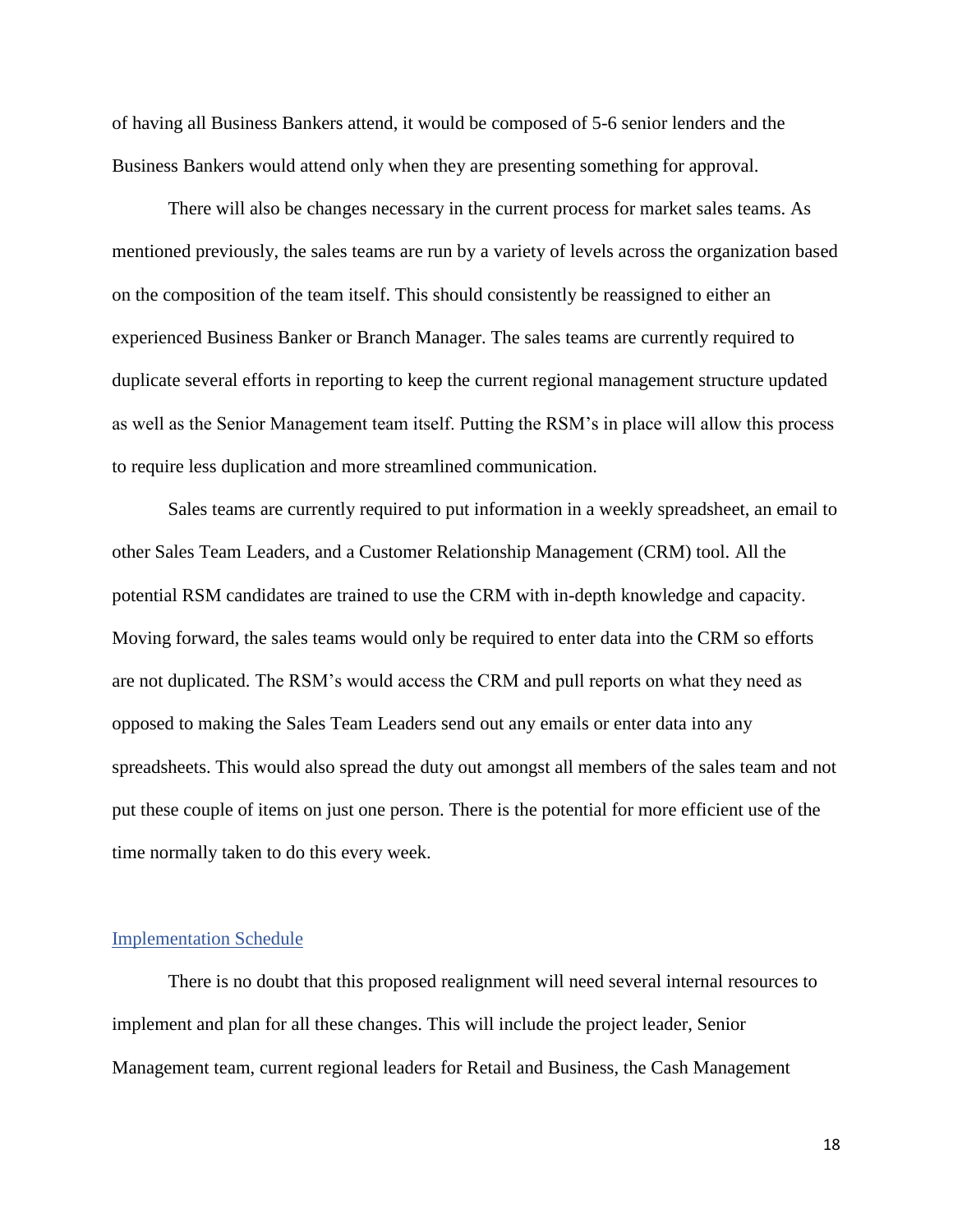Manager, the Customer Service Manager, Human Resources, and the Training department. The individual activities, participants, and dates are included in Table 3 below.

#### **Table 3:**

| <b>Activity</b>                                          | <b>Participants</b>                | <b>Proposed Date</b> |
|----------------------------------------------------------|------------------------------------|----------------------|
| Project Leader proposes plan to Senior Management team   | Project Leader, Senior Management, | January 2021         |
| for Board Approval.                                      | <b>Board of Directors</b>          |                      |
| Senior Management makes selections for CBO/RSM roles.    | Senior Management                  | February 2021        |
| Board of Directors reviews Senior Management decisions.  | <b>Board of Directors</b>          | February 2021        |
| Senior Management relays decisions to existing Regional  | Senior Management, existing        | March 2021           |
| Managers and Cash Management Manager. CBO is             | Regional Managers (7), Cash        |                      |
| selected from the existing Senior team, four RSM's from  | <b>Management Manager</b>          |                      |
| the existing regional managers                           |                                    |                      |
| Communication will go out to the remainder of the Bank   | All Machias Savings employees      | March 2021           |
| on the changes starting with Middle Management and       | $(250+)$ , Middle Management &     |                      |
| working into remaining employees.                        | Training being first.              |                      |
| Training Develops Plan for employees with new roles,     | <b>Training Team</b>               | March 2021           |
| specifically the RSM's and new Business Bankers.         |                                    |                      |
| New RSM's/Business Bankers begin to train and transition | New RSM's/Business Bankers &       | May 2021             |
| into new roles.                                          | <b>Training Team</b>               |                      |
| All employees with new Managers or roles are reassigned  | Human Resources, CBO, RSM's,       | <b>July 2021</b>     |
| and officially begin new duties.                         | sales teams, Cash Management       |                      |
|                                                          | support, Customer Service Manager. |                      |

The table includes a broad stroke of the major activities that will need to take place to make this transition successful. The project leader will propose the plan to Senior Management for acceptance. Senior Management would then push this proposal to the Board of Directors. If accepted and approved, Senior Management will move forward with selecting the four new RSM roles out of the eight proposed candidates. The Board of Directors will review the changes and give the stamp of final approval. The remaining four candidates will be reassigned as Business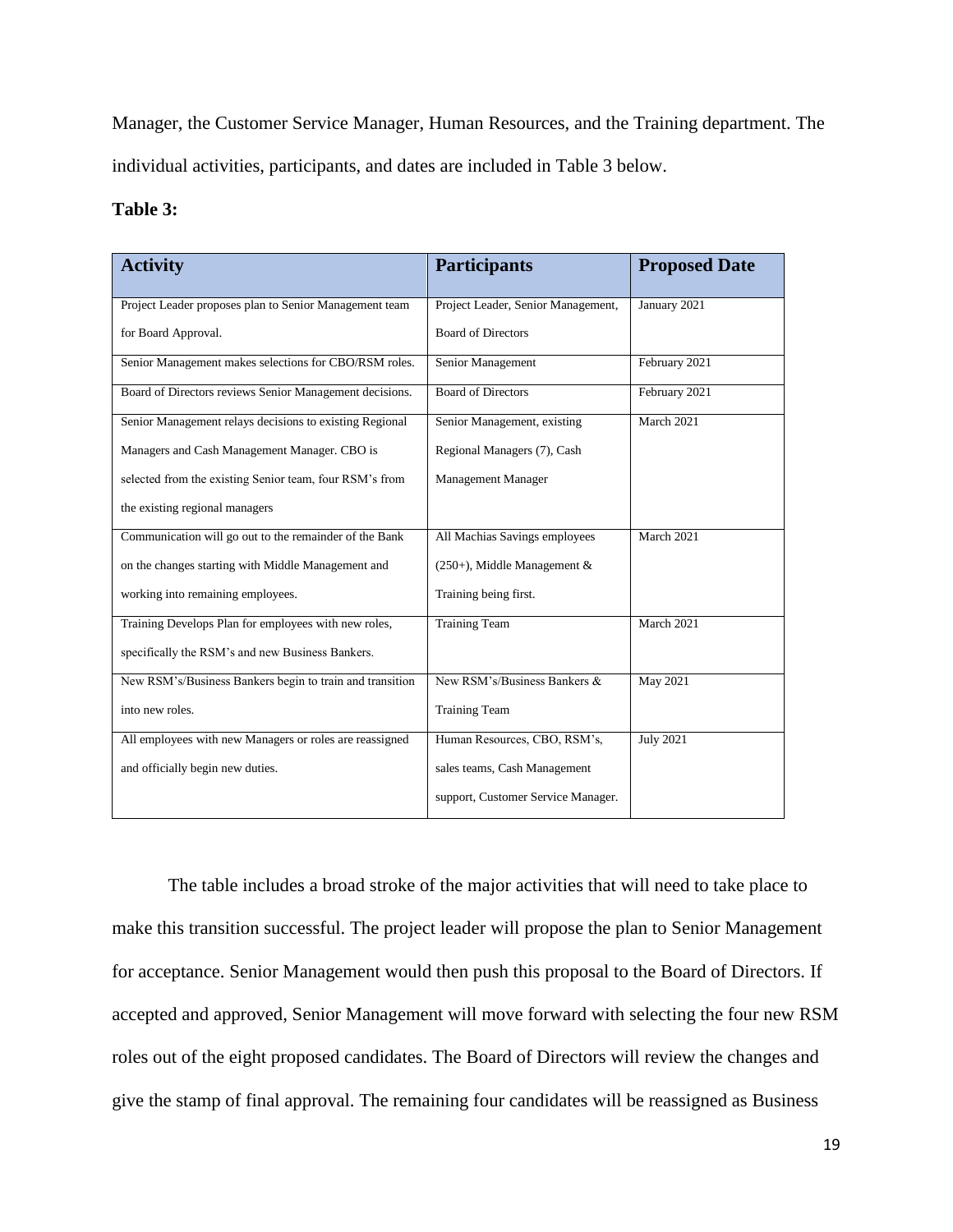Bankers in their respective sales markets. Senior Management will also shift the existing EVP of Business Banking into the CBO role. Senior Management will then need to communicate the changes to those affected and explain the why behind that reason.

Communication will then need to follow to the entire Bank in a similar way, being sure to explain why this is all happening. The Senior Management team will relay information to their Middle Management reports to start as well as the Training team. Middle Management will then give the same information to their existing employees to cover the remainder of the Bank. The Training team along with the project manager will begin preparation of a transition and training plan for the affected employees, largely focusing on the roles of RSM and reassigned Business Bankers. The project manager will work with the existing Regional Managers and Cash Management Manager to create a job description including the expectations and requirements around the new roles. Upon completion, the RSM and Business Bankers will begin their training over two months. This will need to be hands-on and fast-paced. There is room to add additional time if deemed necessary.

Finally, Human Resources will reassign all employees to their new roles or their new managers officially. The CBO and RSM's can then truly start their new roles and direct the sales teams of MSB as directed. This is a strategy that some of the largest banks in the United States have shifted to such as Wells Fargo. On a much larger scale, Wells Fargo was able to consolidate and eliminate 70 positions across the organization and was pushed forward as a way to streamline its operations and create Region Bank Presidents.<sup>5</sup> The Bank should not strive to

l

<sup>5</sup> Burns, H. (2017, June 9). *Wells Fargo Eliminated Managment Roles in Embattled Community Bank.* Retrieved from Charlotee Business Journal: https://www.bizjournals.com/charlotte/news/2017/06/09/wells-fargo-eliminates-managementroles-in.html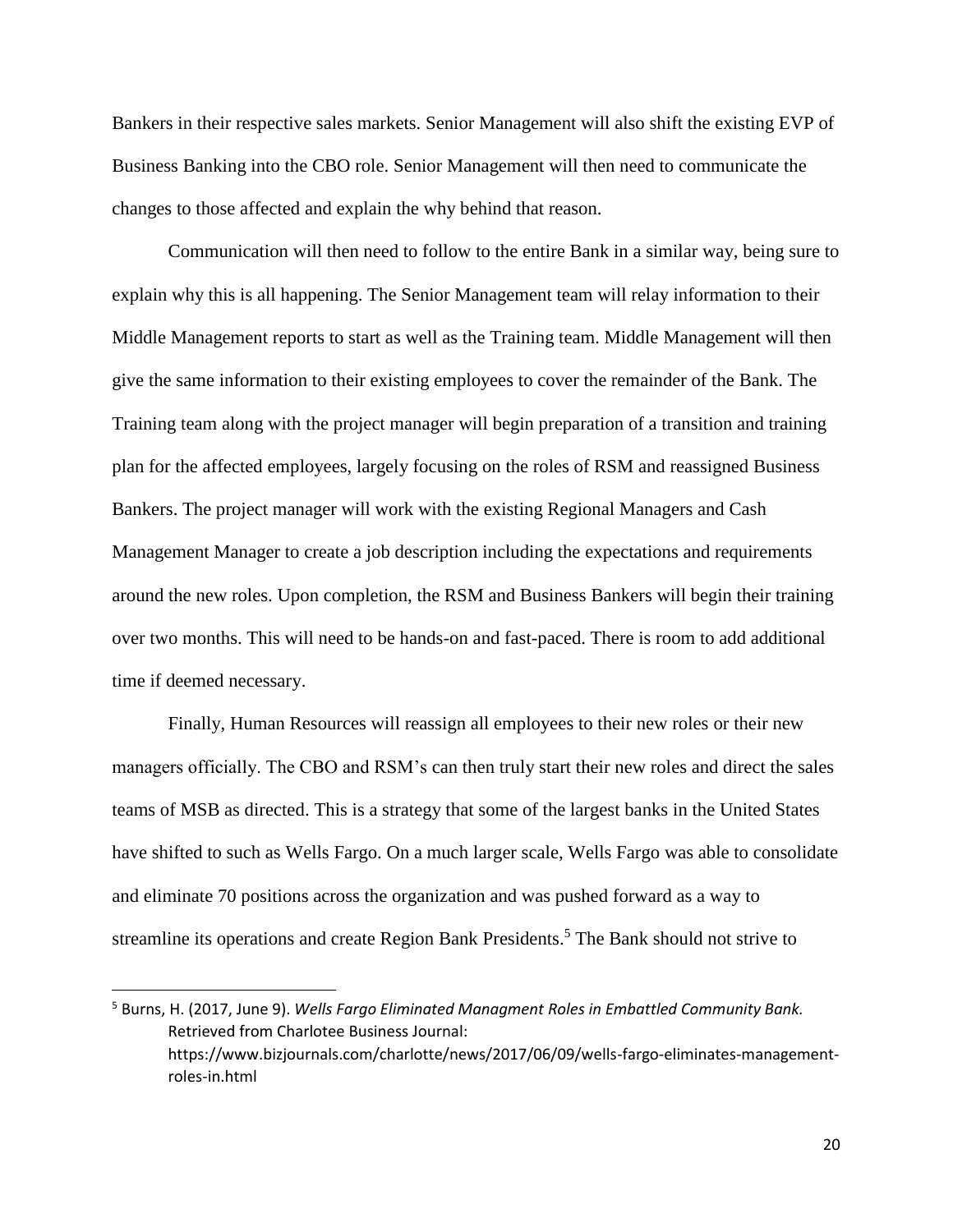become Wells Fargo, but more so to reap the benefits of a proven system. While the implementation schedule may seem aggressive and this restructure could feel like a large amount of work, the long-term benefits will have a long-lasting effect on the Bank's finances.

## Part III: Financial Impact

#### <span id="page-22-1"></span><span id="page-22-0"></span>Investment Requirements

When considering the size and type of investment that will need to go into this realignment, the upfront costs revolve around people's time as opposed to money directly. There are no purchases, hiring of new employees, or direct expense involved with this proposal. The true cost is how much time and effort it will take to appropriately move people into new roles, train them to be prepared in those new roles, and appropriately inform and communicate to the rest of the organization.

There are also no recurring costs from this project. However, the roll-out and adoption of a new organizational structure for the sales teams of the Bank will likely take a full year or more before all involved employees settle into their roles. The project manager specifically will invest his salary hours in preparation of the realignment and learning a new role for the entirety of the project. This will also hold true for the other seven potential RSM candidates to a lesser extent. The current Training department of the Bank, currently consisting of three full time employees, will have to invest most of their salary hours in the project for roughly six months. The Bank will need to recognize the cost of shifting the Training department's focus from other projects to the specific realignment project.

While they will spend less time than the previously mentioned employees, the Senior Management team, currently consisting of nine employees, will spend roughly six months of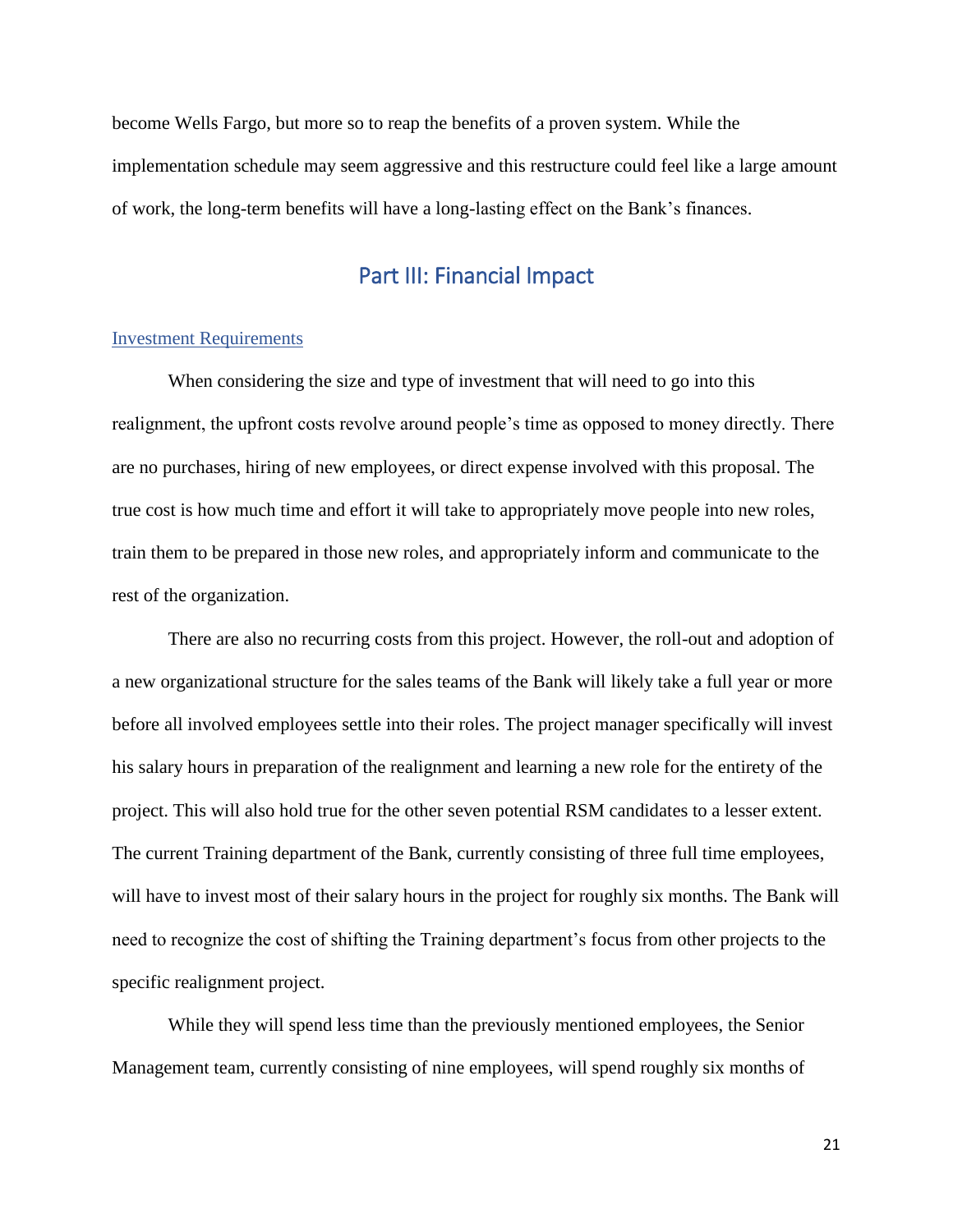their time on making decisions around the realignment and effectively communicating these changes to the organization. Salary expenses in terms of time spent on the project will be estimated based on average salaries of similar positions in the state of Maine.

#### <span id="page-23-0"></span>Financial Estimates

There are many factors to take into consideration to determine the effects of this project. To determine the effects on the revenue and expenses of the Bank, the following categories will be the primary focus: Efficiency Ratio, Salary & Benefits, Sales Growth, and Net Income. The focus will be on a three-year timeframe from 2021 to 2023 with comparisons to current and previous financials.

The first measurement to focus on will be the Efficiency Ratio of the Bank. Many items factor into the efficiency ratio but the biggest contributors to it from this project would be savings to noninterest expense largely consisting of salary and benefit costs, effective time savings from efficiency gains, and using that time in a more effective way. The specifics of these contributing factors to the efficiency ratio are discussed throughout this section.

The Bank has historically had a high efficiency ratio compared to peers. Some of this can be attributed to MSB being a community bank. The efficiency ratio has fluctuated in recent years increasing slightly from 68.36% in FY 2018 to 69.86% in FY 2019, then decreasing to 63.69% in FY 2020. The decrease in FY 2020 was due to a major reduction in operating expenses with employees working from home and traveling less. Having this knowledge, it is most effective to take a three-year average of 67.30% as a measuring point. With this proposed realignment, efficiencies will be seen across the organization which will lead to an ongoing improvement for the overall efficiency ratio of the Bank. This will largely come from more effective uses of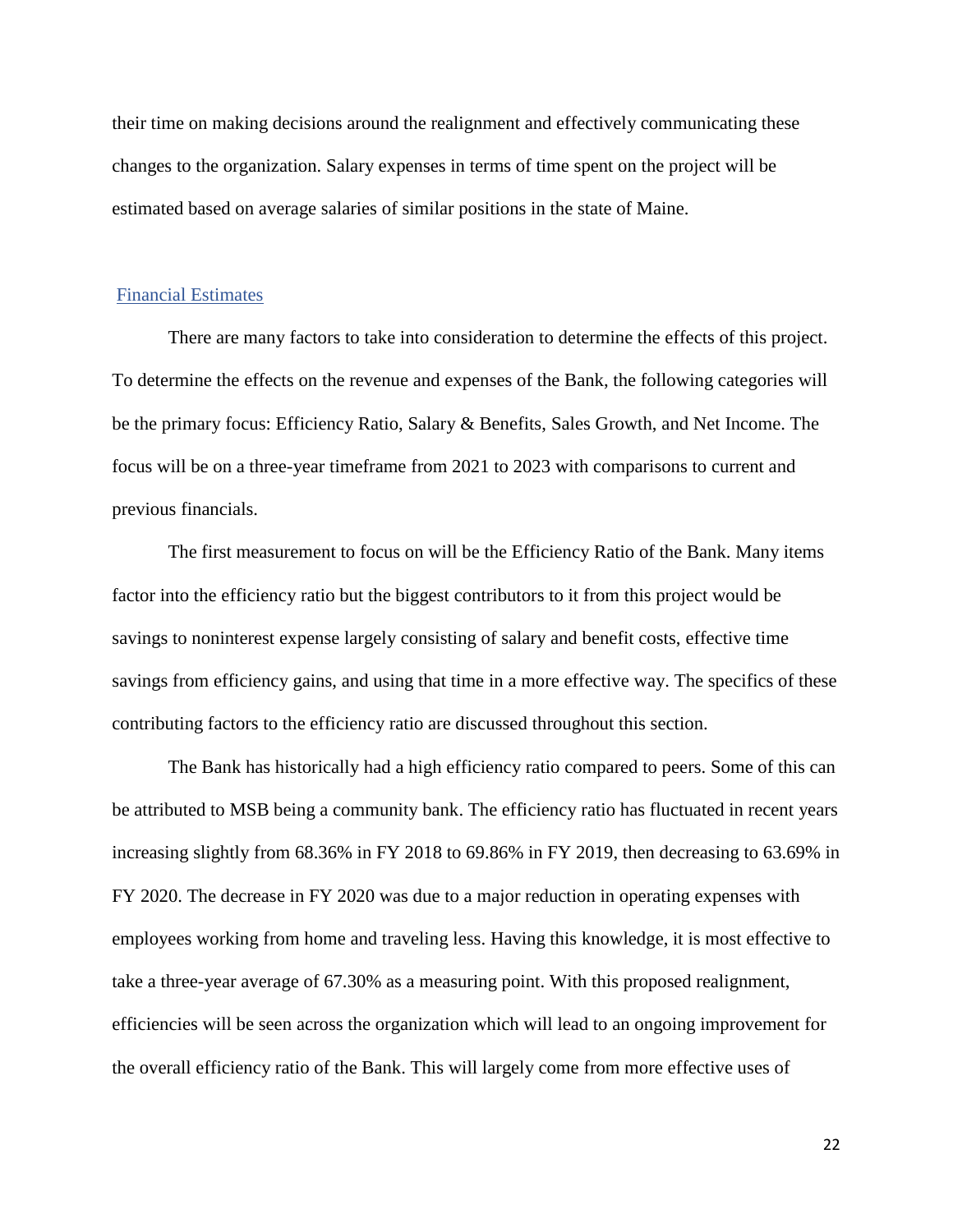employees' time as well as cuts to Salary and Benefit expenses as discussed below. Based on these items, it would be assumed that the efficiency ratio could improve by roughly 1% to an average of 66.30%.

The next thing to look into with more detail will be the Salary and Benefit costs. The primary objective is to consolidate eight high-level roles at the Bank into four. In order to do this, an average salary will need to be assigned to these roles. Based on data from Payscale.com, the most similar role to the RSM is a Market President in Banking. The median salary for this role is roughly \$127,000 annually.<sup>6</sup> Total salary expense for these eight positions would be just over \$1.016MM. Additionally, there are benefit expenses that need to be considered. Based on a very conservative figure from internal Bank data, the average benefit expense would be roughly \$15,000 annually. This adds an additional \$120,000 to the total cost figuring to roughly \$1.136MM. When strictly reviewing the Salary & Benefit costs involved and removing four of the eight positions, the Bank would save roughly \$568,000 annually which would have an immediate impact on the Bank's net income.

There are many additional considerations around the Salary & Benefit costs. One of the biggest advantages of transforming the current organizational hierarchy is to use the RSM role as a funnel to streamline the loan approval process and better localize decision-making. There is a massive amount of time saving potential for the Bank's entire salesforce because of this. Using Loan Committee as an example, assuming all employees in that meeting make a very conservative \$75,000 annually, that is \$72,000 worth of time that would be reinvested into different activities.

l

<sup>6</sup> Payscale.com. (2020, November 10). Retrieved from Payscale: https://www.payscale.com/research/US/Job=Market\_President/Salary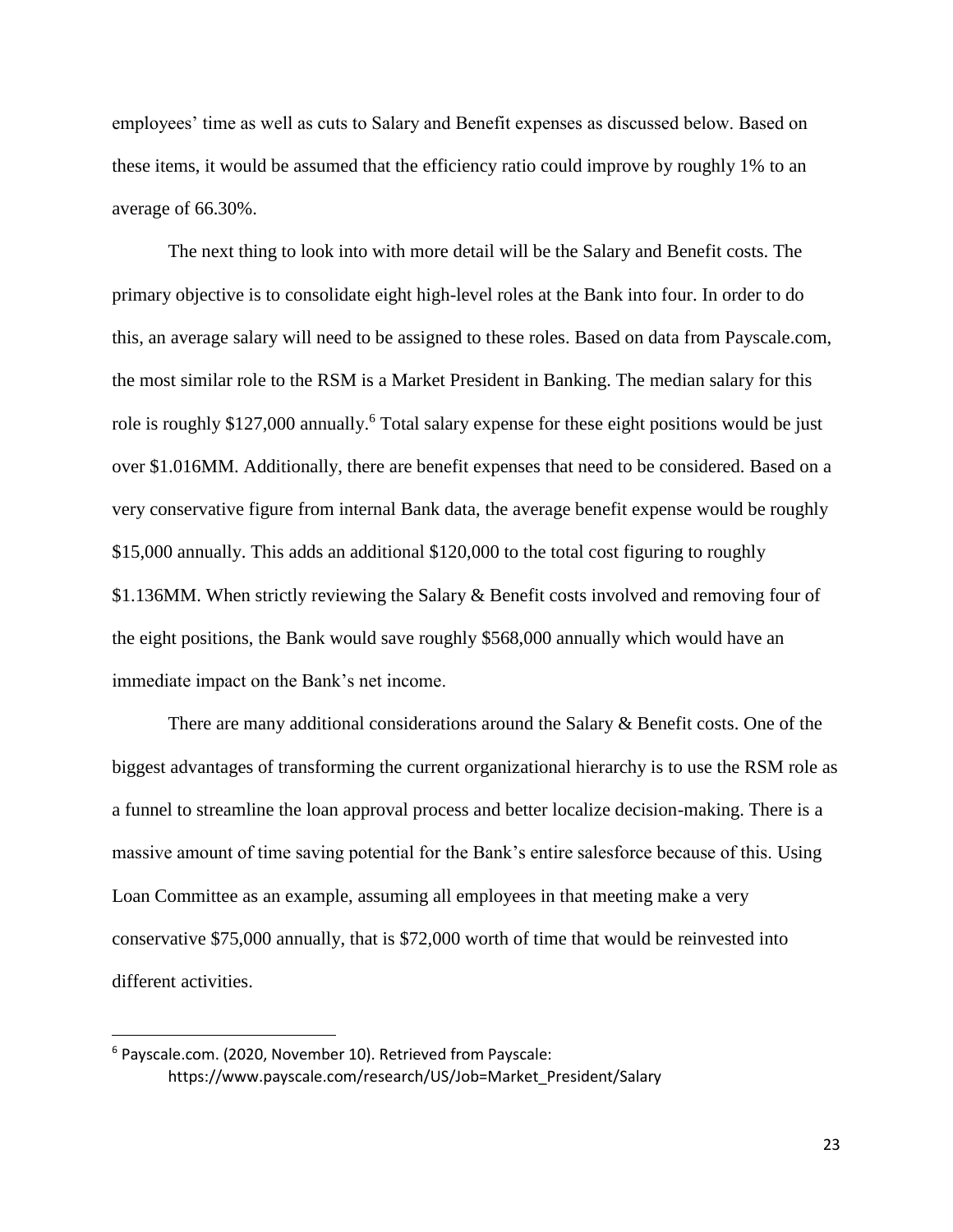There are other time savings that need to be considered. In the current structure, individual lending authorities are fairly conservative based on the experience of the salesforce. With the changes to Loan Committee mentioned beforehand, there would also be changes to individual lending authorities, authority for exception requests, and underwriting requirements. There is currently a lot of back and forth conversation that happens between the Lender, the Underwriter, the Processor, the Assistant, and even a Senior Lender based on the dollar amount of the loan and qualifications of the Borrower. The proposed project would streamline the process for the Lender to make more decisions upfront and then reach out to their RSM as needed. It would also promote better communication with the support side of the equation with the Business Banking Assistants reporting to a specific manager as opposed to individual Business Bankers across the Bank.

When considering this process and how much time is put into it, this would likely save at least an hour of time per deal. This would cover roughly 1200 commercial loans annually. Using the same assumptions above regarding a \$75,000 salary, this would be an additional \$43,000 salary hours invested back into potential sales growth. Adding loan modifications to the equation would add an additional 780 commercial loans that have to be touched or worked on. These typically take less time overall but making an assumption that 30 minutes could be saved per modification would add back another \$14,000 salary hours.

These are just a few examples of time-saving activities, but the pattern becomes clear. The introduction of the RSM roles would cut costs immediately and better align the salesforce. Commercial requests have specifically been focused on above but there are additional possibilities with residential mortgage requests as well. The realignment of the salesforce would lead to internal efficiencies to further cut costs and invest salary hours in more meaningful ways.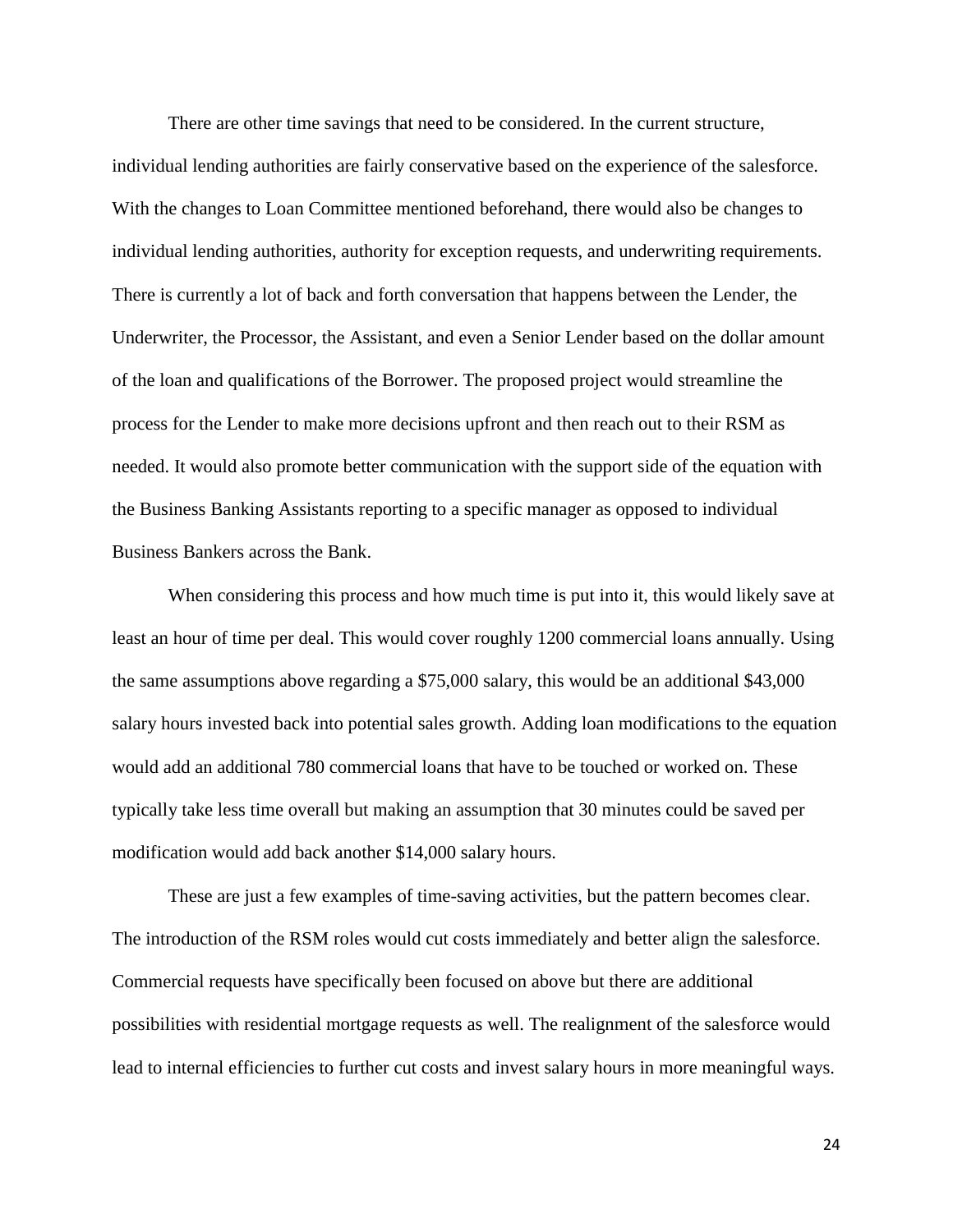By refocusing the time and efforts of the Bank's salesforce, it will become possible to put more time into other important measurements, primarily Deposit and Loan Goals as well as Sales Growth. These, in turn, would have positive ramifications on the Bank's net income.

When considering the potential Sales Growth of the Bank, it will be important to estimate a sales productivity number. Based on internal Bank growth data from 2014 to  $2019<sup>7</sup>$ , the Bank has had average loan growth of \$67.8MM and average deposit growth of \$73MM. There is a total of nineteen Business Bankers currently working for the Bank that drive much of this growth. Reviewing the number of hours across the activities above, which includes time saved with adjustments to Loan Committee and the internal communication gains, creates a total of 3,580 hours saved across the Business Banking team. Splitting these hours evenly across the Business Bankers would give everyone back roughly 9% of their time for the year. In this scenario, if each member of the team were to put that 9% of their time back into sales specifically, it can be assumed that loans could grow by an additional \$6.1MM and deposits by an additional \$6.6MM by using the averages above.

Adding an additional 9% growth in loan and deposit sales would have a substantial impact on the Bank's net income. Not only will it show the gains from the more efficient use of employees' time, but it's also a gain without adding additional sales staff. There would be improvements to the Bank's balance sheet and income statement without additional Salary & Benefit expenses. A three-year projection for balance sheet items can be seen in Table 4 below with comparisons to FY 2019 numbers from Section I. It's important to note that 2020 has been omitted due to the extreme fluctuations in both loan and deposit growth due to PPP loans, grant funding, and other items related to the coronavirus pandemic. Including 2020 numbers would

 $\overline{\phantom{a}}$ 

<sup>7</sup> Machias Savings Bank. (2015-2019). *SNL Banker - 5 Year Deposit/Loan Trend.*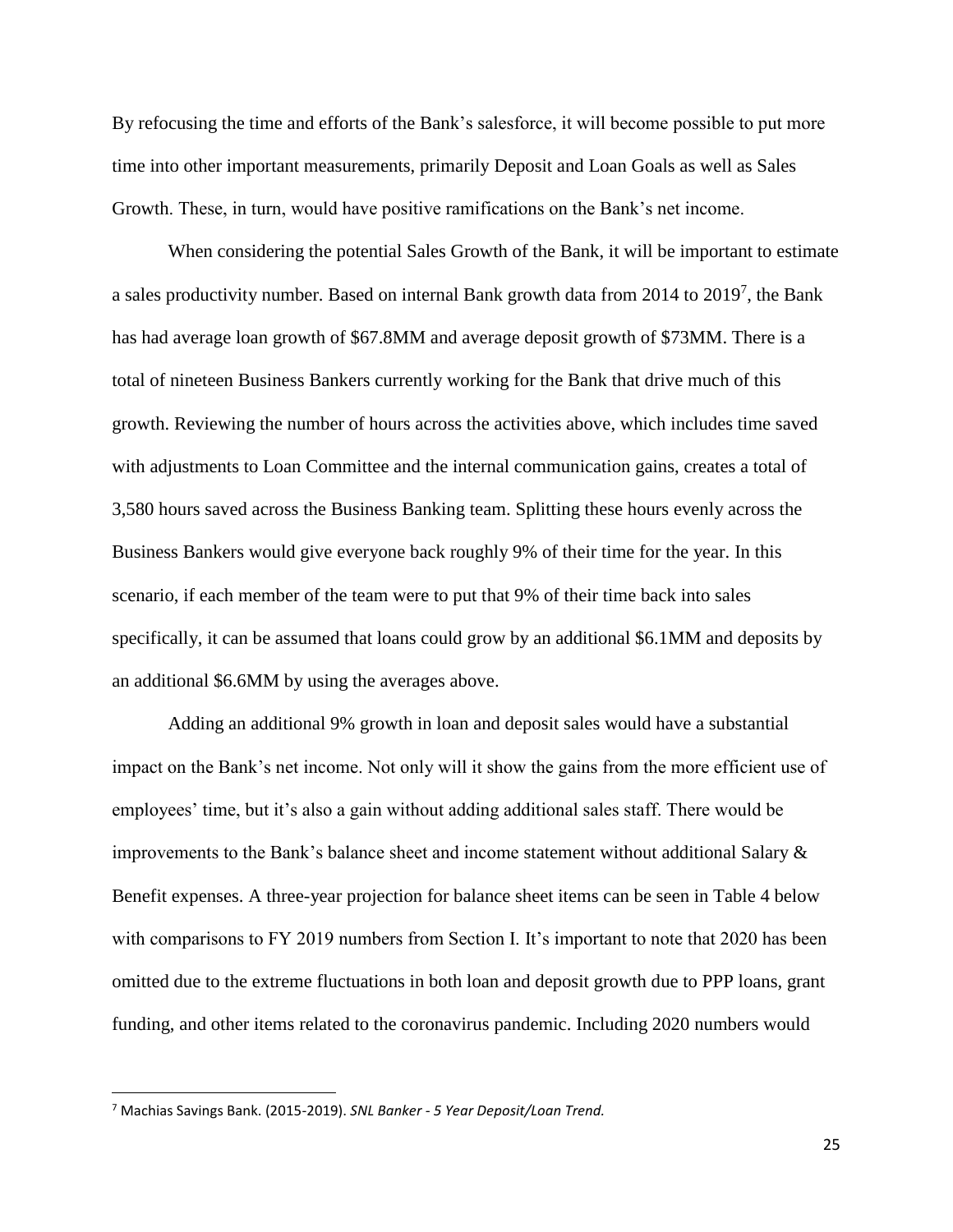cause projections of unrealistic future growth as it is unlikely that level of growth would occur in a normal year. The focus is on the categories of loans and deposits that will be specifically impacted with an assumption that all else remains the same.

#### **Table 4:**

| <b>ASSETS</b>            | 2021          | 2022          | 2023          |
|--------------------------|---------------|---------------|---------------|
|                          |               |               |               |
| <b>Real Estate Loans</b> | 1,030,405,000 | 1,084,355,000 | 1,138,305,000 |
|                          |               |               |               |
| Other Loans              | 375,208,000   | 395,158,000   | 415,108,000   |
| <b>Total Loans</b>       | 1,405,613,000 | 1,479,513,000 | 1,553,413,000 |

| <b>LIABILITIES AND RESERVES</b> | 2021          | 2022          | 2023          |
|---------------------------------|---------------|---------------|---------------|
|                                 |               |               |               |
| <b>Savings Deposits</b>         | 469,216,000   | 500,260,000   | 531,304,000   |
|                                 |               |               |               |
| Time Deposits                   | 220,168,000   | 220,168,000   | 220,168,000   |
|                                 |               |               |               |
| Non-Interest Bearing DDA        | 174,788,000   | 188,957,000   | 203,126,000   |
| <b>Interest Bearing DDA</b>     | 527,568,000   | 561,955,000   | 596,342,000   |
| <b>Total Deposits</b>           | 1,391,740,000 | 1,471,340,000 | 1,550,940,000 |

Judging from the projections above, there is a steady increase to both loans and deposits. These increases are taking both the historical growth into account as well as the additional 9% that would be possible from process improvements. It is important to point out that these process improvements are limited to just the few that have been mentioned. There are many other potential improvements that are likely to happen over time including items such as deposit rate exceptions, consumer loan exceptions, and mortgage loan exceptions. These estimates are also based on the Bank's salesforce remaining the same and no additional people being hired. The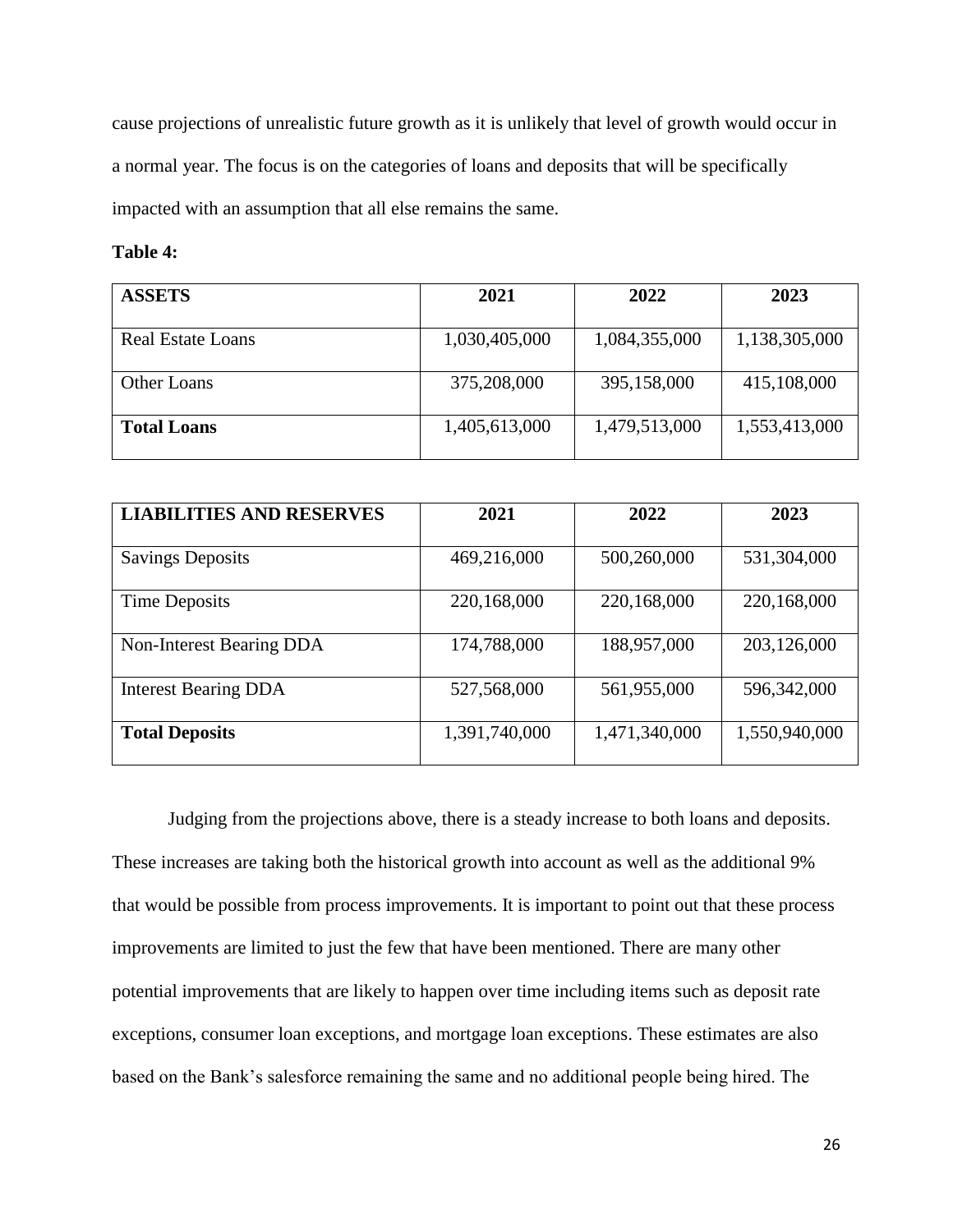total deposits gradually start to make up the difference with the total loans. This will also put the Bank in a position where very little Borrowed Funds would be necessary. An additional threeyear projection for the income statement can be seen below in Table 5. As with the previous table, the projections are focused on items that would be directly impacted by the realignment.

|  | able |  |  |
|--|------|--|--|
|--|------|--|--|

| <b>INTEREST INCOME</b>            | 2021       | 2022       | 2023       |
|-----------------------------------|------------|------------|------------|
| Interest and Fee Income on Loans  | 75,839,000 | 83,226,000 | 90,613,000 |
| <b>INTEREST EXPENSE</b>           |            |            |            |
| Interest and Dividend on Deposits | 16,107,000 | 19,762,000 | 23,417,000 |
| <b>NET INTEREST INCOME</b>        | 62,203,000 | 67,935,000 | 71,667,000 |
| <b>Other Operating Expense</b>    | 50,969,000 | 50,969,000 | 50,969,000 |
| <b>NET INCOME</b>                 | 20,128,000 | 25,860,000 | 29,592,000 |

Once again, the projections above show steady growth for the Bank over the three-year period. Interest income and expense are calculated by looking at the growth from FY 2018 to FY 2019 and keeping at that same pace with the 9% increase factored in from efficiency gains. There is also an improvement to other operating expenses which is based on the consolidation and elimination of roles as mentioned above. These lead to very high potential net income growth. These figures are likely high based on expenses remaining the same in this scenario. This would not happen in reality, but the direction is still clear with the potential benefits from the realignment. There are expenses that can be cut to start, followed by efficiency gains to processes across the organization, and ending with the reinvestment of time gained from these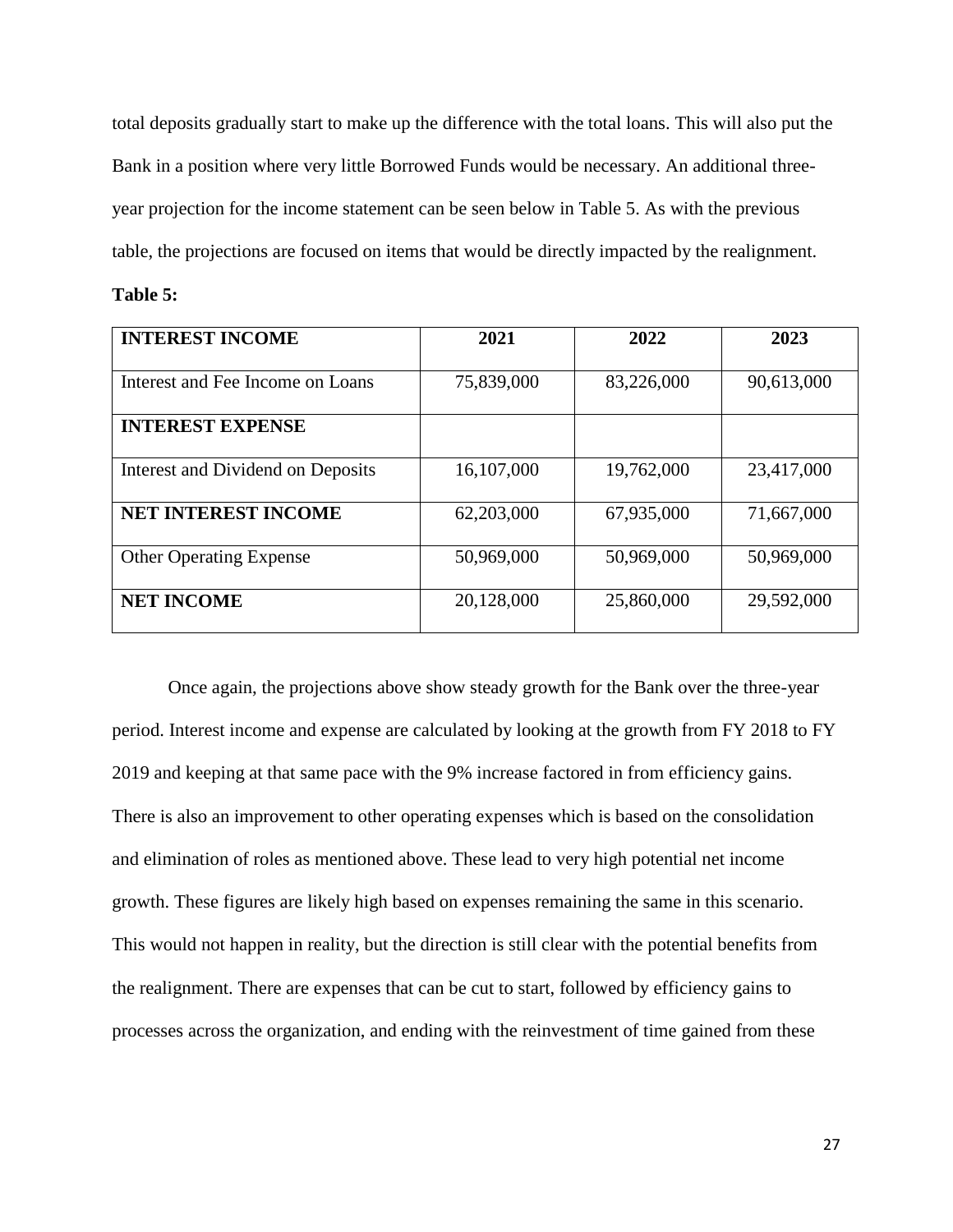efficiencies into more important items such as deposit and loan growth. This all leads to an increase in profit for the Bank.

#### <span id="page-29-0"></span>The Risks of Investment

With any major change in an institution such as this proposed realignment, it is extremely important to measure the risks that are involved. This proposal contains both financial and nonfinancial risks. This section examines the financial risks, while non-financial risks are covered in section IV. In addition to financial risk, this section will examine several potential outcomes including a best-case scenario, a worst-case scenario, and a most likely scenario.

The financial estimates in Tables 4 and 5 make many assumptions that all other income and expense figures remain the same. This is obviously not possible but needs to be used as a baseline. There will be many shifts based on the local and global economies, the need for additional employees, the aggressiveness of competitors, digital enhancements, and unforeseen circumstances. As the world has seen, 2020 has proven how quickly things can change. Interest margins are likely to shrink, salaries and benefits of remaining employees are likely to increase, and other needs will present themselves. However, for the purpose of this proposal, it is key to focus on the true risks and not risks that are always present.

The first major financial risk is the failure of the new RSM's. There is a major learning curve with these new roles because they are currently specialized specifically in Business, Retail, or Cash Management. There will be a requirement for the RSM's to not only be knowledgeable in each of these lanes, but also have the ability to be leaders in these lanes. If an RSM were to fail and be terminated from the Bank, or leave the Bank of their own will, there would have been a tremendous amount of salary dollars wasted on training them. In addition to that, there would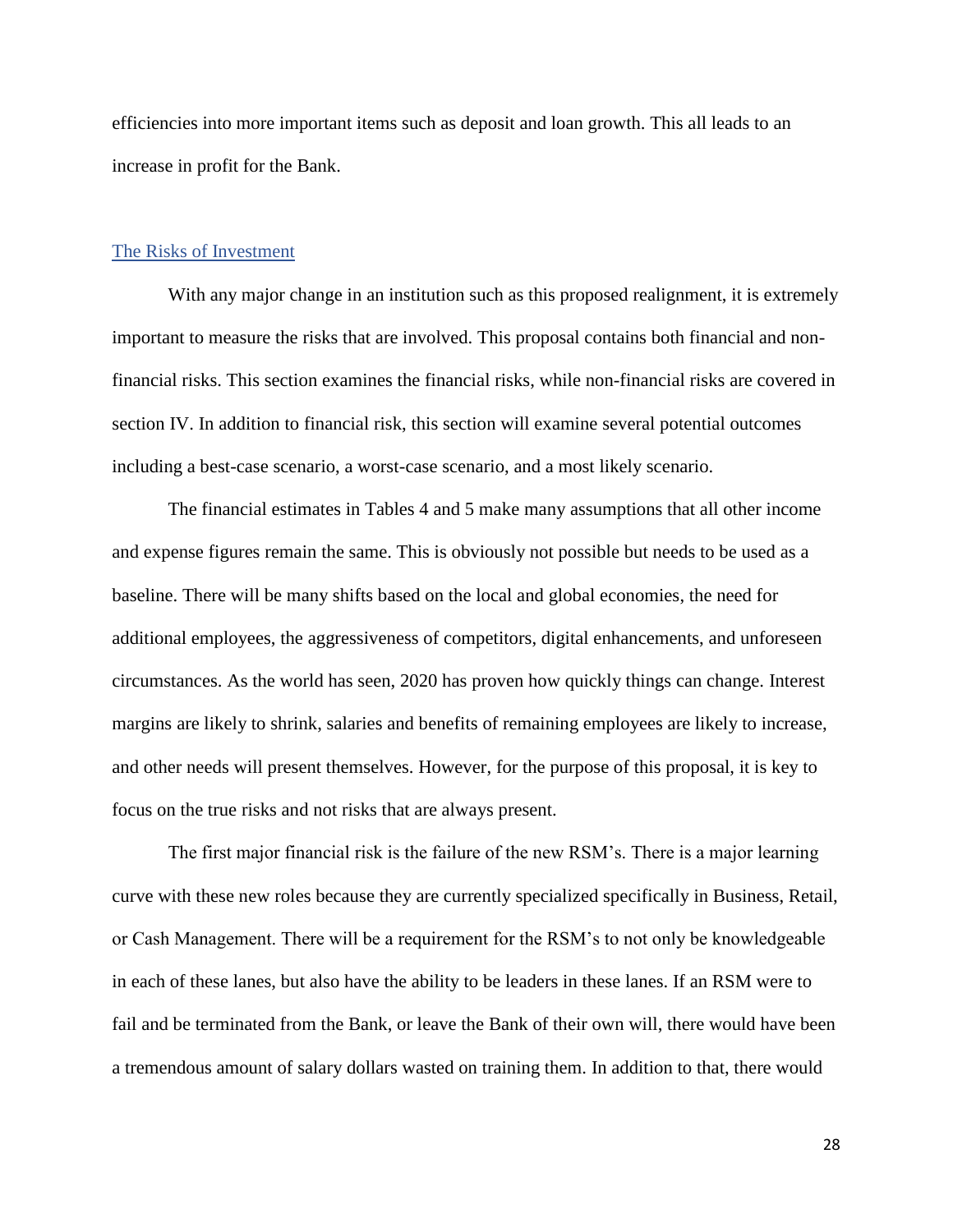be the salary and benefit dollars they would have received. The Bank would then be a in a situation in which the hiring process begins, and progress is set back to the beginning and the realignment, for at least one market, is delayed. The best way to offset this risk would be to have potential replacements in mind. Once the new RSM's have started, future candidates should begin building their knowledge to work their way into those roles. Depending on the age of the RSM's, there is the potential for retirement within a short period of time and contingency plans should be developed.

The same situation could be said for any of the salesforce that the RSM is leading. It is possible that turnover will happen, and effective members of the salesforce is lost. This not only creates the hiring needs as mentioned above, but it also creates the possibility of losing customers and sales numbers based on what that employee does. If they join a competitor because they do not like the direction that the Bank has taken, they may pull a loyal following of customers, or even employees, with them.

There is also potential financial risk in the communities that the Bank serves. It will be important to choose RSM's that represent the Bank well and have a good standing or reputation in the communities they oversee. With Machias Savings being a community bank, this is extremely important. If the selected RSM's are considered unfavorable, biased, or have other underlying issues, the community could boycott the Bank and move on to another financial institution. The Bank is largely in small areas where people are a tight-knit group. There could be major losses to deposits, loans, and reputation that would have an immediate effect on the Bank's income.

When considering the risks and the different scenarios, the best-case scenario would likely be something like the estimates in Tables 4 and 5. Again, because so many assumptions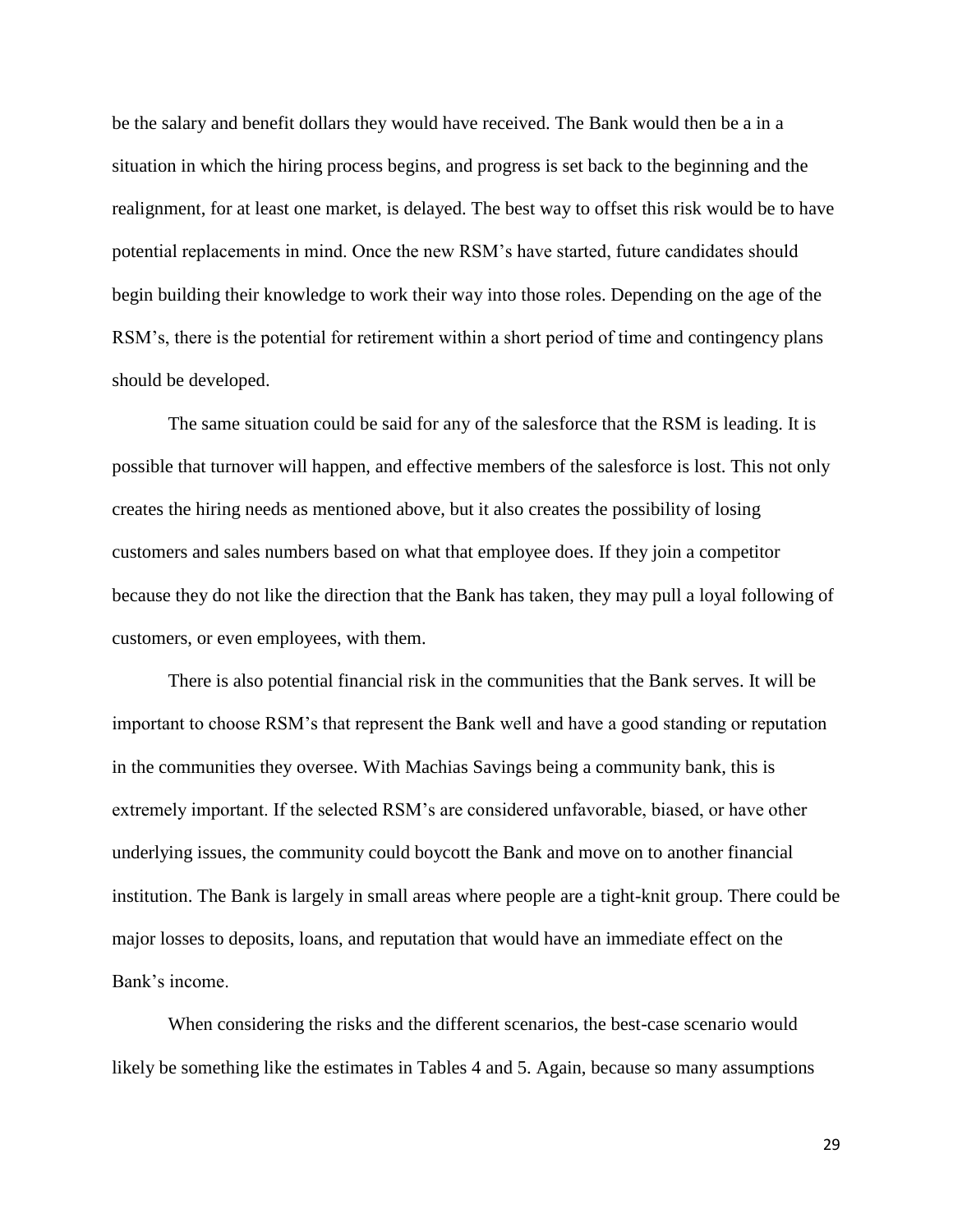have been made about the trend of the Bank's assets and expenses, it is a very favorable outlook for growth across the Bank. The worst-case scenario would likely be the risks that I've described above. In this situation, the financials of the Bank would likely suffer. Growth could come to a stop or perhaps create losses in certain markets. This scenario is highly unlikely. Because of the experience and reputation that most of the candidates for the RSM roles already have coupled with the Training process over the first 6-12 months in the role, the RSM's should be wellprepared to be successful in the role.

The most likely scenario is a combination of both. While it is unlikely that there would be turnover immediately in the RSM role, it is likely there could be turnover in the salesforce. However, it is most likely that the turnover would be beneficial to the Bank as opposed to losing valuable members of the team. This would come from the evaluation of the current salesforce's strengths and weaknesses by the RSM's. It is also likely that the financials above will not see a level of growth quite as high year over year. While there should be a healthy increase to the financials from the realignment, interest margins and other ongoing risks will create additional expenses and compressed income. The efficiencies that will be gained from the realignment, however, will offset many of these expenses and should lead to creating a successful foundation for future growth.

#### <span id="page-31-0"></span>Financial Recommendation

Based on the evaluation and analysis above and considering the most likely scenario with this realignment, the project manager would recommend moving forward with this investment. In nearly all scenarios, the project will lead to a reduction of expenses and gains to efficiency with the potential to grow sales and deposits. The Bank will have the opportunity to line up the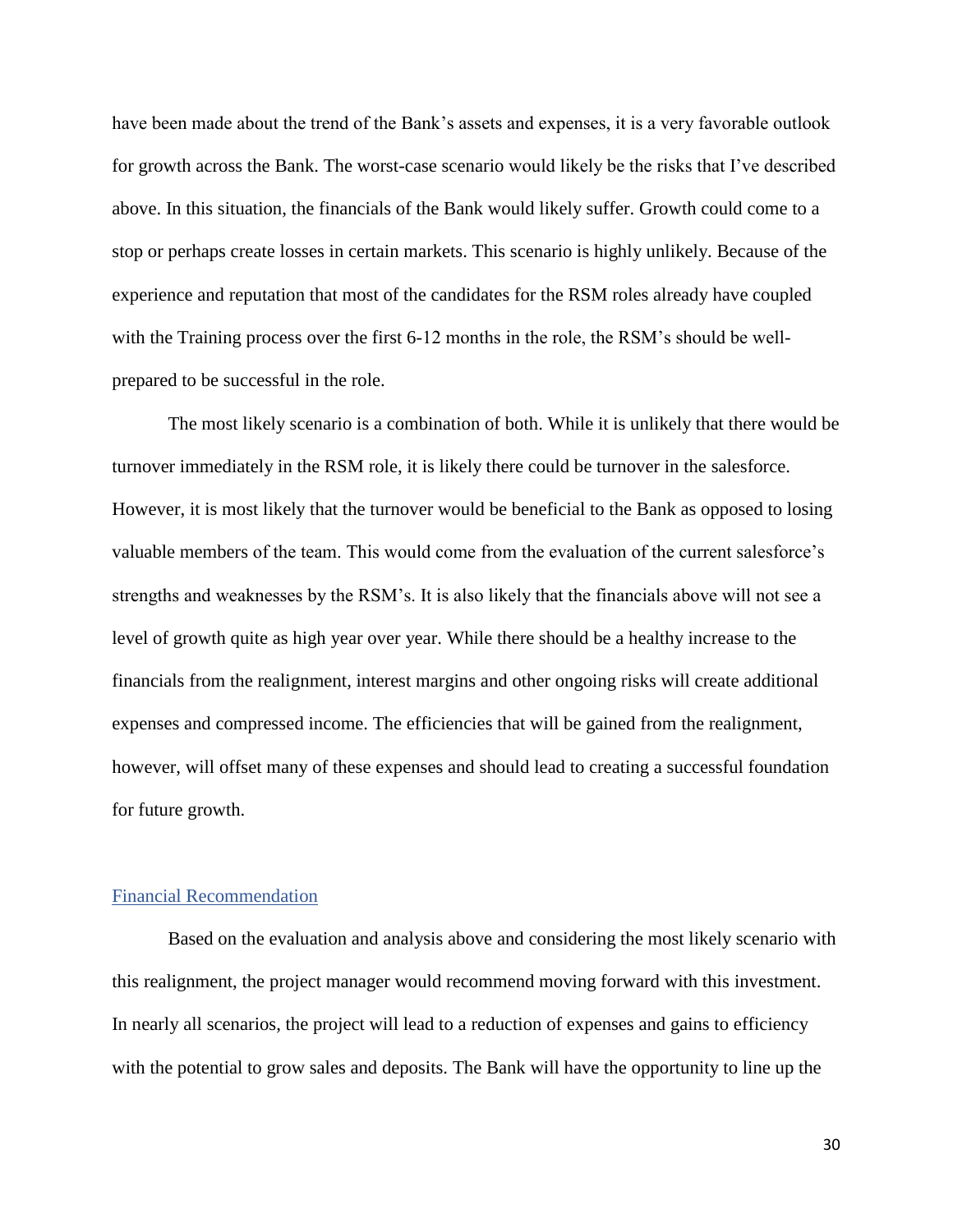Retail, Business, and Cash Management areas to deliver success internally to employees and externally to the customer base. The RSM's will give each market the resource for speedy decision-making and local knowledge. The siloed approach to Retail and Business will be broken down and a cohesive team will be brought together to better serve the Bank's markets.

The largest financial risk to consider is turnover. With all the moving parts there are likely to be some losses of employees, but the plan would be to move on from employees as the Bank sees fit and work to retain the employees that are most valuable. In addition, cultural risk must also be considered. There is more of a cultural risk with this realignment in comparison to additional expenses or lost revenue. These risks will be discussed and evaluated further in Section IV.

## Part IV: Non-Financial Impact

#### <span id="page-32-1"></span><span id="page-32-0"></span>Organizational Hurdles

MSB will likely see both logistical and organizational challenges by following through with this proposal. Changes in leadership, changes in processes, and cultural issues could all factor into these challenges. A large majority of the Bank's salesforce will be assigned a new manager which will lead to challenges of trust and resistance to change. Employees throughout the Bank will question what this means for their careers and what will change for them on a dayto-day basis. In many cases, the new RSM overseeing the salesforce may not have experience related to some of the employees that they begin to lead. Because of the combination of retail and business employees being combined into one market team, the RSM may come from one field or the other based on the top candidates for these roles. In addition, questions of capacity and knowledge will also come to the forefront. As mentioned previously, training and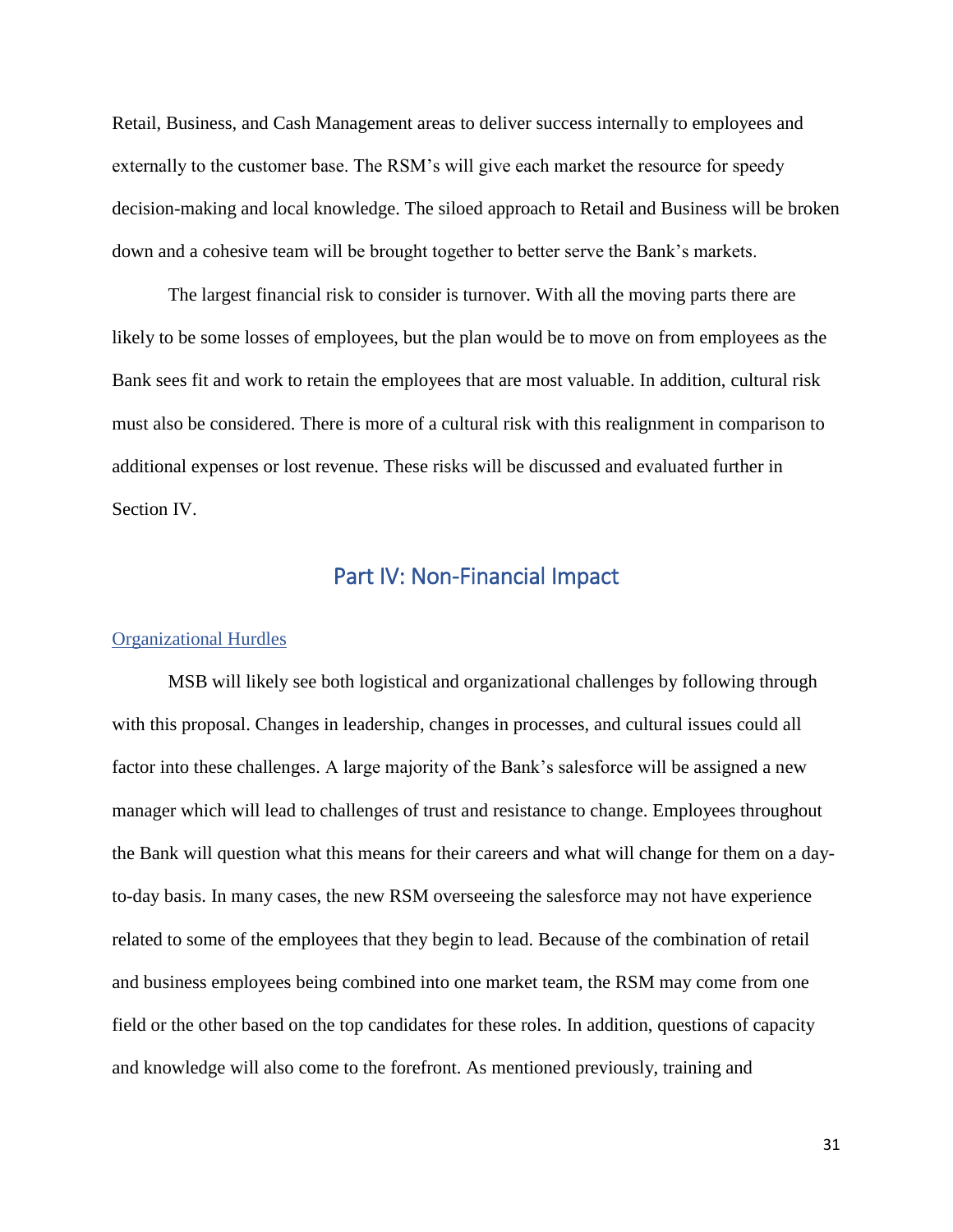development of knowledge becomes extremely important for RSM's to be successful in their roles.

Another organizational hurdle will be the change to common processes. As an example, this project makes the proposal of revamping the process used by the Loan Committee. The current Business Banking teams have attended Loan Committee for the duration of their careers at MSB. It is a process that's always been in place and has always been done in a certain way. This is one of many processes that will be challenged by following through with this realignment. The salesforce will likely question these changes and approach them with uneasiness. Doing something different or new when a team is used to a process can often be challenging. The benefits of these changes will need to be shared and discussed in depth.

Underlying cultural issues will also pose a problem for the Bank once this realignment takes place. The current list of candidates is limited to specific roles that currently work in some form of leadership capacity either on the Retail, Business, or Cash Management side of the Bank. Once communication begins around the upcoming changes, there could be members of the salesforce that become disengaged because they weren't considered for the role. This could lead to anger, frustration, and negativity within themselves with the potential to spread to other members of their team. Argumentative discussions could begin to happen behind the scenes and the buy-in and engagement of employees throughout the Bank could be affected if precautions and communication do not take place in an appropriate manner.

It is extremely important for MSB to lay the foundation of success by communicating and selling this idea as a positive influence on the Bank's culture and process. This entire project will not succeed without helping employees understand the "why" behind the decisions that are made.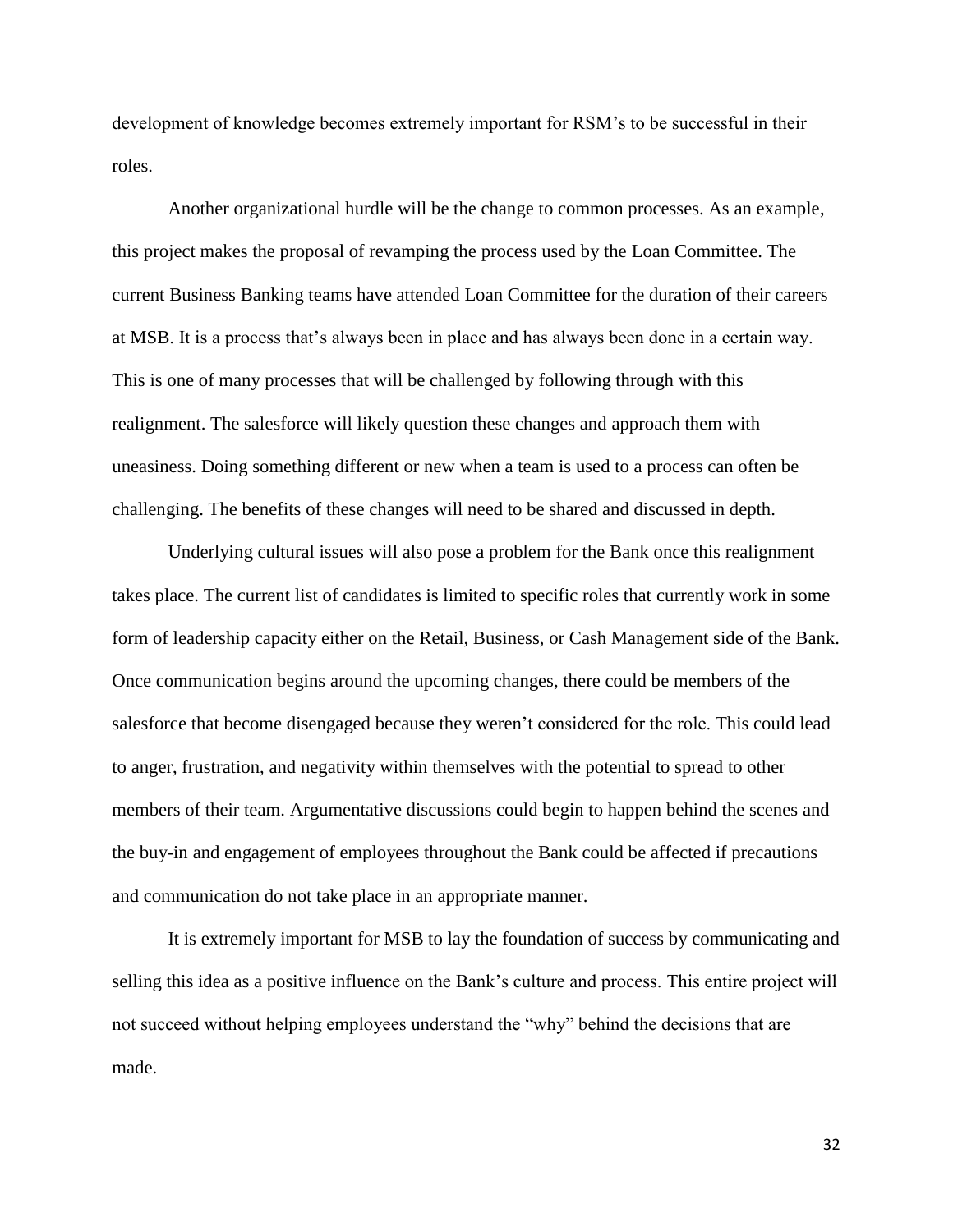#### <span id="page-34-0"></span>Overcoming Objection

l

The big question that comes when considering the challenges mentioned so far in Section IV is: How does the Bank overcome objection or doubt? The Bank cannot simply flip a switch and make all the proposed changes without leading into it with effective communication from the top down. Information needs to be shared to describe the benefits of the changes and what this does for the Bank's future. It is a true alignment for growth, teamwork, positivity, efficiency, and effectiveness. The effective communication truly needs to be strategized and developed. John Kotter's 8-Step Process for Leading Change is a great focus point for how this communication and change can be carried out.<sup>8</sup> The first four steps of his plan work as a great reference point as to how the Bank can overcome the hurdles mentioned above.

The first step in Dr. Kotter's process is to create a sense of urgency. The project manager, Jonathan, will be primely responsible for this. By following the needed steps in Section II, a sense of urgency will be created with the Board of Directors and the Senior Management team through this proposal. It will be extremely important to sell the efficiency gains and the financial gains that can happen very quickly. These are already at the Bank's fingertips and the realignment will set these gains in motion. There is no sense in waiting to put the Bank in a better situation when these opportunities can be moved forward now.

The next step will be to build a guiding coalition. The realignment most effectively moves forward by having very specific people driving the changes that believe in what those changes are doing. Creating positivity around the changes by clearly communicating the benefits is the key to this. The communication needs to come from the Senior Management team, starting

<sup>8</sup> Kotter, J. (2014). *The 8-Step Process of Leading Change*. Retrieved from Kotter: https://www.kotterinc.com/8-steps-process-for-leading-change/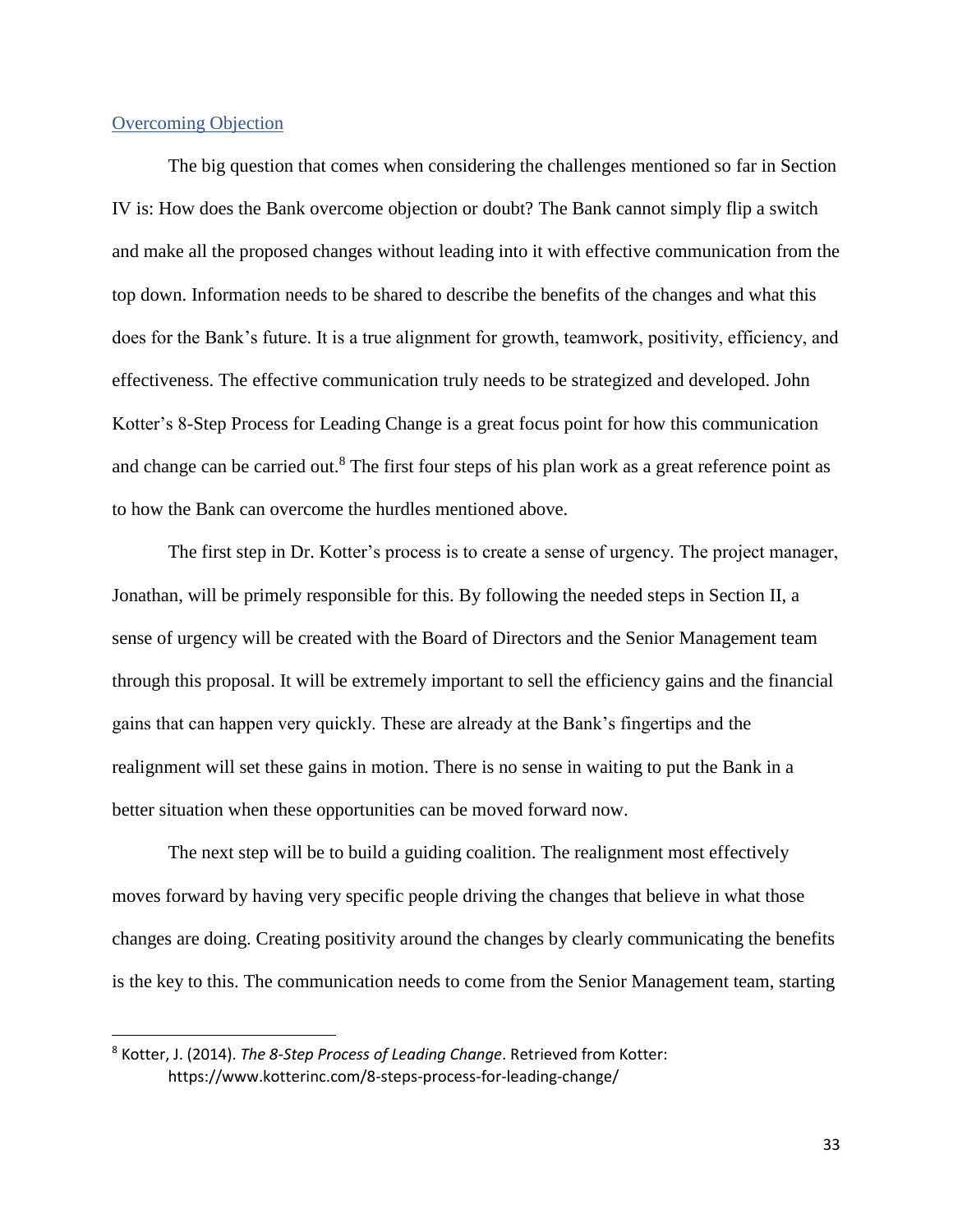with the President & CEO. The rest of the organization looks to senior leadership for direction and it is only appropriate that they be the primary team on this front. As part of the communication effort, clarity will need to be provided through forming a strategic vision and initiatives that come with that vision. Communication needs to be clear in why the changes are happening and what thought process went behind making them. The project leader and the senior team will both need to drive this vision. They will need to communicate what the current structure looks like and show the immediate benefits of the new structure and the future of the Bank.

The fourth step in Dr. Kotter's outline is to enlist a volunteer army. By this step, communication has taken place with the entirety of the Bank. The key here is to get the employees to believe what the guiding coalition believes. This is no simple task and can only be done through effective leadership. It is not only important to sell the idea for its efficiency gains, but to also sell it for its alignment of leadership and future potential. People will be put in the RSM roles for many reasons, but perhaps the most important is because of their leadership skills. They are placed in the role to help move each individual and team forward by guiding them to success. If the volunteer army begins to believe in the initiative, the other steps in the process will continue to fall into place.

#### <span id="page-35-0"></span>Effective Measurements

Once the proposed changes are put into motion, it will be important to detail key performance indicators around the effectiveness of these changes. One major thing that will push the improvement for all of these is the removal of inefficient processes and hierarchies that will enable employees to break down silos and work across departments within the Bank. This is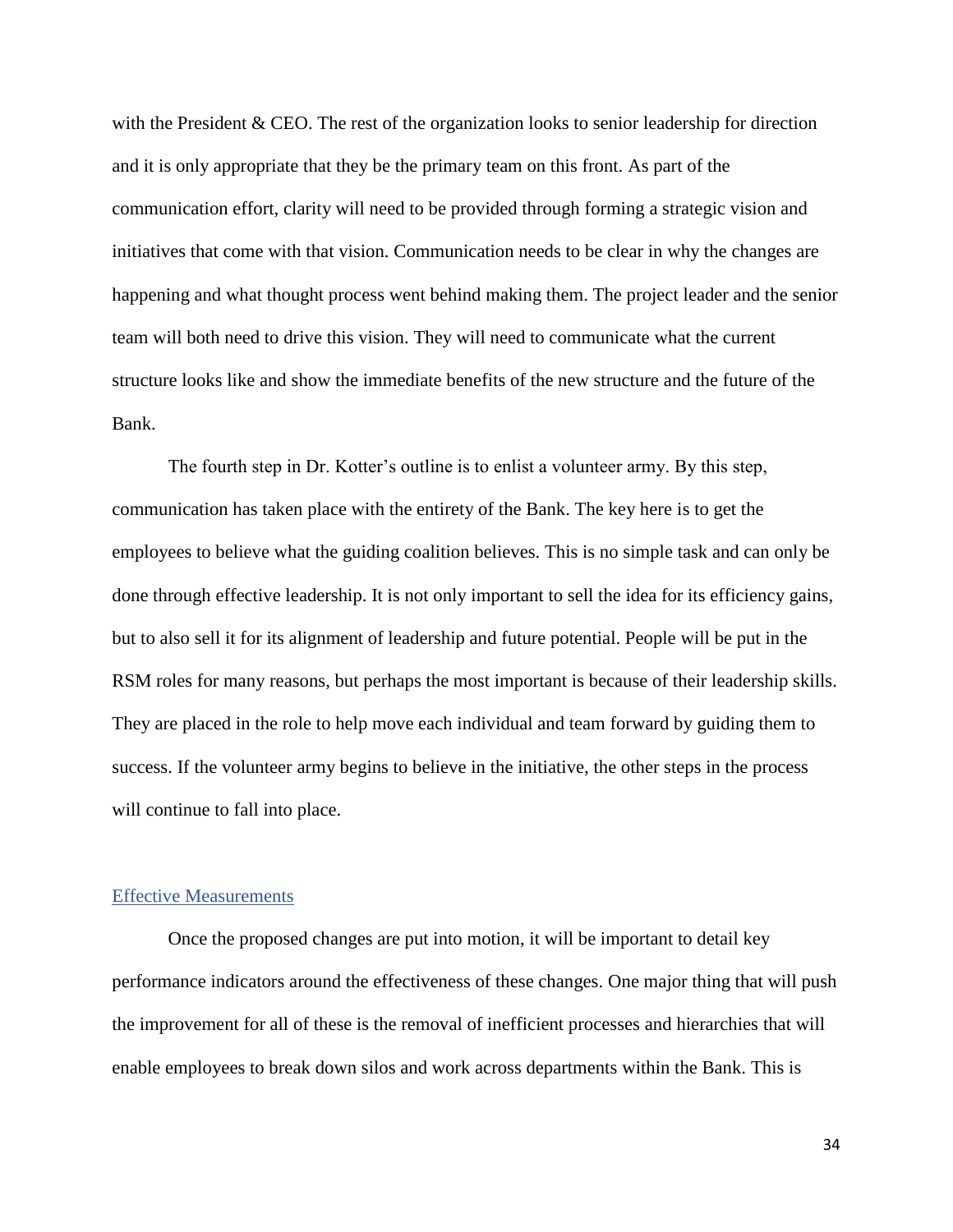John Kotter's fifth step in leading for change.<sup>9</sup> It is also one of the most important pieces of this entire proposal. There are four key measurements to consider placing value in: productivity, days to closing, customer satisfaction, and joint calling efforts. Each of these measurements could see a distinct difference based on the number of changes that will happen from this proposal.

Productivity will be measured in many different areas, but primarily employee productivity. Many questions will need to be considered including the amount of time saved on processes and how that time is re-allocated. Days to closing is the second measurement and will see improvement based upon the ability for the employee to be more productive and the streamlined decision making that is put in place. These two items will help move the third measurement forward, customer satisfaction. The final measurement is joint calling efforts. One major component and reason for this proposal is to improve the teamwork throughout the Bank, bringing the Business and Retail teams closer together.

By accurately measuring these four items, the Bank can quantify some of the benefit that has come from the proposal outside of simple dollar amounts. Each of these measurements will have some kind of impact on the employees, the customers, and the Bank as a whole. The ideal scenario would lead to John Kotter's  $6<sup>th</sup>$  step, generating short-term wins.

#### <span id="page-36-0"></span>Immediate Impact

l

The immediate impact of the proposal will need to be communicated early and celebrated often. By helping employees recognize the positives from the proposal, it will further bolster the changes and expand the reach of the "volunteer army". It is important to dig deeper into the non-

<sup>9</sup> Kotter, J. (2014). *The 8-Step Process of Leading Change*. Retrieved from Kotter: https://www.kotterinc.com/8-steps-process-for-leading-change/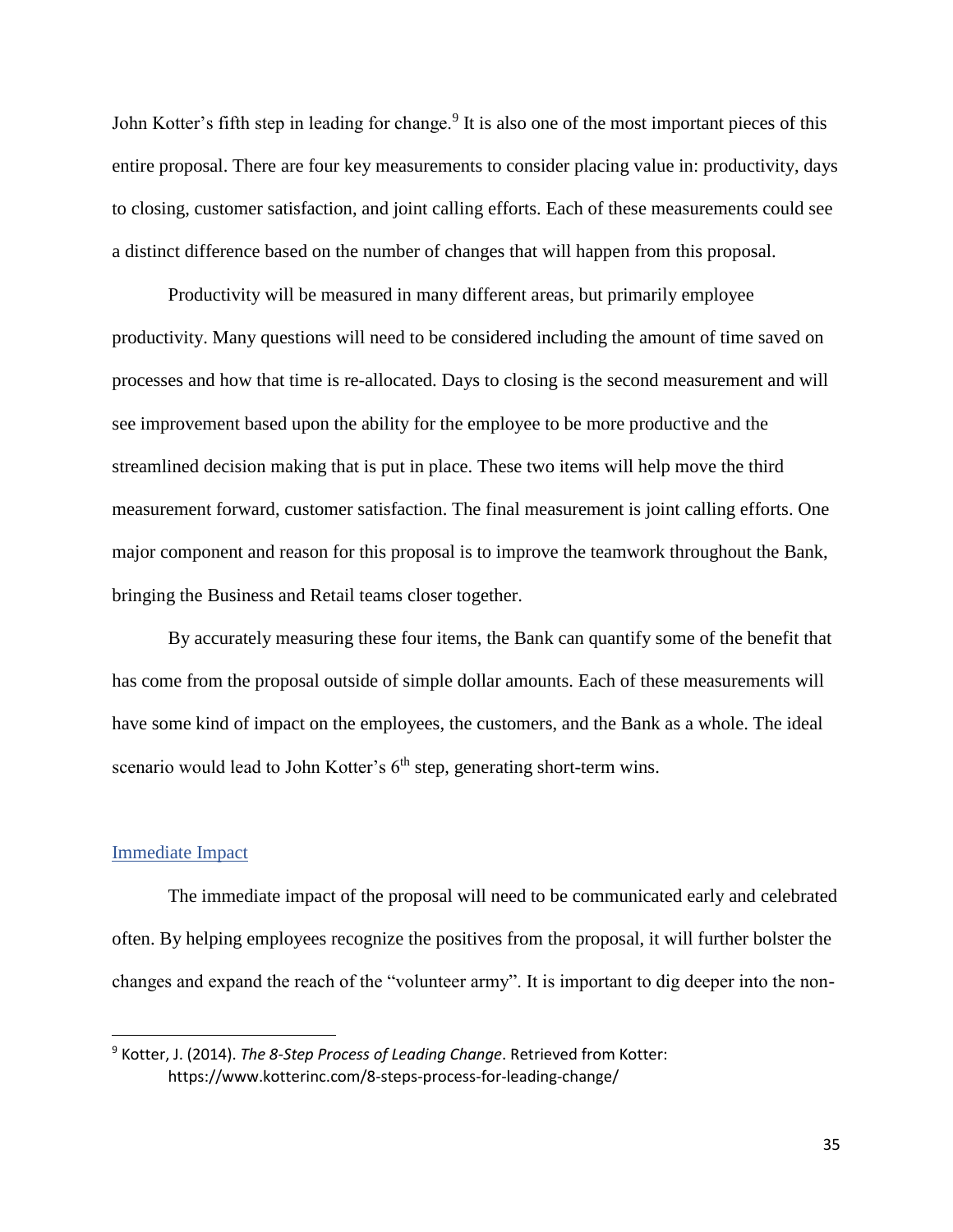financial measurements listed above. Productivity will be immediately impacted by the streamlining of processes. Bureaucracy is often considered to be one of the most significant items to negatively affect productivity. The proposed realignment eliminates a significant amount of un-needed bureaucracy across the organization. It is important to note that checks and balances are still needed, especially in a highly regulated industry such as banking, but outdated or un-needed processes can often create a hindrance to the people that have to deal with them every day. The Bank will need to embrace the changes. If the Bank buys into the idea on an organizational level, that will effectively trickle down to all employees over time. The employees will need to let go of their attachment to known processes and look at the positive improvements moving forward.

Once the streamlined decision making is solidly in place, productivity of employees should begin to improve quite quickly. A process or decision that is typically run through a hierarchy of managers such as a Branch Manager to their current Retail Manager, to the Senior Management team on one side while potentially going from a Business Banker to their Team Leader, to a separate Senior Manager on the other side can now be run through one RSM at the same exact time. The process is streamlined into one clear line upwards as opposed to multiple processes going on at the same time. The decision has gone from involving six people to two people by embracing a change in process.

The days to closing metric is a measurement on loan closings. With the productivity improvements resulting from streamlined processes, customer loan requests will more effectively move through the pipeline, getting to the right person in a quicker way and also having a decision made in a much quicker time period. Loan officers take a lot of pride in being able to close a loan quickly if needed, and it is truly a competitive advantage if a Bank can do it well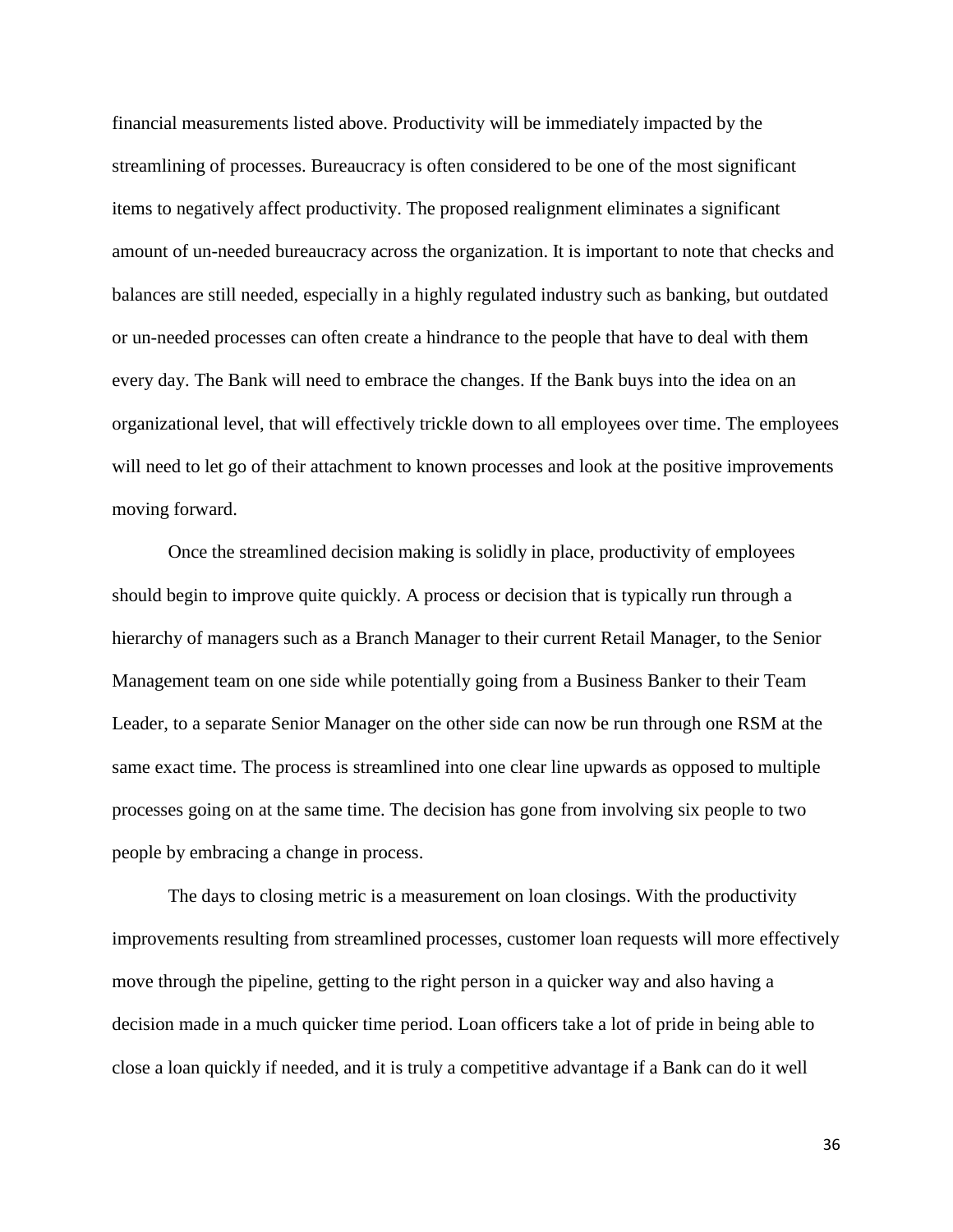enough. The effect on these employees is a massive improvement to their day to day. They will now be able to move loans in and out of their pipeline more quickly, leading to further improvement in their own personal productivity as well as giving them an opportunity to more effectively hit their loan goals. The organization can recognize immediate benefits from this change through increased engagement by lending personnel and word of mouth advertising from happy loan customers.

Improvements to productivity and days to closing around a customer request can lead to improvements in the third measurement of customer satisfaction. A customer wants to feel that they are valued. Loan requests that get bogged down in the underwriting or decisioning process can lead to a very slow turnaround time, which can cause the customer to feel unimportant or undervalued by the Bank. By pushing forth the proposed realignment, customers can begin to feel that they are better taken care of and have a true relationship banker. This will lead to the customer feeling more valued and experiencing the interpersonal service will create further customer satisfaction and loyalty. Not only does the customer see improvements to service, but once again the Bank as a whole can experience a better brand image, an uptick in requests, and an overall positive movement in the Bank's financials. The employees themselves also reap the benefits of a more positive customer experience, eliminating some potential anxiety around existing customer issues.

Finally, joint calling efforts should begin to happen much more often. One of the primary goals of the proposed project is to eliminate the Retail vs. Business mentality that plagues many banks. Having these teams report to the same leadership in the RSM positions will create much more consistent and positive communication. Teamwork will be extremely important and pushed forward from the RSM's. From a day-to-day standpoint, the Us vs. Them mentality can have a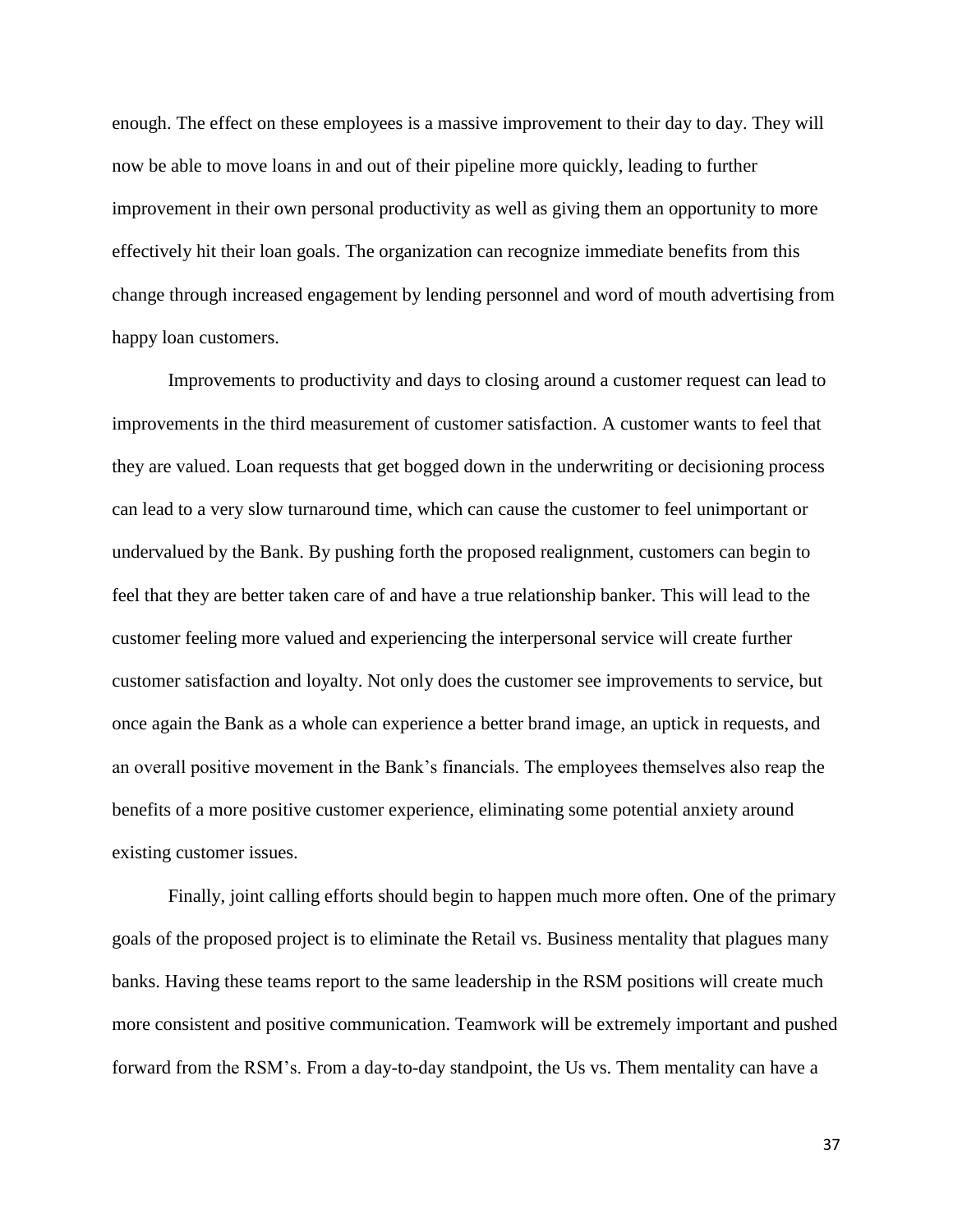very negative impact on company culture and employee engagement. Joint calling efforts helps bring these people together. Employees will feel empowered by improving on existing relationships and developing new ones. A positive working environment is an important piece of employee engagement and success. By bringing these two lanes of the Bank under one leader, these teams can begin to feel that they are on the same page and are not fighting to be better than the other. It is truly about creating joint efforts with rewarding experiences for all parties involved. Once again, the Bank sees the benefit by having happier employees, which leads to an improved culture.

The measurements discussed all factor into potential short-term gains that can happen very quickly. The key will be that the Bank does not fall back into old habits and continue the momentum. This plays into John Kotter's 7<sup>th</sup> step, sustaining acceleration. The proposal only works if these improvements can be sustained and create long-term profitability.

#### <span id="page-39-0"></span>Long-Term Effects

Each measurement that was previously discussed will have the opportunity to help create long-term profitability, but the Bank will need to be sure it focuses on and drives these measurements as something that is important moving forward and not simply a short-term gain. It will be extremely important to continue to press harder after the initial success. To further define Dr. Kotter's 7<sup>th</sup> step, it will be important to use the increasing credibility to improve systems, structures, and policies. Being relentless with initiating each change will continue to drive towards the new reality of this proposal.

The final step in Dr. Kotter's process is anchoring new approaches in the culture. This is where the connections between the new behaviors, processes, and structure need to be aligned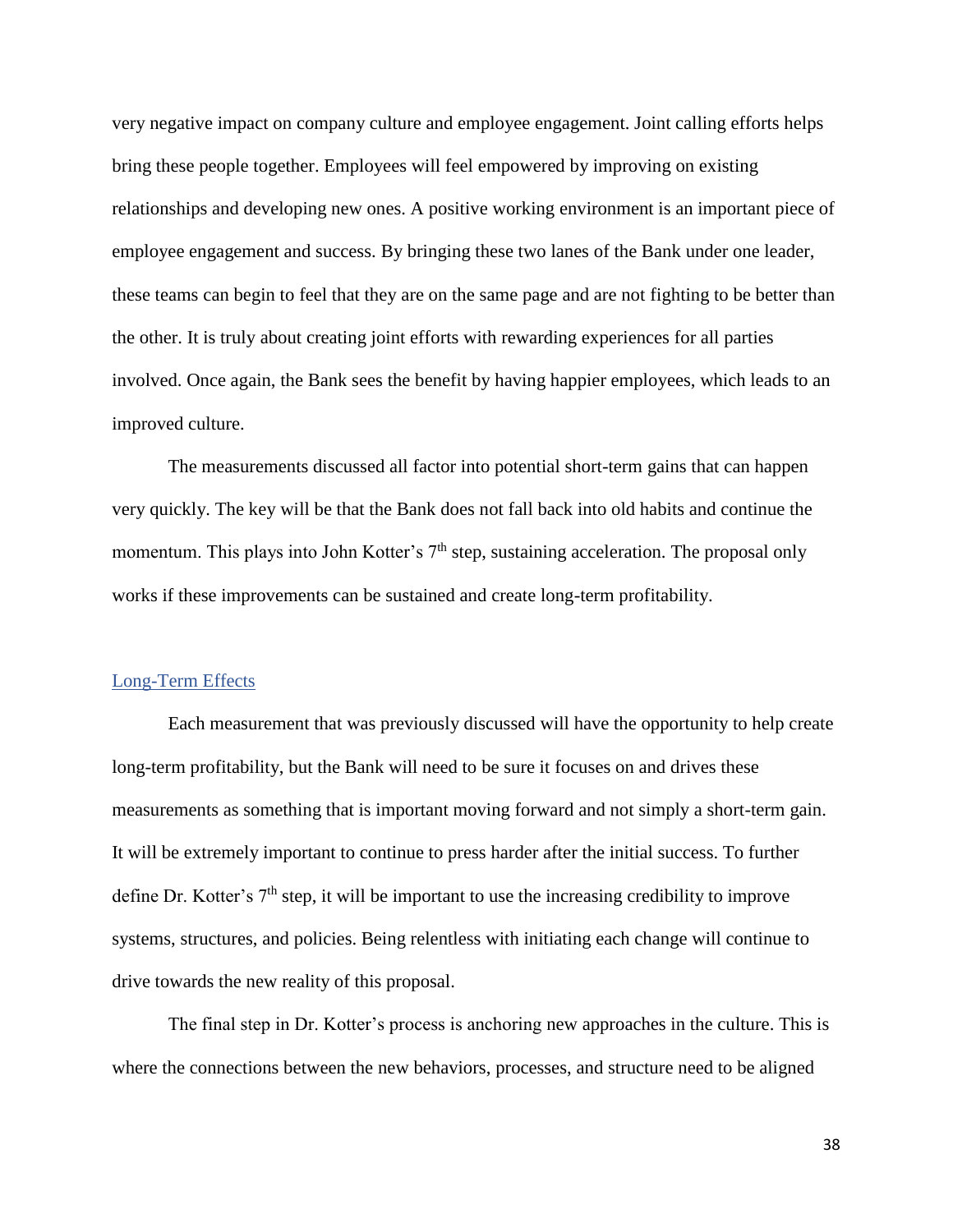with the Bank's success itself. This is how the Bank will be able to sustain the profitability and efficiency gains into the future. It will not only have the opportunity to do this, but it will also have the ability to pivot to additional efficiencies as time goes on. The separate measurements of productivity, days to closing, customer satisfaction, and joint calling efforts are just the beginning.

## <span id="page-40-0"></span>**Conclusion**

MSB has a golden opportunity to do something different with this proposal. It is an opportunity to bring the Bank together in a way that has not happened in its history. While MSB has had a successful past, it must look to ways to improve itself for the future. This proposal can do just that. It can streamline decision-making and processes while bringing the Retail, Business, and Cash Management sides of the Bank under one umbrella. The benefits for the future start with the efficiency gains.

The merger of high-level roles sets the Bank up with an opportunity to cut salary and benefit costs right away. Moving beyond that is the streamlining of decision-making and processes. This is where the Bank's salesforce will see the benefits with faster turnaround times and more capacity in their current roles. The time they may have taken to deal with a process, working back and forth with other employees, or attending additional meetings will now be able to be refocused into additional business or consumer relationships. The Bank's efficiency gains, and cost savings can lead to future sales growth if leveraged the right way.

While it won't be easy, there can be many positive changes sparked within the Bank's culture with this realignment. Bringing the separate sales-related areas of the Bank under one central leadership in the CBO will greatly improve communication and consistency. The RSM's will be driving forces of their markets, promoting teamwork in joint calling efforts and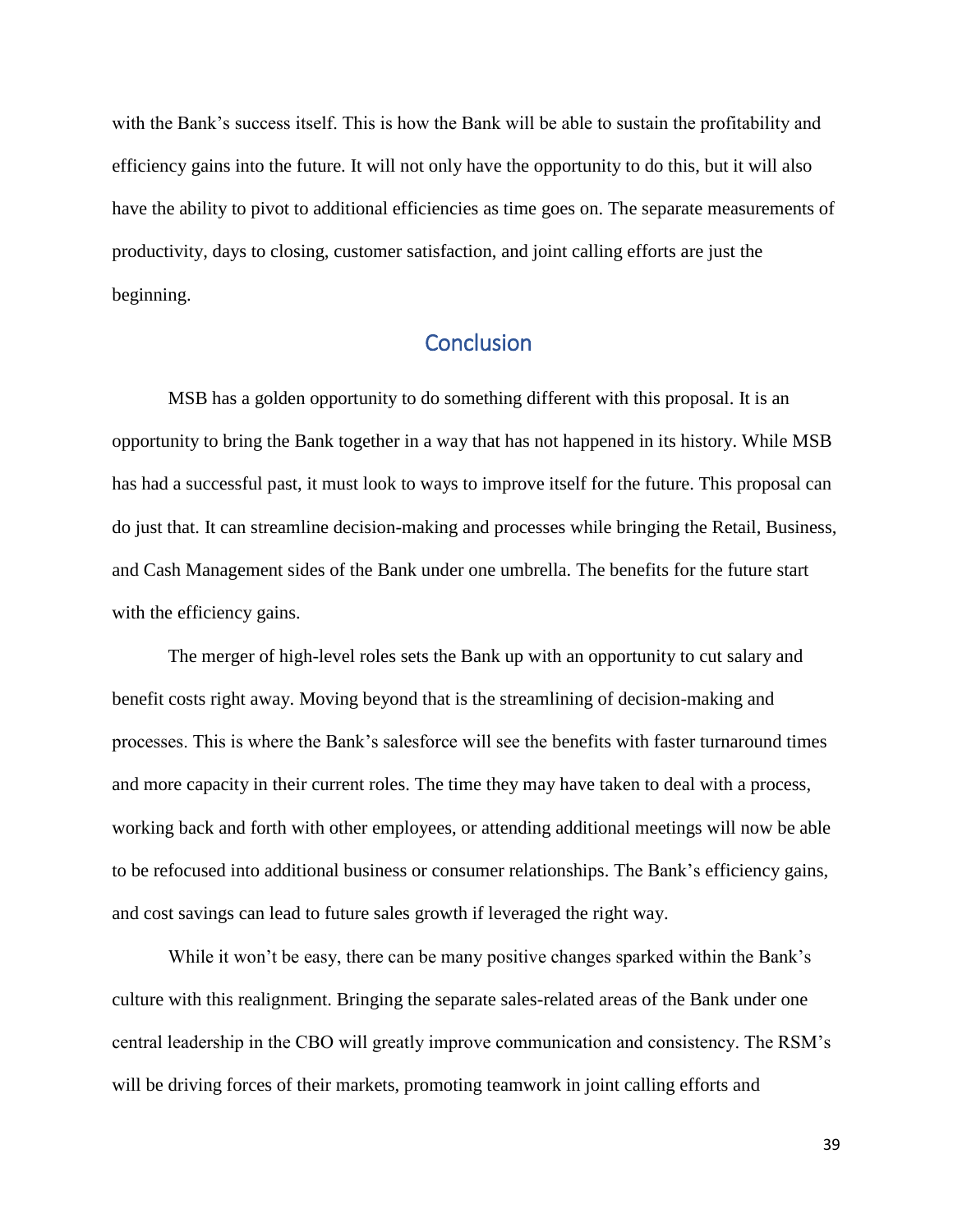encouraging the team to build relationships together as opposed to alone. Through John Kotter's 8-Step Process of Leading Change, employees will be brought to embrace the changes, leading to positive changes now and through the future.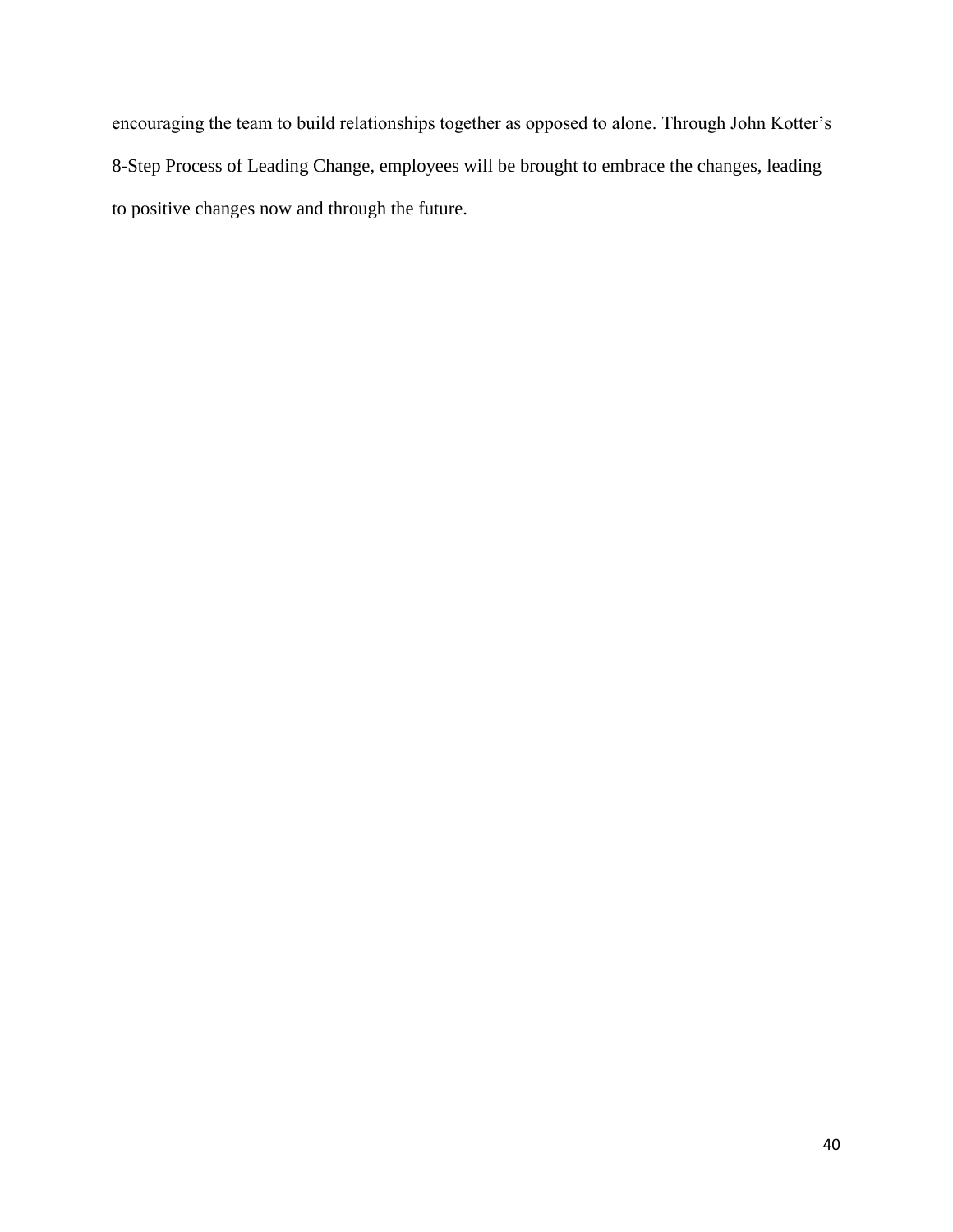## <span id="page-42-0"></span>**Bibliography**

- Bradley, J. (n.d.). *Streamlining an Organizational Structure.* Retrieved from Chron: https://smallbusiness.chron.com/streamlining-organizational-structure-59693.html
- Burns, H. (2017, June 9). *Wells Fargo Eliminated Managment Roles in Embattled Community Bank.* Retrieved from Charlotee Business Journal: https://www.bizjournals.com/charlotte/news/2017/06/09/wells-fargo-eliminatesmanagement-roles-in.html
- *County Employment And Wages in Maine - Fourth Quarter 2019.* (2020, July 31). Retrieved from U.S. Bureau of Labor Statistics: https://www.bls.gov/regions/new-england/newsrelease/countyemploymentandwages\_maine.htm
- FDIC. (2020, June 30). *Deposit Market Share Reports - Summary of Deposits.* Retrieved from FDIC.gov: https://www7.fdic.gov/sod/sodMarketRpt.asp?barItem=2
- FFIEC. (2020, June 30). Retrieved from FFIEC.gov: https://cdr.ffiec.gov/public/SelectReportFormat.aspx?reportType=283&idrssd=137205& ReportPeriod=6%2f30%2f2020&Name=MACHIAS+SAVINGS+BANK
- FRED. (2020, August 27). *FRED Economic Data*. Retrieved from FRED.stlouisfed.org: https://fred.stlouisfed.org/
- Judd, E. (2013, February 28). *Rearranging the Org Chart.* Retrieved from Independent Banker: https://independentbanker.org/2013/02/rearranging-the-org-chart/
- Kotter, J. (2014). *The 8-Step Process of Leading Change*. Retrieved from Kotter: https://www.kotterinc.com/8-steps-process-for-leading-change/
- Machias Savings Bank. (2015-2019). *SNL Banker - 5 Year Deposit/Loan Trend.*
- Machias Savings Bank. (2019). *Statement of Condition.* Machias.
- *Maine Bankers Assocation*. (2020, August 28). Retrieved from MaineBankers.com: https://www.mainebankers.com/
- Payscale.com. (2020, November 10). Retrieved from Payscale: https://www.payscale.com/research/US/Job=Market\_President/Salary
- Roden, B. V. (2018, February 13). *Chief Banking Officer & President.* Retrieved from Van Roden Associates: http://vanrodenassociates.com/cbo-president/
- Sant, M. P. (2019, April 27). *Banking Challenges Today.* Retrieved from TimesMalta.com: https://timesofmalta.com/articles/view/banking-challenges-today.708453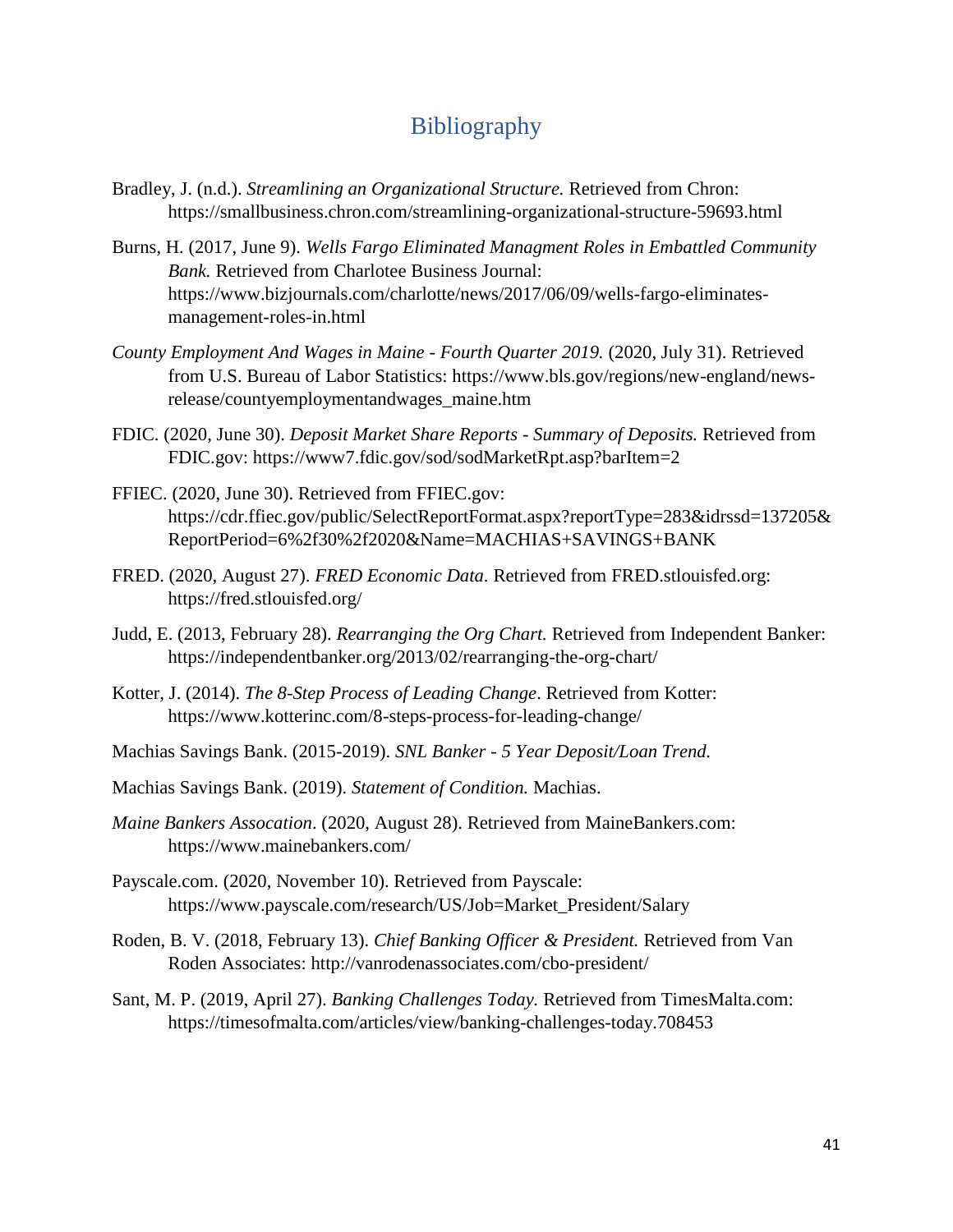# **Appendix A**

## <span id="page-43-1"></span>Current Sales Hierarchy

<span id="page-43-0"></span>